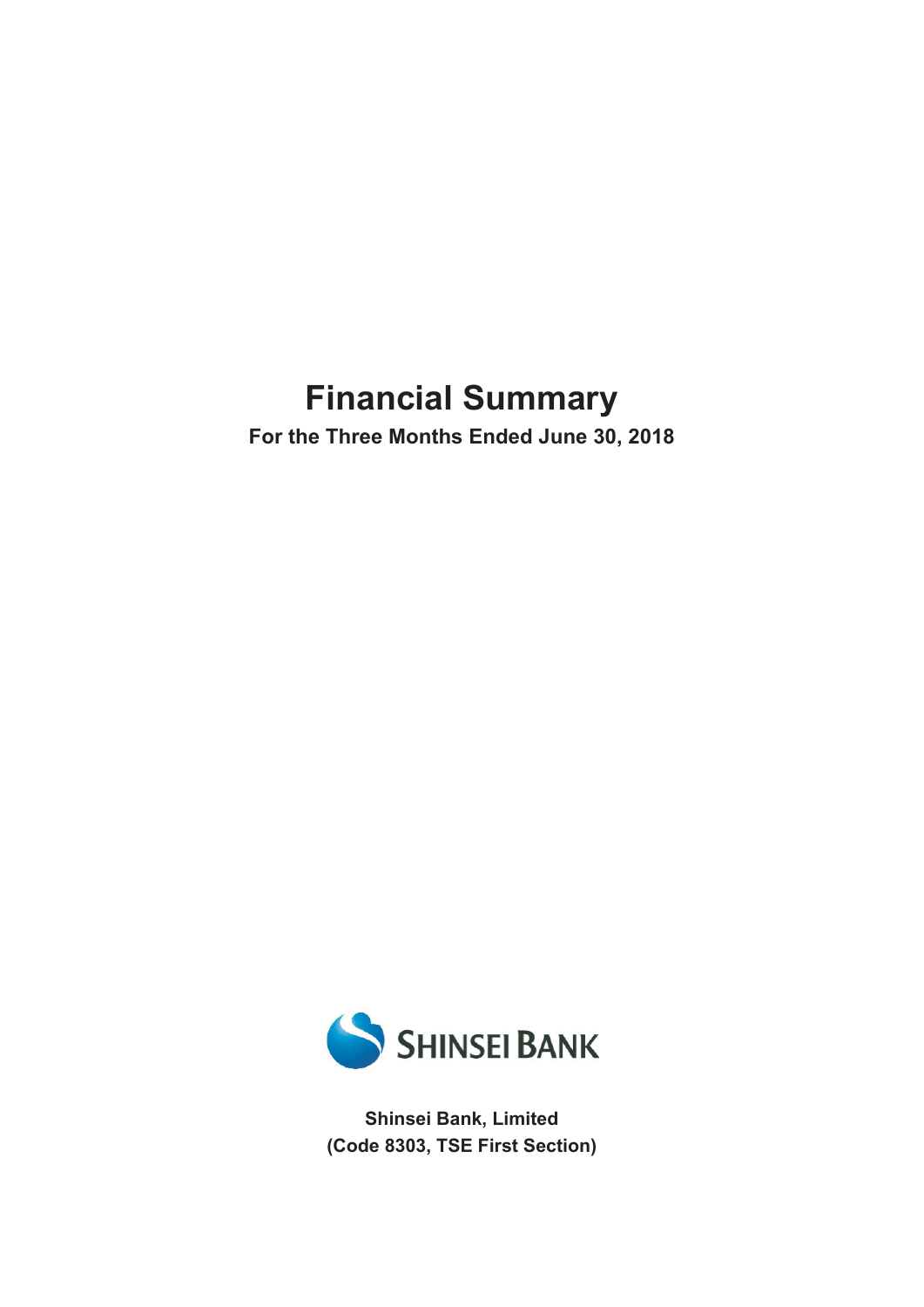## **Contents Page**

| <b>1. Financial Highlights</b>                                          |                |
|-------------------------------------------------------------------------|----------------|
| <b>Financial Highlights</b>                                             | 1              |
| <b>2. Consolidated Information</b>                                      |                |
| Results of Operations (Consolidated)                                    | 3              |
| Interest-Earning Assets and Interest-Bearing Liabilities (Consolidated) | 4              |
| Noninterest Income (Consolidated)                                       | 5              |
| General and Administrative Expenses (Consolidated)                      | 6              |
| Net Credit Costs (Consolidated)                                         | 6              |
| Other Gains (Consolidated)                                              | 6              |
| <b>Business Line Results (Consolidated)</b>                             | $\overline{7}$ |
| Segment Information                                                     | 8              |
| Institutional Business (Consolidated)                                   | 9              |
| Global Markets Business (Consolidated)                                  | 10             |
| Individual Business (Consolidated)                                      | 11             |
| Corporate/Other (Consolidated)                                          | 12             |
| Loans by Borrower Industry (Consolidated)                               | 13             |
| Securities Being Held to Maturity (Consolidated)                        | 13             |
| Securities Available for Sale (Consolidated)                            | 14             |
| Unrealized Gain(Loss) on Available-for-Sale Securities (Consolidated)   | 14             |
| Deposits (Consolidated)                                                 | 15             |
| Financial Ratios (Consolidated)                                         | 15             |
| Capital Adequacy Related Information (Consolidated)                     | 16             |
| Per Share Data (Consolidated)                                           | 16             |
| Consolidated Balance Sheets (Unaudited)                                 | 17             |
| Consolidated Statements of Income (Unaudited)                           | 18             |
| Composition of Capital Disclosure (Consolidated)                        | 19             |
| (Reference) Results of Operations (Consolidated)                        | 21             |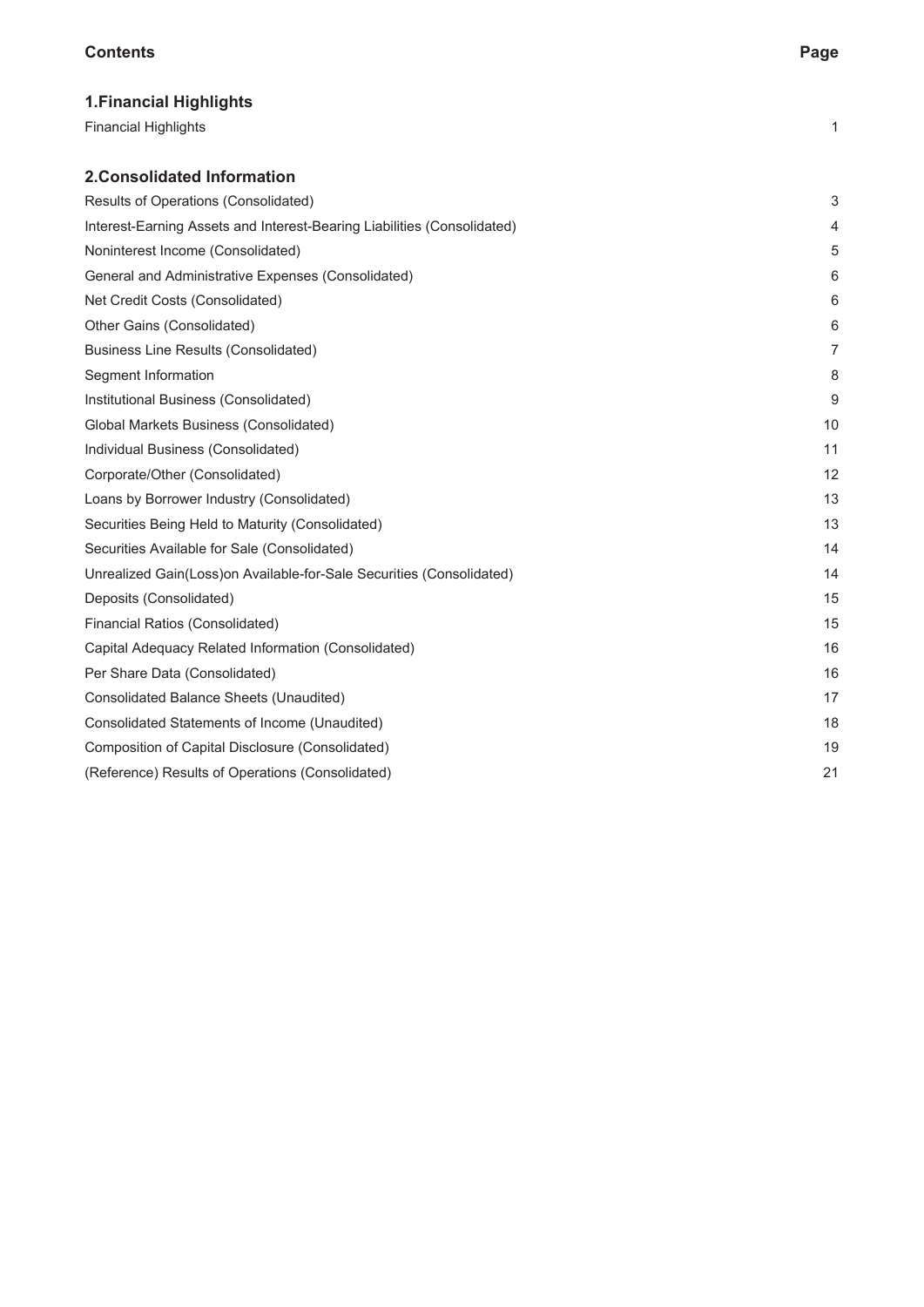## **Contents Page**

| <b>3. Nonconsolidated Information</b>                                                     |    |
|-------------------------------------------------------------------------------------------|----|
| Results of Operations (Nonconsolidated)                                                   | 22 |
| Interest-Earning Assets and Interest-Bearing Liabilities (Nonconsolidated)                | 23 |
| Margins (All, Domestic) (Nonconsolidated)                                                 | 24 |
| Gains (Losses) on Securities (Nonconsolidated)                                            | 24 |
| Net Credit Costs (Nonconsolidated)                                                        | 25 |
| Loans by Borrower Industry (Nonconsolidated)                                              | 25 |
| Claims Classified under the Financial Revitalization Law (Nonconsolidated)                | 26 |
| Coverage Ratios for Nonperforming Claims Disclosed under the Financial Revitalization Law | 26 |
| (Nonconsolidated)                                                                         |    |
| Securities Being Held to Maturity (Nonconsolidated)                                       | 26 |
| Securities Available for Sale (Nonconsolidated)                                           | 27 |
| Unrealized Gain (Loss) on Available-for-Sale Securities (Nonconsolidated)                 | 27 |
| Capital Adequacy Related Information (Nonconsolidated)                                    | 28 |
| Nonconsolidated Balance Sheets (Unaudited)                                                | 29 |
| Nonconsolidated Statements of Income (Unaudited)                                          | 30 |
| Composition of Capital Disclosure (Nonconsolidated)                                       | 31 |
| (Reference) Results of Operations (Nonconsolidated)                                       | 33 |
| (Reference) Interest-Earning Assets and Interest-Bearing Liabilities (Nonconsolidated)    | 34 |
|                                                                                           |    |

## **4.Earnings Forecast**

**Earnings Forecast** 35

●The following document should be read in conjunction with the consolidated and nonconsolidated financial statements prepared in accordance with generally accepted accounting principles in Japan for banks. Except as otherwise indicated, the financial information in the following discussion is based on the consolidated financial statements. Financial and operational figures that are stated in multiples of ¥0.1 billion have been truncated. All percentages unless otherwise noted have been rounded to the nearest 0.1%.

●Quarterly information is available in the Quarterly Data Book.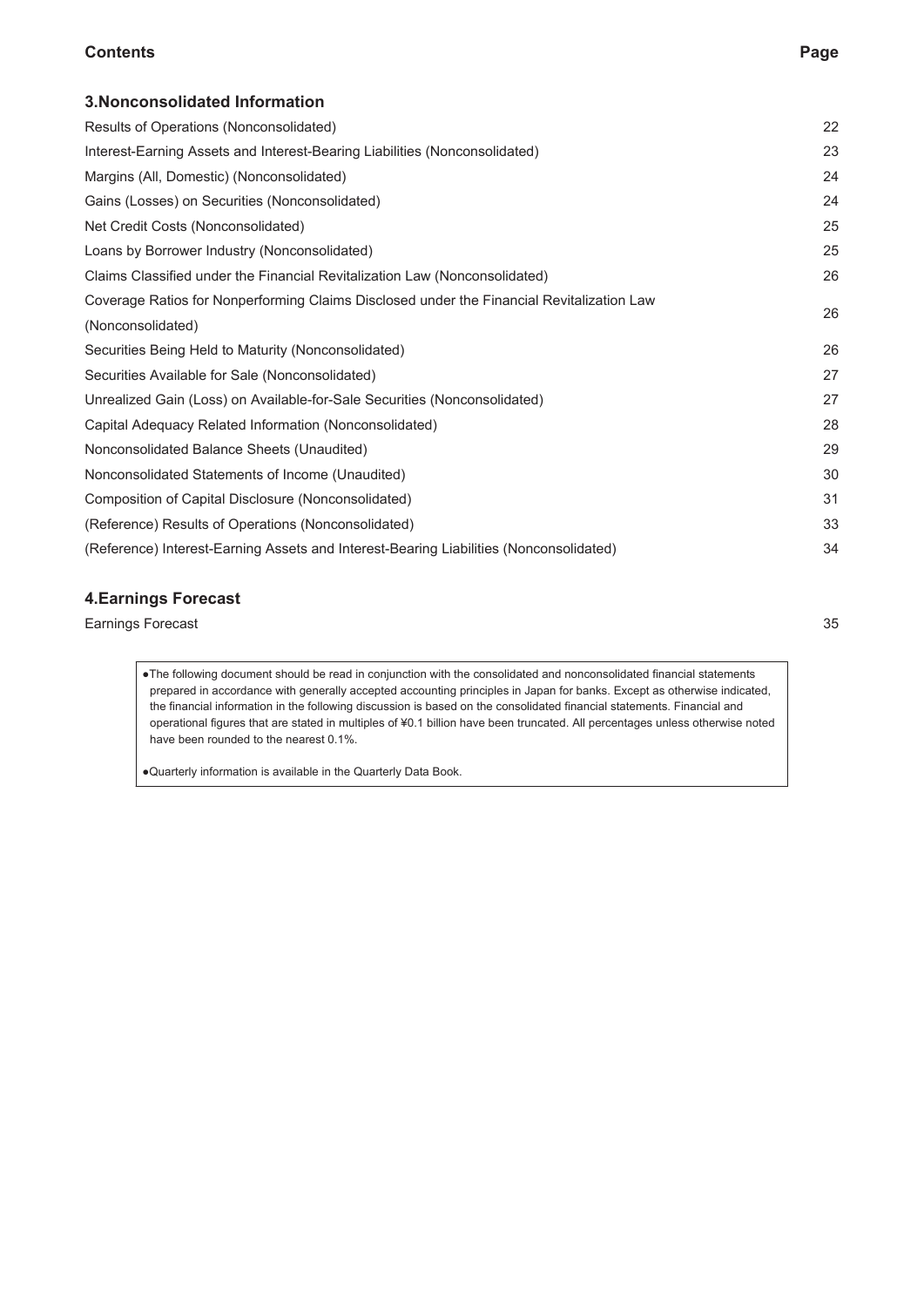# Financial Highlights<sup>1</sup>

*(Billions of yen, except percentages)*

| Results of operations<br>(Consolidated) [Page 3] | Q1 FY2018<br>$(3$ months) | Q1 FY2017<br>$(3$ months) | Change<br>(Amount) | FY2017<br>$(12$ months) |
|--------------------------------------------------|---------------------------|---------------------------|--------------------|-------------------------|
| Net interest income                              | 33.4                      | 31.9                      | 1.5                | 128.7                   |
| Noninterest income                               | 23.4                      | 25.9                      | $-2.4$             | 103.2                   |
| Total revenue                                    | 56.9                      | 57.8                      | $-0.9$             | 232.0                   |
| General and administrative expenses              | $-34.8$                   | $-35.9$                   | 1.1                | $-142.5$                |
| Net credit costs                                 | $-10.7$                   | $-9.1$                    | $-1.6$             | $-37.2$                 |
| Income before income taxes                       | 10.5                      | 12.2                      | $-1.6$             | 55.4                    |
| Profit attributable to owners of the parent      | 9.0                       | 10.9                      | $-1.8$             | 51.4                    |

*(Billions of yen)*

| <b>Balance sheets</b><br>(Consolidated) [Page 17] | <b>Jun 30</b><br>2018 | Mar 31<br>2018 | Change<br>(Amount) |
|---------------------------------------------------|-----------------------|----------------|--------------------|
| Cash and due from banks                           | 1,505.7               | 1,465.6        | 40.1               |
| <b>Securities</b>                                 | 1,121.6               | 1,123.5        | $-1.9$             |
| Loans and bills discounted                        | 4,846.7               | 4,895.9        | $-49.2$            |
| Total assets                                      | 9,453.8               | 9,456.6        | $-2.8$             |
| Deposits and negotiable certificates of deposit   | 6,059.7               | 6,067.0        | $-7.3$             |
| <b>Total liabilities</b>                          | 8,592.0               | 8,600.6        | $-8.6$             |
| Total equity                                      | 861.8                 | 856.0          | 5.7                |
|                                                   |                       |                |                    |

| Financial ratios (Consolidated)<br>[Page 4,16, 26] | Q1 FY2018<br>$(3$ months) | Q1 FY2017<br>$(3$ months) | FY2017<br>$(12$ months) |
|----------------------------------------------------|---------------------------|---------------------------|-------------------------|
| Net interest margin                                | 2.47%                     | 2.46%                     | 2.42%                   |
| Expense-to-revenue ratio                           | 61.2%                     | 62.1%                     | 61.5%                   |
|                                                    |                           |                           |                         |

|                                                                      | <b>Jun 30</b><br>2018 | Mar 31<br>2018 |  |
|----------------------------------------------------------------------|-----------------------|----------------|--|
| Capital adequacy ratio<br>(Basel III, domestic standard)             | 12.72%                | $12.83\%$      |  |
| NPL ratio based on Financial<br>Revitalization Law (nonconsolidated) | 0.17%                 | $0.17\%$       |  |

|                                                      |                           |                           |                    | (Billions of yen)     |
|------------------------------------------------------|---------------------------|---------------------------|--------------------|-----------------------|
| Results of operations<br>(Nonconsolidated) [Page 22] | Q1 FY2018<br>$(3$ months) | Q1 FY2017<br>$(3$ months) | Change<br>(Amount) | FY2017<br>(12 months) |
| Net interest income                                  | 26.5                      | 28.6                      | $-2.1$             | 105.4                 |
| Noninterest income                                   | $-1.1$                    | 2.1                       | $-3.3$             | 5.3                   |
| Total revenue                                        | 25.4                      | 30.8                      | $-5.4$             | 110.8                 |
| General and administrative expenses                  | $-17.4$                   | $-20.2$                   | 2.8                | $-79.0$               |
| Net credit costs                                     | $-2.1$                    | 0.4                       | $-2.5$             | $-1.2$                |
| Net income                                           | 4.4                       | 10.6                      | $-6.2$             | 40.5                  |

1.Represents results based on management accounting basis.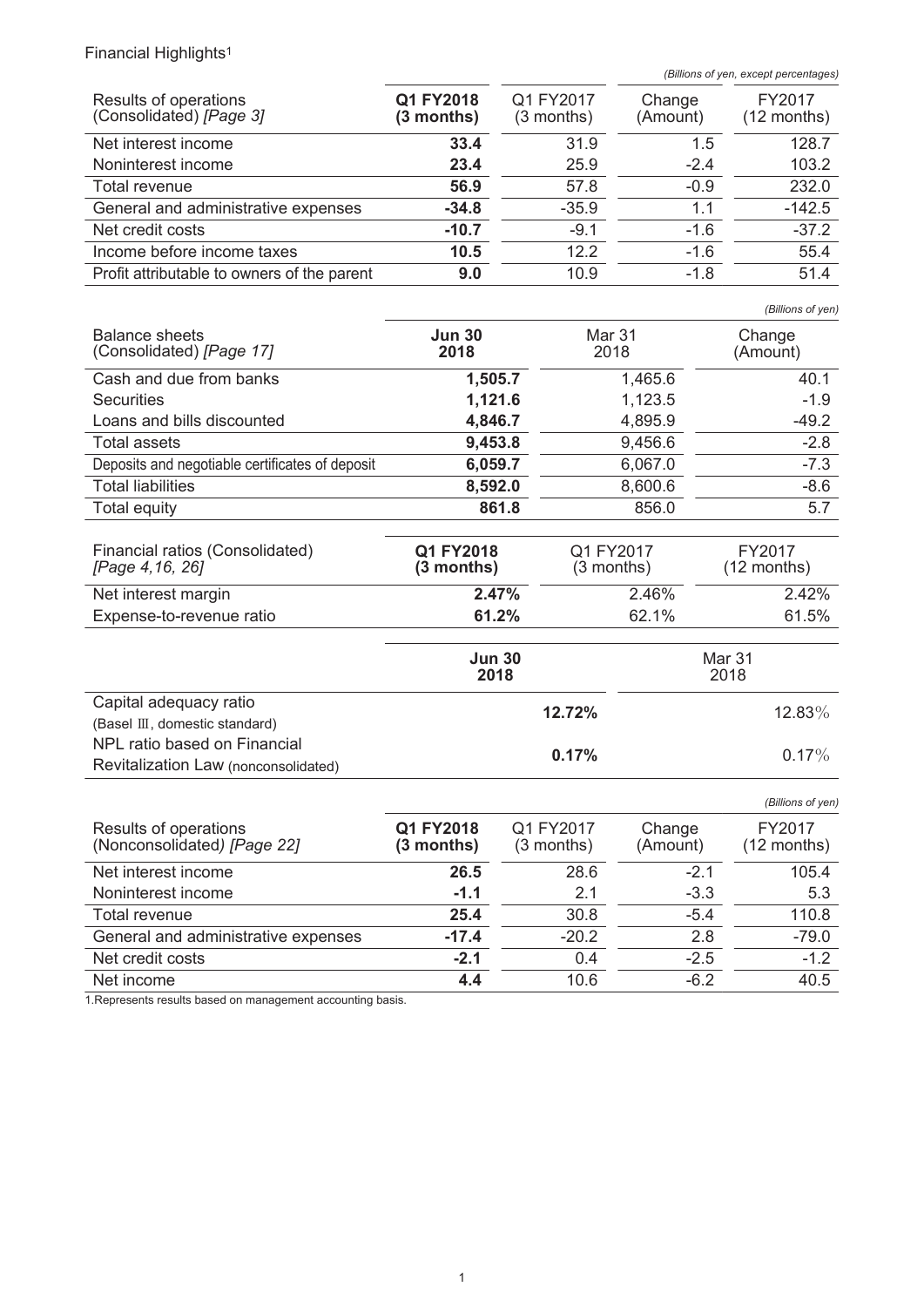The Shinsei Bank Group recorded a consolidated net income of 9.0 billion yen in the first quarter of fiscal year 2018 (April 1, 2018 to June 30, 2018), decreased 1.8 billion yen from the first quarter of fiscal year 2017. Total revenue decreased due to absence of gains on the sale of equities in Principal Transactions and decline of fee income related to derivative transactions to institutional customers compared to the same period of fiscal year 2017, while net interest income from consumer finance businesses increased reflecting increase in the loan asset balance. As a result, total consolidated net income decreased compared to the same period of fiscal year 2017.

## **Results of operations**

- Total revenue was 56.9 billion yen, decreased 0.9 billion yen compared to the first quarter of fiscal year 2017.
	- $\triangleright$  Net interest income totaled 33.4 billion yen, increased 1.5 billion yen from 31.9 billion yen in the first quarter of fiscal year 2017 due to the steady growth of the loan balance in the consumer finance businesses.
	- $\triangleright$  Noninterest income totaled 23.4 billion ven, decreased 2.4 billion ven from 25.9 billion ven in the first quarter of fiscal year 2017. The decrease reflected absence of gains on the sale of equities in the first quarter of fiscal year 2017 and the decrease in fee income related to derivative transactions in Corporate Business compared to the same period of last fiscal year, despite recoveries of revenues related to the sale of asset management products in Retail Banking Business.
- General and administrative expenses totaled 34.8 billion yen, decreased 1.1 billion yen from the first quarter of fiscal year 2017, due mainly to decrease in personnel and premises expenses resulting from progress of productivity enhancement project. Expense to revenue ratio resulted in 61.2%.
- Net credit costs of 10.7 billion yen (expense) were recorded, increased 1.6 billion yen from the same period of fiscal year 2017. This was due to provisioning for new overseas transactions in Structured Finance Business and increase in cost of bulk sale of delinquent claims in APLUS FINANCIAL.
- Nonconsolidated net income totaled 4.4 billion yen, decreased 6.2 billion yen compared to the first quarter of fiscal year 2017 due to the decrease in total revenue caused by decrease in dividends from subsidiaries and decrease in fee income in Corporate Business.

## **Balance sheets**

- Total assets decreased 2.8 billion yen from March 31, 2018, to 9,453.8 billion yen at June 30, 2018.
- Loans and bills discounted decreased 49.2 billion yen from March 31, 2018, to 4,846.7 billion yen at June 30, 2018. The loan balance in the Structured Finance Business and the Consumer Finance Businesses increased while the loan balance in the Corporate Business and housing loan decreased.
- Deposits and negotiable certificates of deposit decreased 7.3 billion yen from March 31, 2018, to 6,059.7 billion yen.

## **Financial ratios**

- Net interest margin was 2.47%, increased from 2.46% recorded in the first quarter of fiscal year 2017. The yield on interest-earning assets increased due to the increase in Consumer Finance Businesses.
- Basel III domestic standard (grandfathering basis) consolidated core capital adequacy ratio was 12.72% as of June 30, 2018, from 12.83% as of March 31, 2018. While risk assets decreased due to decrease in loan assets, capital also decreased due to decrease of eligible capital instruments subject to transitional agreement attributed to redemption of subordinated term debts, etc. Basel III international standard (fully loaded basis) common equity Tier 1 capital ratio was 12.3% as of June 30, 2018, from 12.2% as of March 31, 2018. Capital ratios continue to be maintained at ample levels.
- Claims classified under the Financial Revitalization Law (nonconsolidated) was 8.3 billion yen. Nonperforming loan ratio was at low level of 0.17% remaining the same ratio as at March 31, 2018.

## **FY2018 forecast**

- Full fiscal year consolidated net income forecast at 52.0 billion yen.
- Nonconsolidated net business profit forecast at 37.0 billion yen, and Nonconsolidated net income forecast at 32.0 billion yen.
- Fiscal year end common share dividend forecast is not yet determined.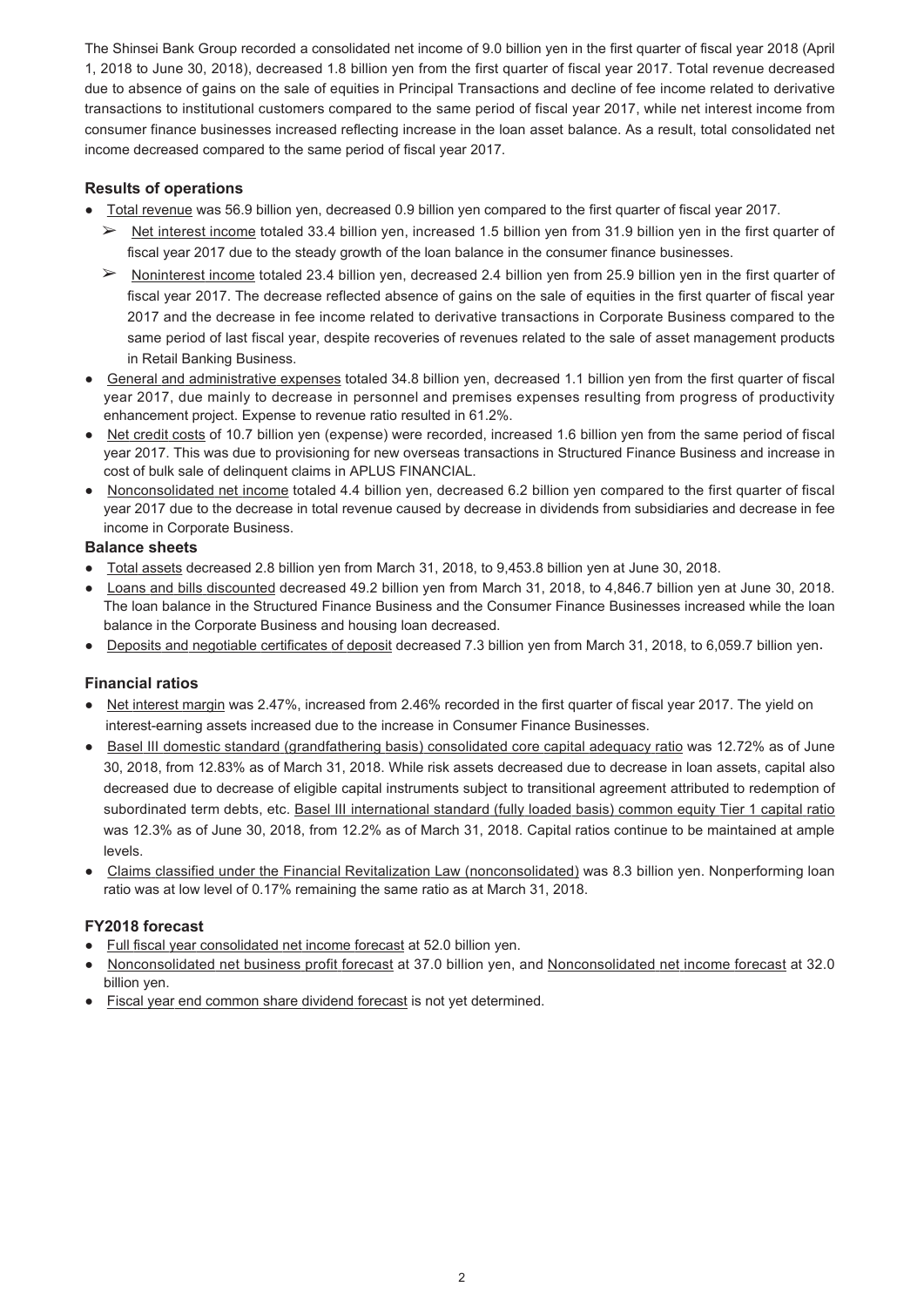#### Results of Operations (Consolidated) <sup>1</sup>

|                                                             |                           |                         |                    | (Billions of yen)       |
|-------------------------------------------------------------|---------------------------|-------------------------|--------------------|-------------------------|
|                                                             | Q1 FY2018<br>$(3$ months) | Q1 FY2017<br>(3 months) | Change<br>(Amount) | FY2017<br>$(12$ months) |
| Net interest income                                         | 33.4                      | 31.9                    | 1.5                | 128.7                   |
| Noninterest income                                          | 23.4                      | 25.9                    | $-2.4$             | 103.2                   |
| Net fees and commissions                                    | 6.5                       | 5.7                     | 0.8                | 25.0                    |
| Net trading income                                          | 0.6                       | 1.9                     | $-1.2$             | 8.5                     |
| Net other business income                                   | 16.1                      | 18.2                    | $-2.0$             | 69.6                    |
| Income on lease transactions and installment<br>receivables | 9.1                       | 9.5                     | $-0.3$             | 37.0                    |
| Total revenue                                               | 56.9                      | 57.8                    | $-0.9$             | 232.0                   |
| General and administrative expenses                         | $-34.8$                   | $-35.9$                 | 1.1                | $-142.5$                |
| Ordinary business profit                                    | 22.0                      | 21.9                    | 0.1                | 89.4                    |
| Net credit costs                                            | $-10.7$                   | $-9.1$                  | $-1.6$             | $-37.2$                 |
| Ordinary business profit after net credit costs             | 11.3                      | 12.7                    | $-1.4$             | 52.1                    |
| Amortization of goodwill and other intangible assets 2      | $-0.8$                    | $-1.1$                  | 0.2                | $-3.9$                  |
| Other gains                                                 | 0.1                       | 0.6                     | $-0.4$             | 7.2                     |
| Income before income taxes                                  | 10.5                      | 12.2                    | $-1.6$             | 55.4                    |
| Current income tax                                          | $-1.6$                    | $-1.1$                  | $-0.4$             | $-1.2$                  |
| Deferred income tax                                         | 0.0                       | $-0.0$                  | 0.1                | $-2.5$                  |
| Profit attributable to noncontrolling interests             | 0.0                       | $-0.0$                  | 0.1                | $-0.1$                  |
| Profit attributable to owners of the parent                 | 9.0                       | 10.9                    | $-1.8$             | 51.4                    |

1.Represents results based on management accounting basis.

2.In our consolidated financial statements, amortization of goodwill and other intangible assets is recorded in general and administrative expenses.

Noninterest income in the table above is comprised of net fees and commissions, net trading income and net other business income.

Net fees and commissions is primarily comprised of domestic real estate nonrecourse finance fee income, fee income such as servicing fees associated with specialty finance and principal transactions, fee income associated with the guarantee and other business in consumer finance and fee income from the sale of products such as mutual funds and insurance.

Net trading income is comprised of derivative related income from transactions with customers, as well as income from proprietary trading undertaken by the Bank.

Net other business income is comprised of income on lease transactions and installment receivables, gains and losses on monetary trusts primarily associated with credit trading of the Principal Transactions business and gains and losses on the sale of securities in Treasury operations.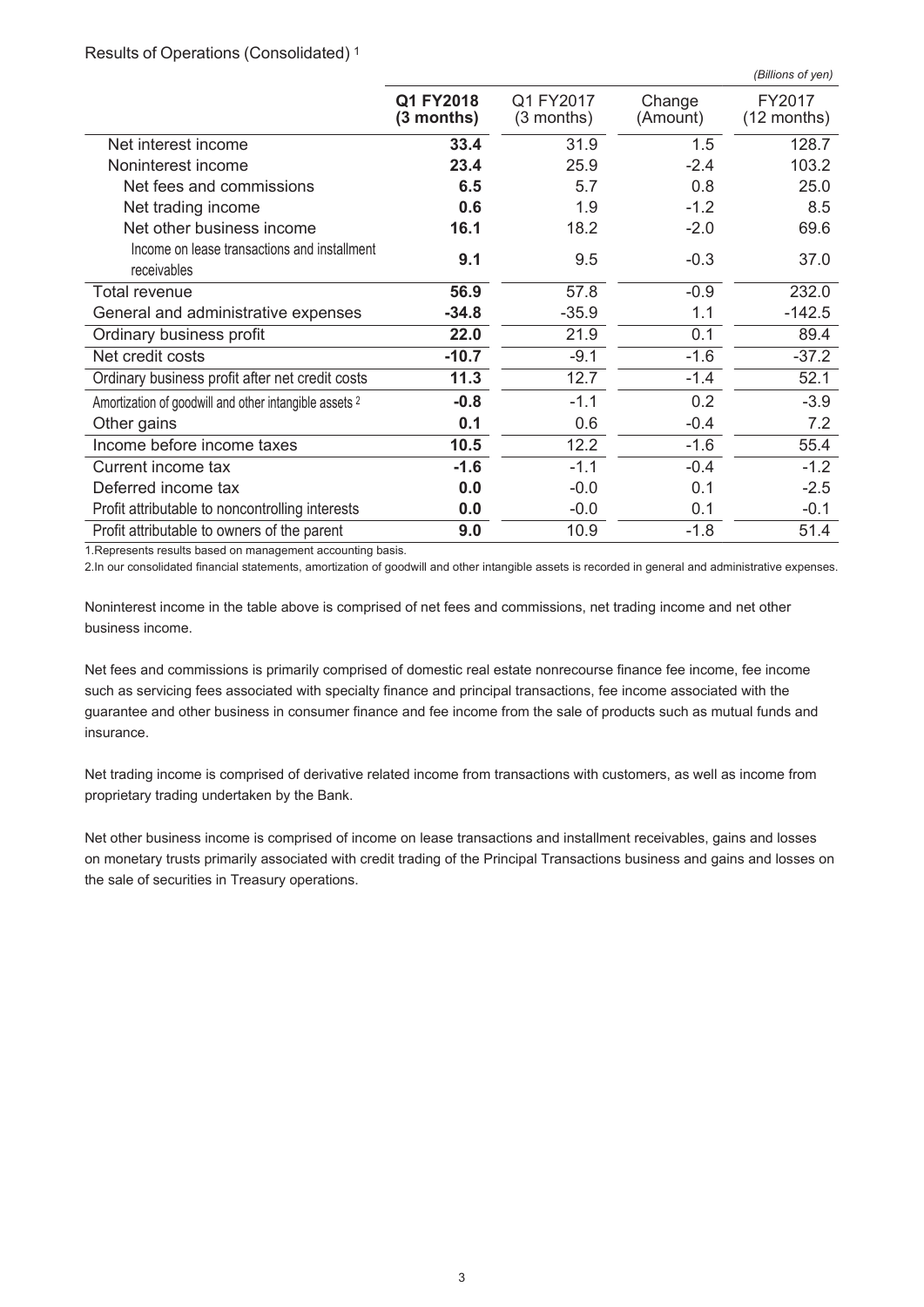#### Interest-Earning Assets and Interest-Bearing Liabilities (Consolidated)

*(Billions of yen, except percentages)*

|                                                              | Q1 FY2018<br>(3 months) |          | Q1 FY2017<br>$(3$ months)          |                    |          | FY2017<br>(12 months)             |                           |                |                                    |
|--------------------------------------------------------------|-------------------------|----------|------------------------------------|--------------------|----------|-----------------------------------|---------------------------|----------------|------------------------------------|
|                                                              | Average<br>Balance      | Interest | Yield/rate <sup>1</sup><br>$(\% )$ | Average<br>Balance | Interest | Yield/rate <sup>1</sup><br>$(\%)$ | Average<br><b>Balance</b> | Interest       | Yield/rate <sup>1</sup><br>$(\% )$ |
| Interest-earning assets <sup>4</sup> :                       |                         |          |                                    |                    |          |                                   |                           |                |                                    |
| Loans and bills discounted                                   | 4,915.4                 | 34.6     | 2.83                               | 4,865.4            | 32.9     | 2.71                              | 4,903.7                   | 134.8          | 2.75                               |
| Lease receivables and leased investment                      |                         |          |                                    |                    |          |                                   |                           |                |                                    |
| assets / installment receivables <sup>4</sup>                | 751.0                   | 9.1      | 4.88                               | 747.8              | 9.5      | 5.11                              | 746.6                     | 37.0           | 4.96                               |
| Securities                                                   | 1,151.6                 | 3.4      | 1.19                               | 1,050.2            | 3.2      | 1.24                              | 1,109.1                   | 11.7           | 1.06                               |
| Other interest-earning assets 2, 3                           | 161.2                   | 0.5      | $***$                              | 171.8              | 0.4      | $***$                             | 162.1                     | 1.9            | ***                                |
| Interest-earning assets totals (A) <sup>4</sup>              | 6,979.3                 | 47.7     | 2.74                               | 6,835.3            | 46.1     | 2.71                              | 6,921.7                   | 185.5          | 2.68                               |
| Interest-bearing liabilities:                                |                         |          |                                    |                    |          |                                   |                           |                |                                    |
| Deposits, including negotiable certificates of deposit       | 6,068.1                 | 2.1      | 0.14                               | 5,898.8            | 2.0      | 0.14                              | 5,965.9                   | 9.0            | 0.15                               |
| Borrowed money                                               | 649.8                   | 0.8      | 0.55                               | 765.8              | 0.8      | 0.45                              | 715.0                     | 3.4            | 0.49                               |
| Subordinated debt                                            | 12.3                    | 0.0      | 2.37                               | 12.4               | 0.0      | 2.37                              | 12.4                      | 0.2            | 2.37                               |
| Other borrowed money                                         | 637.4                   | 0.8      | 0.52                               | 753.4              | 0.7      | 0.42                              | 702.6                     | 3.1            | 0.45                               |
| Corporate bonds                                              | 82.4                    | 0.1      | 0.84                               | 112.2              | 0.2      | 0.97                              | 98.1                      | 0.9            | 0.97                               |
| Subordinated bonds                                           | 22.3                    | 0.1      | 2.14                               | 31.4               | 0.1      | 2.53                              | 28.6                      | 0.6            | 2.43                               |
| Other corporate bonds                                        | 60.0                    | 0.0      | 0.36                               | 80.8               | 0.0      | 0.37                              | 69.5                      | 0.2            | 0.37                               |
| Other interest-bearing liabilities 2                         | 833.6                   | 1.9      | $***$                              | 673.9              | 1.5      | $***$                             | 741.7                     | 6.2            | $***$                              |
| Interest-bearing liabilities totals (B)                      | 7,634.0                 | 5.1      | 0.27                               | 7,450.9            | 4.7      | 0.25                              | 7,521.0                   | 19.7           | 0.26                               |
| Net interest margin (A)-(B) 4                                |                         | 42.6     | 2.47                               |                    | 41.4     | 2.46                              |                           | 165.8          | 2.42                               |
| Noninterest-bearing sources of funds:                        |                         |          |                                    |                    |          |                                   |                           |                |                                    |
| Noninterest-bearing (assets) liabilities, net                | $-1,511.6$              |          |                                    | $-1,438.8$         |          |                                   | $-1,436.1$                |                |                                    |
| Total equity excluding noncontrolling interests in           | 856.9                   |          |                                    | 823.2              |          |                                   | 836.8                     |                |                                    |
| subsidiaries 5                                               |                         |          |                                    |                    |          |                                   |                           |                |                                    |
| Total noninterest-bearing sources of funds (C)               | $-654.7$                | L.       | ä,                                 | $-615.5$           | L.       | $\sim$                            | $-599.3$                  | $\overline{a}$ |                                    |
| Sum of total expense on interest-bearing liabilities         | 6,979.3                 | 5.1      | 0.29                               | 6,835.3            | 4.7      | 0.28                              | 6,921.7                   | 19.7           | 0.29                               |
| and noninterest-bearing sources of funds $(D)= (B)+(C)$      |                         |          |                                    |                    |          |                                   |                           |                |                                    |
| Interest income / yield on interest earning assets (A)-(D) 4 |                         | 42.6     | 2.45                               | $\sim$             | 41.4     | 2.43                              |                           | 165.8          | 2.40                               |
| Reconciliation of total revenue on interest-earning          |                         |          |                                    |                    |          |                                   |                           |                |                                    |
| Total revenue on interest-earning assets                     | 6,979.3                 | 47.7     | 2.74                               | 6,835.3            | 46.1     | 2.71                              | 6,921.7                   | 185.5          | 2.68                               |
| Less: Income on lease transactions and                       | 751.0                   | 9.1      | 4.88                               | 747.8              | 9.5      | 5.11                              | 746.6                     | 37.0           | 4.96                               |
| installment receivables                                      |                         |          |                                    |                    |          |                                   |                           |                |                                    |
| Total interest income                                        | 6,228.3                 | 38.5     | 2.48                               | 6,087.4            | 36.6     | 2.41                              | 6,175.0                   | 148.5          | 2.40                               |
| Total interest expense                                       |                         | 5.1      |                                    |                    | 4.7      |                                   |                           | 19.7           |                                    |
| Net interest income                                          | ä,                      | 33.4     |                                    | $\sim$             | 31.9     |                                   |                           | 128.7          |                                    |

1.Percentages have been rounded from the third decimal place.

2.Other interest-earning assets and other interest-bearing liabilities include interest swaps.

3.Excludes average balance of noninterest-earning assets.

4.Includes lease transactions and installment receivables and related yields.

5.Represents a simple average of the balance at the end of the current period and the balance at the end of the previous period.

The line item"Interest income/yield on interest-earning assets" on the chart above includes revenues from net received interest, revenue earned on lease receivables and leased investment assets, and installment account receivables. However, while the Bank considers income on lease transactions and installment receivables to be a component of net interest income, Japanese GAAP does not include income on lease transactions and installment accounts receivables in net interest income (in accordance with Japanese GAAP, income on lease transactions and installment accounts receivables is reported in net other business income in our consolidated statements of operations).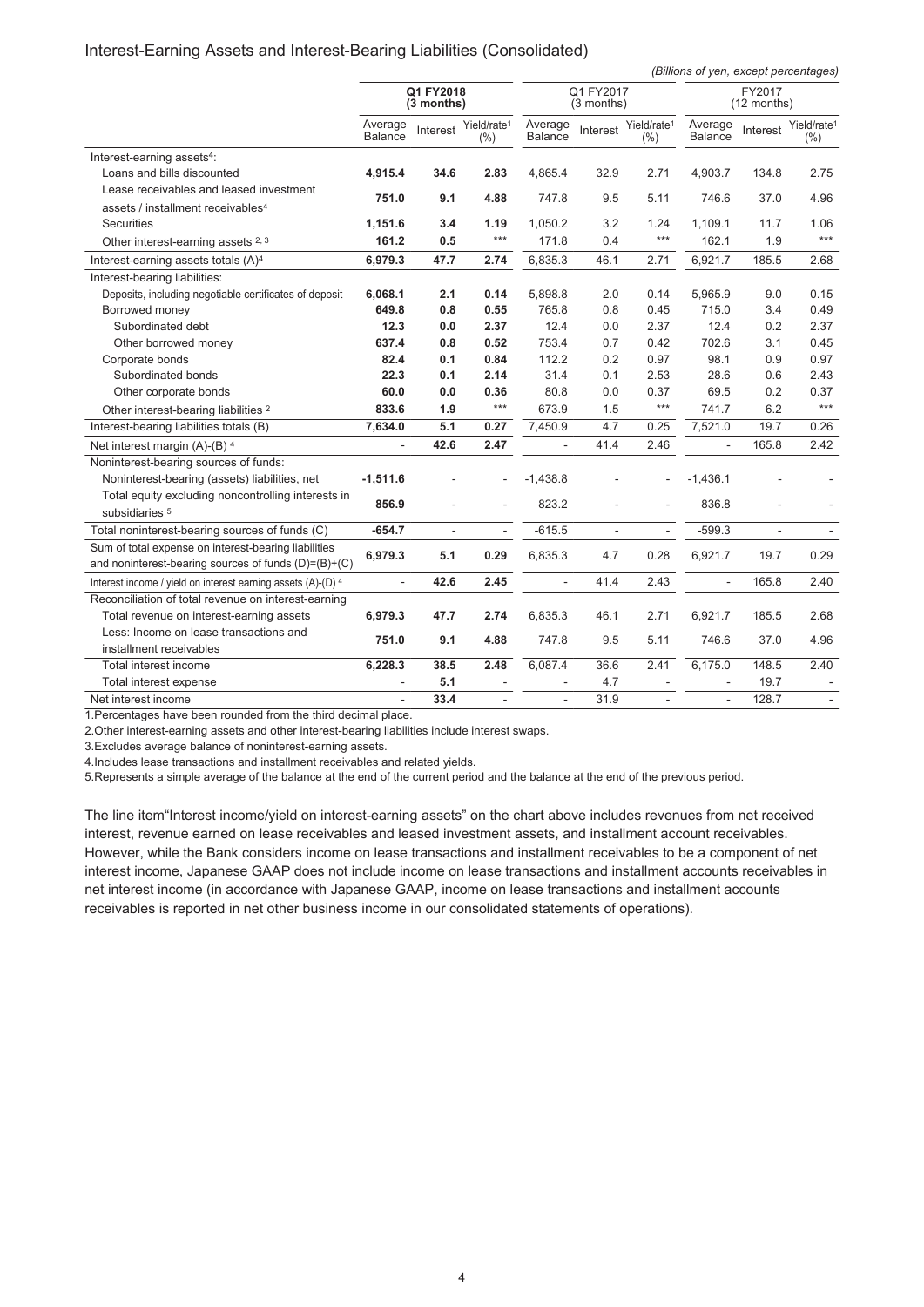#### Noninterest Income (Consolidated)

|                                |                           |                           |                    | $1 - \cdots - \cdots - \cdots$ |
|--------------------------------|---------------------------|---------------------------|--------------------|--------------------------------|
|                                | Q1 FY2018<br>$(3$ months) | Q1 FY2017<br>$(3$ months) | Change<br>(Amount) | FY2017<br>(12 months)          |
| <b>Institutional Business</b>  | 8.3                       | 9.9                       | $-1.5$             | 40.2                           |
| <b>Corporate Business</b>      | 1.0                       | 1.4                       | $-0.3$             | 8.7                            |
| <b>Structured Finance</b>      | 1.0                       | 1.7                       | $-0.6$             | 7.4                            |
| <b>Principal Transactions</b>  | 2.3                       | 3.5                       | $-1.1$             | 7.8                            |
| Showa Leasing                  | 3.8                       | 3.2                       | 0.6                | 16.1                           |
| <b>Global Markets Business</b> | 1.5                       | 2.4                       | $-0.9$             | 9.2                            |
| <b>Markets</b>                 | 0.9                       | 1.7                       | $-0.8$             | 6.8                            |
| <b>Others</b>                  | 0.5                       | 0.6                       | $-0.0$             | 2.3                            |
| <b>Individual Business</b>     | 12.2                      | 11.5                      | 0.6                | 48.8                           |
| <b>Retail Banking</b>          | 0.4                       | 0.0                       | 0.4                | 1.0                            |
| Shinsei Financial <sup>1</sup> | 0.0                       | $-0.1$                    | 0.1                | $-0.1$                         |
| <b>APLUS FINANCIAL</b>         | 11.4                      | 11.1                      | 0.2                | 45.0                           |
| <b>Others</b>                  | 0.3                       | 0.5                       | $-0.1$             | 2.7                            |
| Corporate/Other                | 1.2                       | 1.9                       | $-0.7$             | 4.9                            |
| Noninterest income             | 23.4                      | 25.9                      | $-2.4$             | 103.2                          |

*(Billions of yen)*

1.Income of Shinsei Financial, "Shinsei Bank Card Loan - Lake", and "Shinsei Bank Smart Card Loan Plus" are combined on a management accounting basis.

The Institutional Business recorded noninterest income totaling 8.3 billion yen in the first quarter of fiscal year 2018, 1.5 billion yen decrease compared to the first quarter of fiscal year 2017. This was due to the decrease in fee income related to derivative transactions in Corporate and Structured Finance Businesses and the absence of the gain on sales of equities in the Principal Transactions.

The Global Markets Business recorded noninterest income totaling 1.5 billion yen, 0.9 billion yen decrease from the first quarter of fiscal year 2017. This was due to a decrease of income from derivative transactions in the Markets.

The Individual Business recorded noninterest income totaling 12.2 billion yen, 0.6 billion yen increase from 11.5 billion yen recorded in first quarter of fiscal year 2017. This was due to recovery of the sale of asset management products in the Retail Banking Business and revenues increase from shopping credit and other major businesses of APLUS FINANCIAL.

Corporate/Others recorded noninterest income totaling 1.2 billion yen, 0.7 billion yen decrease from first quarter of fiscal year 2017.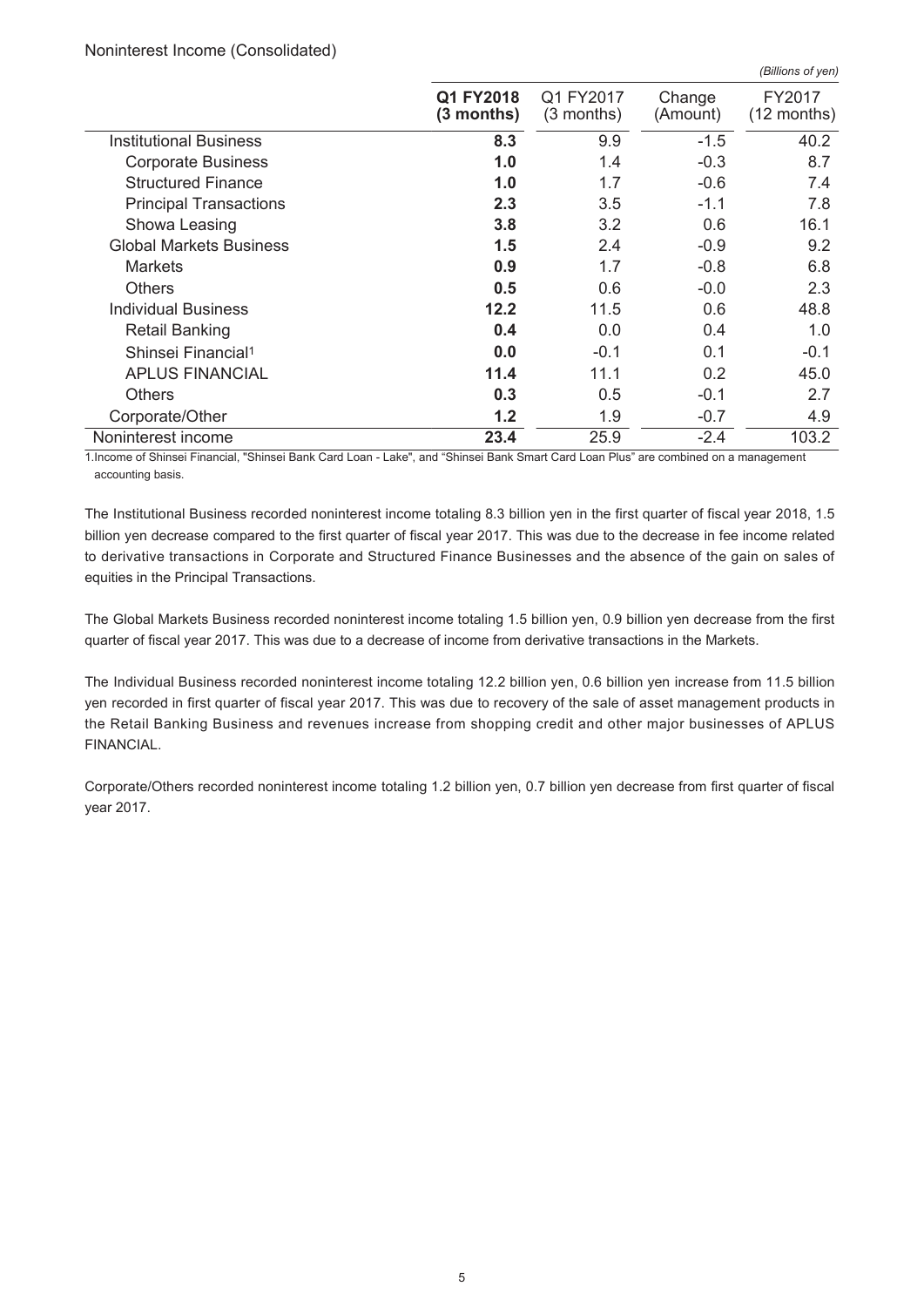## General and Administrative Expenses (Consolidated)

|                                           |                         |                           |                    | (Billions of yen)       |
|-------------------------------------------|-------------------------|---------------------------|--------------------|-------------------------|
|                                           | Q1 FY2018<br>(3 months) | Q1 FY2017<br>$(3$ months) | Change<br>(Amount) | FY2017<br>$(12$ months) |
| Personnel expenses                        | $-13.7$                 | $-13.9$                   | 0.2                | $-55.8$                 |
| Nonpersonnel expenses                     | $-21.0$                 | $-21.9$                   | 0.8                | $-86.7$                 |
| Premises expenses                         | $-4.7$                  | $-4.9$                    | 0.1                | $-20.0$                 |
| Technology and data processing expenses   | $-5.1$                  | $-5.1$                    | 0.0                | $-20.8$                 |
| Advertising expenses                      | $-2.7$                  | $-2.9$                    | 0.2                | $-11.0$                 |
| Consumption, property taxes, etc.         | $-2.2$                  | $-2.3$                    | 0.0                | $-9.3$                  |
| Deposit insurance premium                 | $-0.4$                  | $-0.4$                    | 0.0                | $-1.7$                  |
| Other general and administrative expenses | $-5.7$                  | $-6.0$                    | 0.3                | $-23.6$                 |
| General and administrative expenses       | $-34.8$                 | $-35.9$                   | 1.1                | $-142.5$                |

# Net Credit Costs (Consolidated) <sup>1</sup>

|                                                                        |                           |                         |                    | (Billions of yen)       |
|------------------------------------------------------------------------|---------------------------|-------------------------|--------------------|-------------------------|
|                                                                        | Q1 FY2018<br>$(3$ months) | Q1 FY2017<br>(3 months) | Change<br>(Amount) | FY2017<br>$(12$ months) |
| Losses on write-off of loans/Losses<br>on sale of loans                | $-0.0$                    | $-0.0$                  | 0.0                | $-0.5$                  |
| Net provision of reserve for loan losses:                              | $-12.2$                   | $-10.4$                 | $-1.8$             | $-43.0$                 |
| Net provision of general reserve for loan losses                       | $-6.9$                    | $-7.0$                  | 0.1                | $-28.0$                 |
| Net provision of specific reserve for loan losses                      | $-5.3$                    | $-3.3$                  | $-1.9$             | $-14.9$                 |
| Net provision of reserve for loan losses to<br>restructuring countries |                           |                         |                    | 0.0                     |
| Other credit costs relating to leasing business                        | 0.0                       | $-0.2$                  | 0.2                | $-0.6$                  |
| Recoveries of written-off claims                                       | 1.4                       | 1.5                     | $-0.1$             | 6.9                     |
| Net credit costs                                                       | $-10.7$                   | $-9.1$                  | $-1.6$             | $-37.2$                 |

1. Amounts of losses, net provision and costs are shown in minus. Amounts of recoveries and reversals are shown in plus.

# Other Gains (Consolidated)

|                                                        |                           |                           |                    | (Billions of yen)       |
|--------------------------------------------------------|---------------------------|---------------------------|--------------------|-------------------------|
|                                                        | Q1 FY2018<br>$(3$ months) | Q1 FY2017<br>$(3$ months) | Change<br>(Amount) | FY2017<br>$(12$ months) |
| Extraordinary income                                   | $-0.0$                    | 0.2                       | $-0.2$             | $-1.4$                  |
| Net gain on disposal of premises and equipment         | $-0.0$                    | $-0.0$                    | 0.0                | 0.5                     |
| Other extraordinary income                             | $-0.0$                    | 0.2                       | $-0.2$             | $-1.9$                  |
| Provisions of reserve for losses on interest repayment |                           |                           |                    | 6.0                     |
| Shinsei Financial                                      |                           |                           |                    | 11.8                    |
| Shinsei Personal Loan                                  |                           |                           |                    | $-2.7$                  |
| <b>APLUS FINANCIAL</b>                                 |                           |                           |                    | $-3.0$                  |
| Other                                                  |                           |                           |                    |                         |
| Other                                                  | 0.1                       | 0.3                       | $-0.2$             | 2.5                     |
| <b>Other gains</b>                                     | 0.1                       | 0.6                       | $-0.4$             | 7.2                     |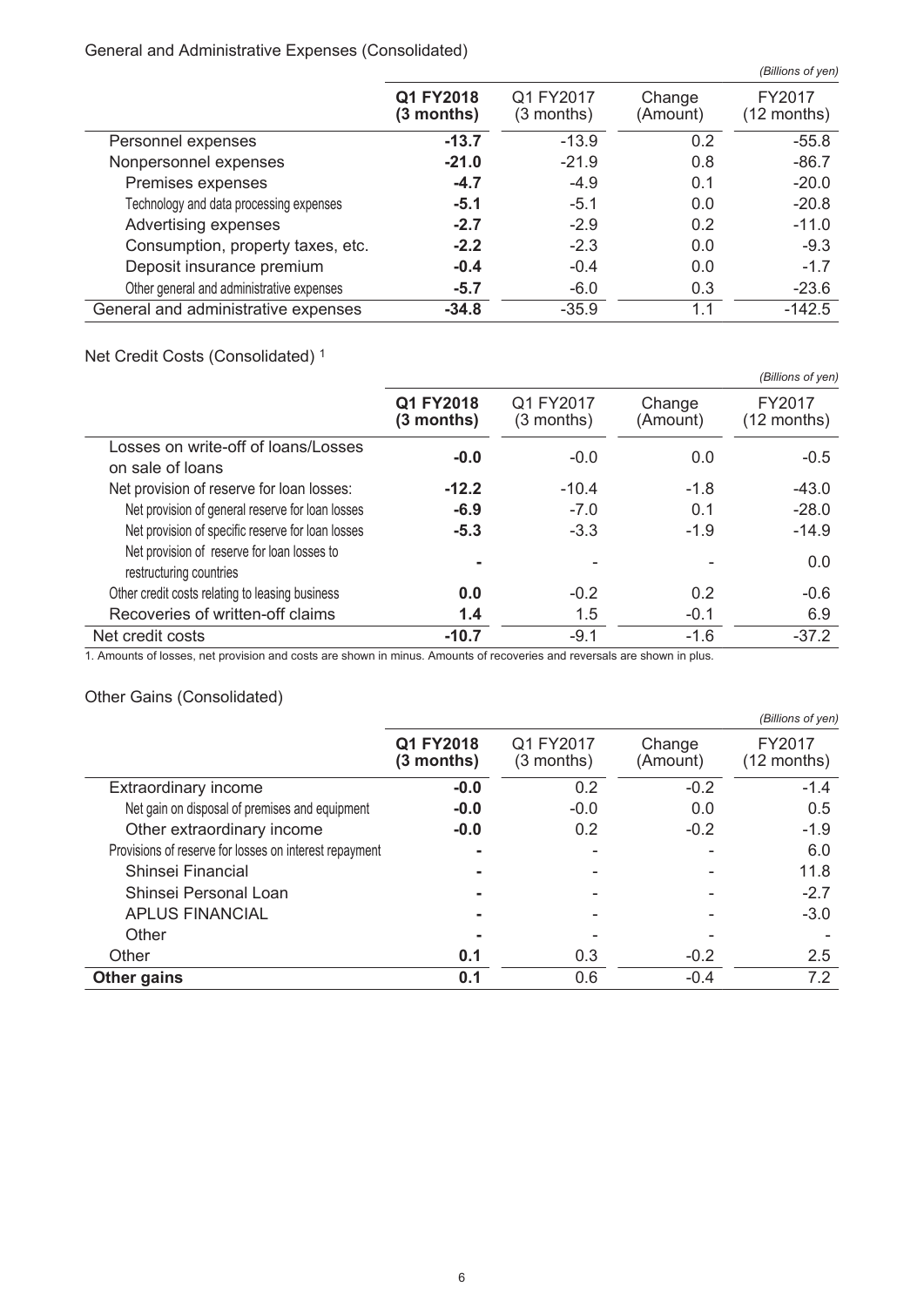Business Line Results (Consolidated)

|                                                                     |                           |                           |                    | (Billions of yen)       |
|---------------------------------------------------------------------|---------------------------|---------------------------|--------------------|-------------------------|
|                                                                     | Q1 FY2018<br>$(3$ months) | Q1 FY2017<br>$(3$ months) | Change<br>(Amount) | FY2017<br>$(12$ months) |
| <b>Institutional Business:</b>                                      |                           |                           |                    |                         |
| Net interest income                                                 | 6.1                       | 6.4                       | $-0.2$             | 24.4                    |
| Noninterest income                                                  | 8.3                       | 9.9                       | $-1.5$             | 40.2                    |
| Total revenue                                                       | 14.5                      | 16.4                      | $-1.8$             | 64.6                    |
| General and administrative expenses                                 | $-8.2$                    | $-7.8$                    | $-0.4$             | $-32.4$                 |
| Ordinary business profit                                            | 6.3                       | 8.5                       | $-2.2$             | 32.2                    |
| Net credit costs                                                    | $-1.2$                    | 0.1                       | $-1.4$             | $-3.6$                  |
| Ordinary business profit after net credit costs                     | 5.0                       | 8.7                       | $-3.7$             | 28.6                    |
| <b>Global Markets Business:</b>                                     |                           |                           |                    |                         |
| Net interest income                                                 | 0.5                       | 0.6                       | $-0.1$             | 2.1                     |
| Noninterest income                                                  | 1.5                       | 2.4                       | $-0.9$             | 9.2                     |
| Total revenue                                                       | 2.0                       | 3.0                       | $-1.0$             | 11.4                    |
| General and administrative expenses                                 | $-1.7$                    | $-1.7$                    | 0.0                | $-7.0$                  |
| Ordinary business profit                                            | 0.2                       | 1.2                       | $-1.0$             | 4.3                     |
| Net credit costs                                                    | 0.0                       | 0.0                       | 0.0                | $-0.0$                  |
| Ordinary business profit after net credit costs                     | 0.2                       | 1.2                       | $-1.0$             | 4.3                     |
| <b>Individual Business:</b>                                         |                           |                           |                    |                         |
| Net interest income                                                 | 26.4                      | 25.4                      | 0.9                | 103.4                   |
| Noninterest income                                                  | 12.2                      | 11.5                      | 0.6                | 48.8                    |
| Total revenue                                                       | 38.6                      | 37.0                      | 1.6                | 152.3                   |
| General and administrative expenses                                 | $-24.6$                   | $-25.5$                   | 0.9                | $-99.6$                 |
| Ordinary business profit                                            | 14.0                      | 11.5                      | 2.5                | 52.6                    |
| Net credit costs                                                    | $-9.5$                    | $-9.3$                    | $-0.2$             | $-33.6$                 |
| Ordinary business profit after net credit costs                     | 4.5                       | 2.1                       | 2.3                | 19.0                    |
| Corporate/Other <sup>1</sup> :                                      |                           |                           |                    |                         |
| Net interest income                                                 | 0.3                       | $-0.5$                    | 0.9                | $-1.3$                  |
| Noninterest income                                                  | 1.2                       | 1.9                       | $-0.7$             | 4.9                     |
| <b>Total revenue</b>                                                | 1.6                       | 1.3                       | 0.2                | 3.6                     |
| General and administrative expenses                                 | $-0.1$                    | $-0.8$                    | 0.6                | $-3.4$                  |
| Ordinary business profit                                            | 1.4                       | 0.5                       | 0.8                | 0.2                     |
| Net credit costs<br>Ordinary business profit after net credit costs | $-0.0$<br>1.4             | 0.0<br>0.5                | $-0.0$<br>0.8      | 0.0<br>0.2              |
|                                                                     |                           |                           |                    |                         |
| Total:                                                              |                           |                           |                    |                         |
| Net interest income                                                 | 33.4                      | 31.9                      | 1.5                | 128.7                   |
| Noninterest income                                                  | 23.4                      | 25.9                      | $-2.4$             | 103.2                   |
| Total revenue                                                       | 56.9                      | 57.8                      | $-0.9$             | 232.0                   |
| General and administrative expenses                                 | $-34.8$                   | $-35.9$                   | 1.1                | $-142.5$                |
| Ordinary business profit<br>Net credit costs                        | 22.0<br>$-10.7$           | 21.9<br>$-9.1$            | 0.1<br>$-1.6$      | 89.4<br>$-37.2$         |
| Ordinary business profit after net credit costs                     | 11.3                      | 12.7                      | $-1.4$             | 52.1                    |
|                                                                     |                           |                           |                    |                         |

1."Corporate/Other" includes company-wide accounts which are not included in our reportable segments, allocation variance of indirect expense and elimination amount of inter-segment transactions.

2.Costs associated with the funding operations have been allocated to the interest earning businesses on a management accounting basis.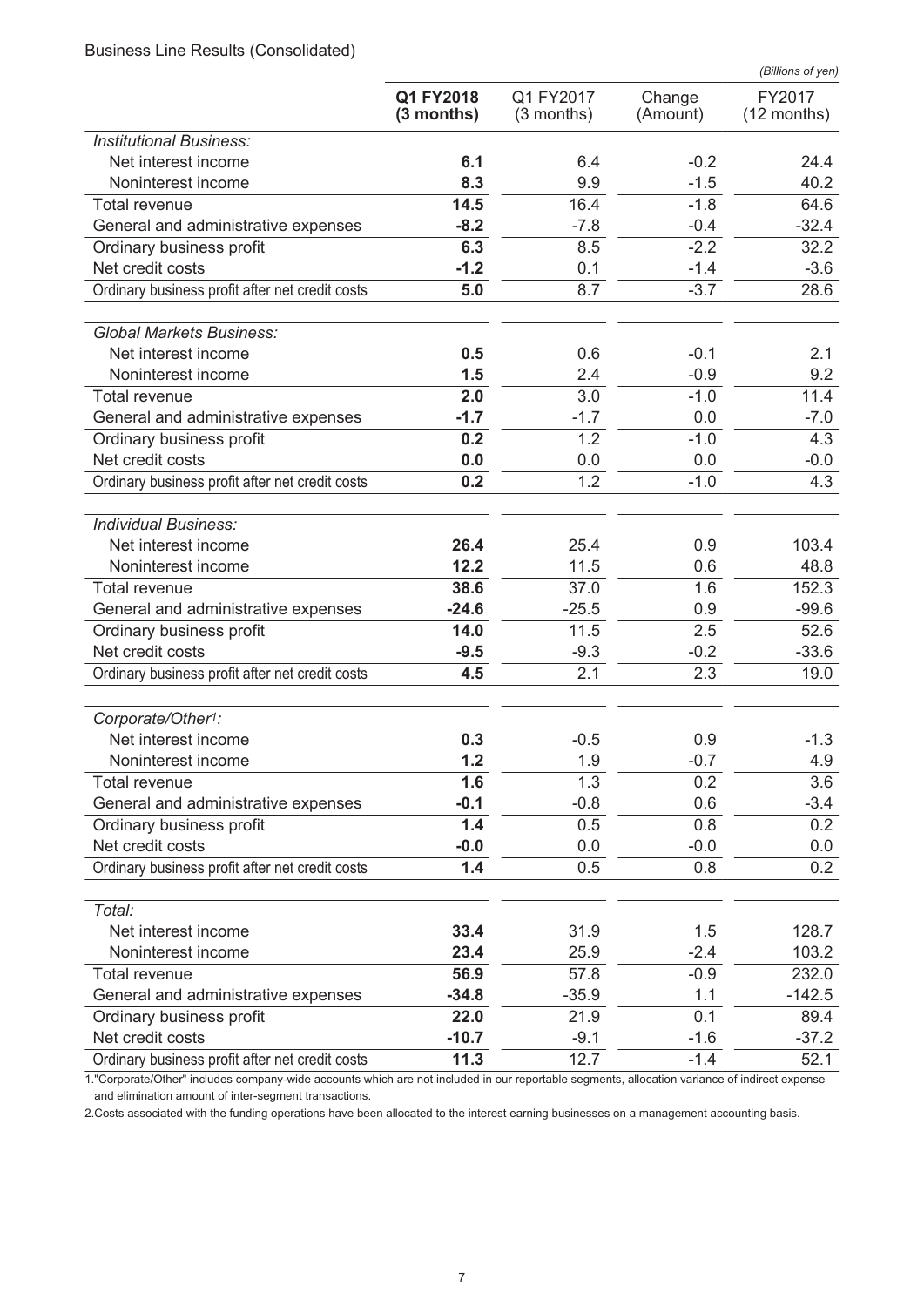# Segment Information

i Due to reviosn of business segment, a part of income and loss is included in "Corporate Business" and "Retail Banking" from "Corporate Ohter".

| <b>Institutional Business</b>   | Focuses primarily on corporate, public and financial sector finance and<br>advisory businesses.                                                                                                                                                                                                          |
|---------------------------------|----------------------------------------------------------------------------------------------------------------------------------------------------------------------------------------------------------------------------------------------------------------------------------------------------------|
| <b>Corporate Business</b>       | "Corporate Business" provides financial products and services, advisory<br>services, health care finance and trust services to businesses and public<br>corporations and financial institutions.                                                                                                         |
| <b>Structured Finance</b>       | "Structured Finance" provides real estate related nonrecourse and corporate<br>finance, project finance, M&A related finance, and specialty finance.                                                                                                                                                     |
| <b>Principal Transactions</b>   | "Principal Transactions" is engaged in the credit trading businesses, private<br>equity, corporate revitalization support business, the provision of business<br>succession and business switching and withdrawal support services and<br>asset-backed investment.                                       |
| <b>Showa Leasing</b>            | "Showa Leasing" primarily provides leasing related financial products and<br>services.                                                                                                                                                                                                                   |
| <b>Global Markets Business:</b> | Focuses primarily on financial markets business.                                                                                                                                                                                                                                                         |
| <b>Markets</b>                  | "Markets" is engaged in foreign exchange, derivatives, equity related and<br>other capital markets transactions.                                                                                                                                                                                         |
| <b>Others</b>                   | "Others" consists of the profit and loss attributable to Shinsei Securities,<br>asset management, wealth management and other products and services of<br>the Global Markets Business.                                                                                                                   |
| <b>Individual Business:</b>     | Focuses on retail financial products and services.                                                                                                                                                                                                                                                       |
| <b>Retail Banking</b>           | "Retail Banking" provides financial transactions and services to retail<br>customers such as yen/foreign currency, structured deposits services,<br>investment trust, brokerage service (through a partner institution), life and<br>nonlife insurance (through partner institutions) and housing loans. |
| <b>Shinsei Financial</b>        | "Shinsei Financial" provides consumer finance products and services and<br>guarantee services (Shinsei Financial, Shinsei Bank Lake, NOLOAN).                                                                                                                                                            |
| <b>APLUS FINANCIAL</b>          | "APLUS FINANCIAL" provides installment sales credit, credit cards,<br>guarantees, financing and settlement services.                                                                                                                                                                                     |
| <b>Others</b>                   | The "Others" consists of profit and loss attributable to unallocated consumer<br>finance business and other subsidiaries.                                                                                                                                                                                |
| <b>Corporate/Other:</b>         | "Corporate/Other" includes company-wide accounts which are not included in<br>our reportable segments, allocation variance of indirect expense and<br>elimination amount of inter-segment transactions.                                                                                                  |
| <b>Treasury</b>                 | The "Treasury" undertakes ALM related operations and includes gains and<br>losses from equity and subordinated debt financing activities.                                                                                                                                                                |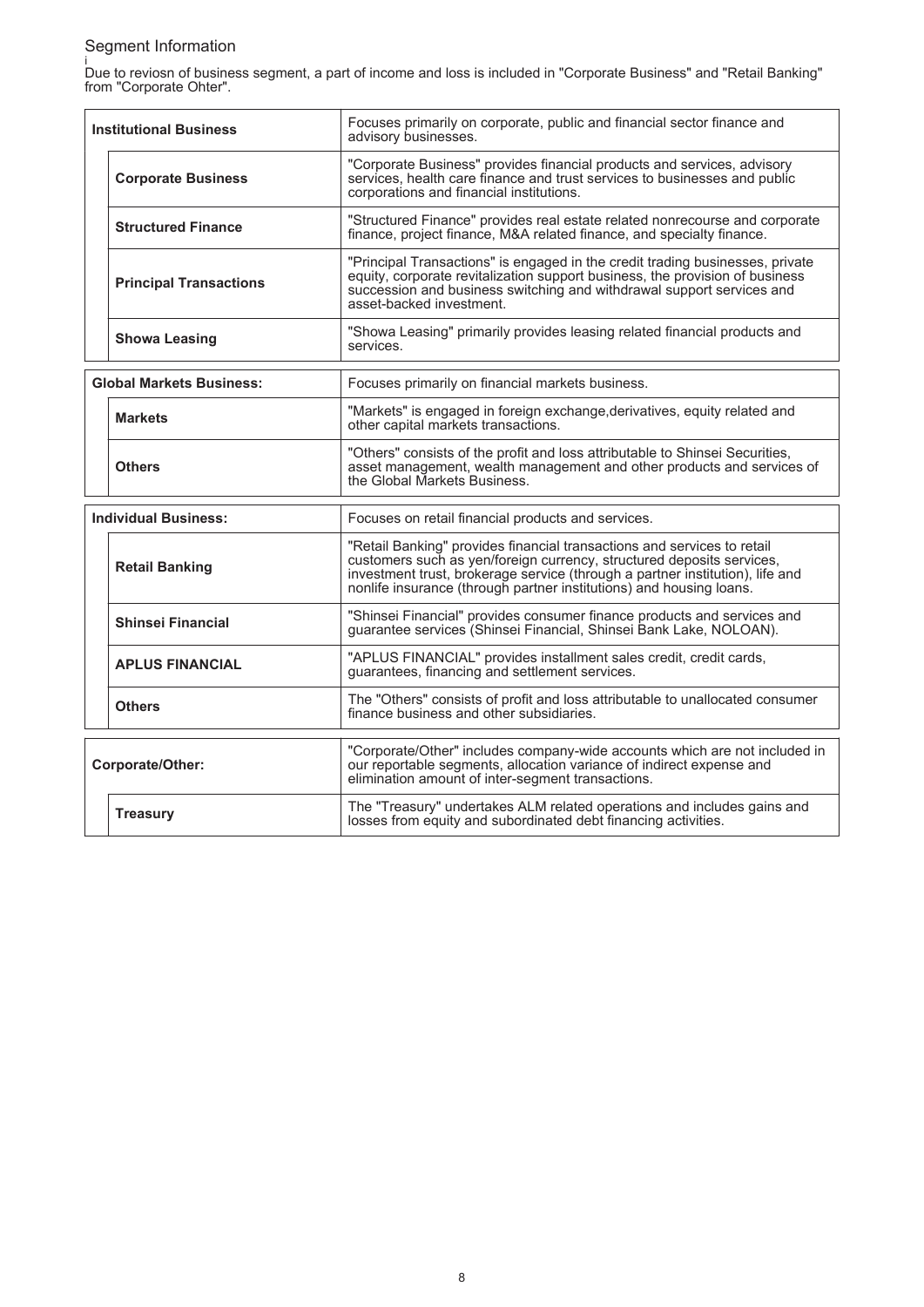Institutional Business<sup>1</sup> (Consolidated)

|                                                 |                           |                         |                    | (Billions of yen)     |
|-------------------------------------------------|---------------------------|-------------------------|--------------------|-----------------------|
|                                                 | Q1 FY2018<br>$(3$ months) | Q1 FY2017<br>(3 months) | Change<br>(Amount) | FY2017<br>(12 months) |
| Corporate Business:                             |                           |                         |                    |                       |
| Net interest income                             | 2.5                       | 2.6                     | $-0.0$             | 10.0                  |
| Noninterest income                              | 1.0                       | 1.4                     | $-0.3$             | 8.7                   |
| <b>Total revenue</b>                            | 3.6                       | 4.0                     | $-0.4$             | 18.7                  |
| General and administrative expenses             | $-3.0$                    | $-2.9$                  | $-0.0$             | $-11.8$               |
| Ordinary business profit                        | 0.6                       | 1.0                     | $-0.4$             | 6.9                   |
| Net credit costs                                | 0.0                       | 0.4                     | $-0.4$             | $-0.2$                |
| Ordinary business profit after net credit costs | 0.6                       | 1.4                     | $-0.8$             | 6.6                   |
| <b>Structured Finance:</b>                      |                           |                         |                    |                       |
| Net interest income                             | 2.4                       | 2.2                     | 0.1                | 9.5                   |
| Noninterest income                              | 1.0                       | 1.7                     | $-0.6$             | 7.4                   |
| Total revenue                                   | 3.5                       | 3.9                     | $-0.4$             | 17.0                  |
| General and administrative expenses             | $-1.9$                    | $-1.7$                  | $-0.2$             | $-6.8$                |
| Ordinary business profit                        | 1.6                       | 2.2                     | $-0.6$             | 10.1                  |
| Net credit costs                                | $-1.9$                    | $-0.3$                  | $-1.5$             | $-1.7$                |
| Ordinary business profit after net credit costs | $-0.2$                    | 1.9                     | $-2.2$             | 8.4                   |
| <b>Principal Transactions:</b>                  |                           |                         |                    |                       |
| Net interest income                             | 1.1                       | 1.5                     | $-0.4$             | 5.0                   |
| Noninterest income                              | 2.3                       | 3.5                     | $-1.1$             | 7.8                   |
| <b>Total revenue</b>                            | 3.5                       | 5.1                     | $-1.6$             | 12.8                  |
| General and administrative expenses             | $-0.9$                    | $-1.1$                  | 0.1                | $-4.7$                |
| Ordinary business profit                        | 2.6                       | 4.0                     | $-1.4$             | 8.1                   |
| Net credit costs                                | $-0.1$                    | 0.2                     | $-0.4$             | 1.2                   |
| Ordinary business profit after net credit costs | 2.4                       | 4.3                     | $-1.8$             | 9.3                   |
| Showa Leasing:                                  |                           |                         |                    |                       |
| Net interest income                             | $-0.0$                    | $-0.0$                  | 0.0                | $-0.1$                |
| Noninterest income                              | 3.8                       | 3.2                     | 0.6                | 16.1                  |
| <b>Total revenue</b>                            | 3.8                       | 3.2                     | 0.6                | 15.9                  |
| General and administrative expenses             | $-2.3$                    | $-1.9$                  | $-0.3$             | $-8.9$                |
| Ordinary business profit                        | 1.4                       | 1.2                     | 0.2                | 7.0                   |
| Net credit costs                                | 0.7                       | $-0.2$                  | 0.9                | $-2.7$                |
| Ordinary business profit after net credit costs | 2.2                       | 0.9                     | 1.2                | 4.2                   |
| <b>Institutional Business:</b>                  |                           |                         |                    |                       |
| Net interest income                             | 6.1                       | 6.4                     | $-0.2$             | 24.4                  |
| Noninterest income                              | 8.3                       | 9.9                     | $-1.5$             | 40.2                  |
| Total revenue                                   | 14.5                      | 16.4                    | $-1.8$             | 64.6                  |
| General and administrative expenses             | $-8.2$                    | $-7.8$                  | $-0.4$             | $-32.4$               |
| Ordinary business profit                        | 6.3                       | 8.5                     | $-2.2$             | 32.2                  |
| Net credit costs                                | $-1.2$                    | 0.1                     | $-1.4$             | $-3.6$                |
| Ordinary business profit after net credit costs | 5.0                       | 8.7                     | $-3.7$             | 28.6                  |

1.Net of consolidation adjustments, if applicable.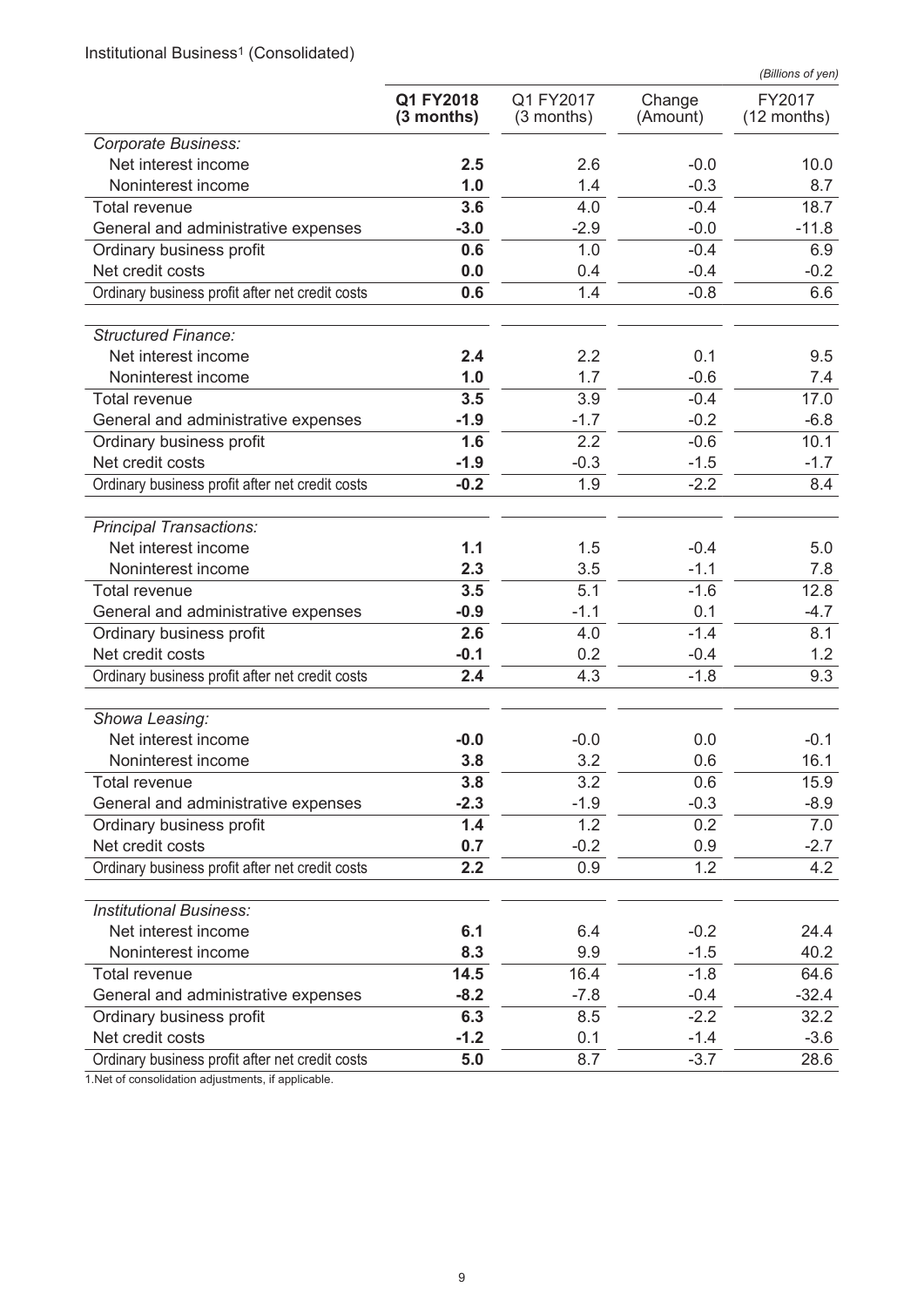Global Markets Business<sup>1</sup> (Consolidated)

|                                                 |                         |                           |                    | (Billions of yen)     |
|-------------------------------------------------|-------------------------|---------------------------|--------------------|-----------------------|
|                                                 | Q1 FY2018<br>(3 months) | Q1 FY2017<br>$(3$ months) | Change<br>(Amount) | FY2017<br>(12 months) |
| Markets:                                        |                         |                           |                    |                       |
| Net interest income                             | 0.3                     | 0.5                       | $-0.1$             | 1.6                   |
| Noninterest income                              | 0.9                     | 1.7                       | $-0.8$             | 6.8                   |
| <b>Total revenue</b>                            | 1.3                     | 2.3                       | $-0.9$             | 8.5                   |
| General and administrative expenses             | $-0.9$                  | $-0.9$                    | 0.0                | $-3.7$                |
| Ordinary business profit                        | 0.3                     | 1.3                       | $-0.9$             | 4.8                   |
| Net credit costs                                | 0.0                     | 0.0                       | $-0.0$             | 0.0                   |
| Ordinary business profit after net credit costs | 0.3                     | 1.3                       | $-0.9$             | 4.8                   |
| Others:                                         |                         |                           |                    |                       |
| Net interest income                             | 0.1                     | 0.1                       | $-0.0$             | 0.5                   |
| Noninterest income                              | 0.5                     | 0.6                       | $-0.0$             | 2.3                   |
| <b>Total revenue</b>                            | 0.6                     | 0.7                       | $-0.0$             | 2.8                   |
| General and administrative expenses             | $-0.8$                  | $-0.8$                    | $-0.0$             | $-3.3$                |
| Ordinary business profit                        | $-0.1$                  | $-0.0$                    | $-0.0$             | $-0.4$                |
| Net credit costs                                | 0.0                     | 0.0                       | 0.0                | $-0.0$                |
| Ordinary business profit after net credit costs | $-0.1$                  | $-0.0$                    | $-0.0$             | $-0.5$                |
| <b>Global Markets Business:</b>                 |                         |                           |                    |                       |
| Net interest income                             | 0.5                     | 0.6                       | $-0.1$             | 2.1                   |
| Noninterest income                              | 1.5                     | 2.4                       | $-0.9$             | 9.2                   |
| <b>Total revenue</b>                            | 2.0                     | 3.0                       | $-1.0$             | 11.4                  |
| General and administrative expenses             | $-1.7$                  | $-1.7$                    | 0.0                | $-7.0$                |
| Ordinary business profit                        | 0.2                     | $\overline{1.2}$          | $-1.0$             | 4.3                   |
| Net credit costs                                | 0.0                     | 0.0                       | 0.0                | $-0.0$                |
| Ordinary business profit after net credit costs | 0.2                     | 1.2                       | $-1.0$             | 4.3                   |

1.Net of consolidation adjustments, if applicable.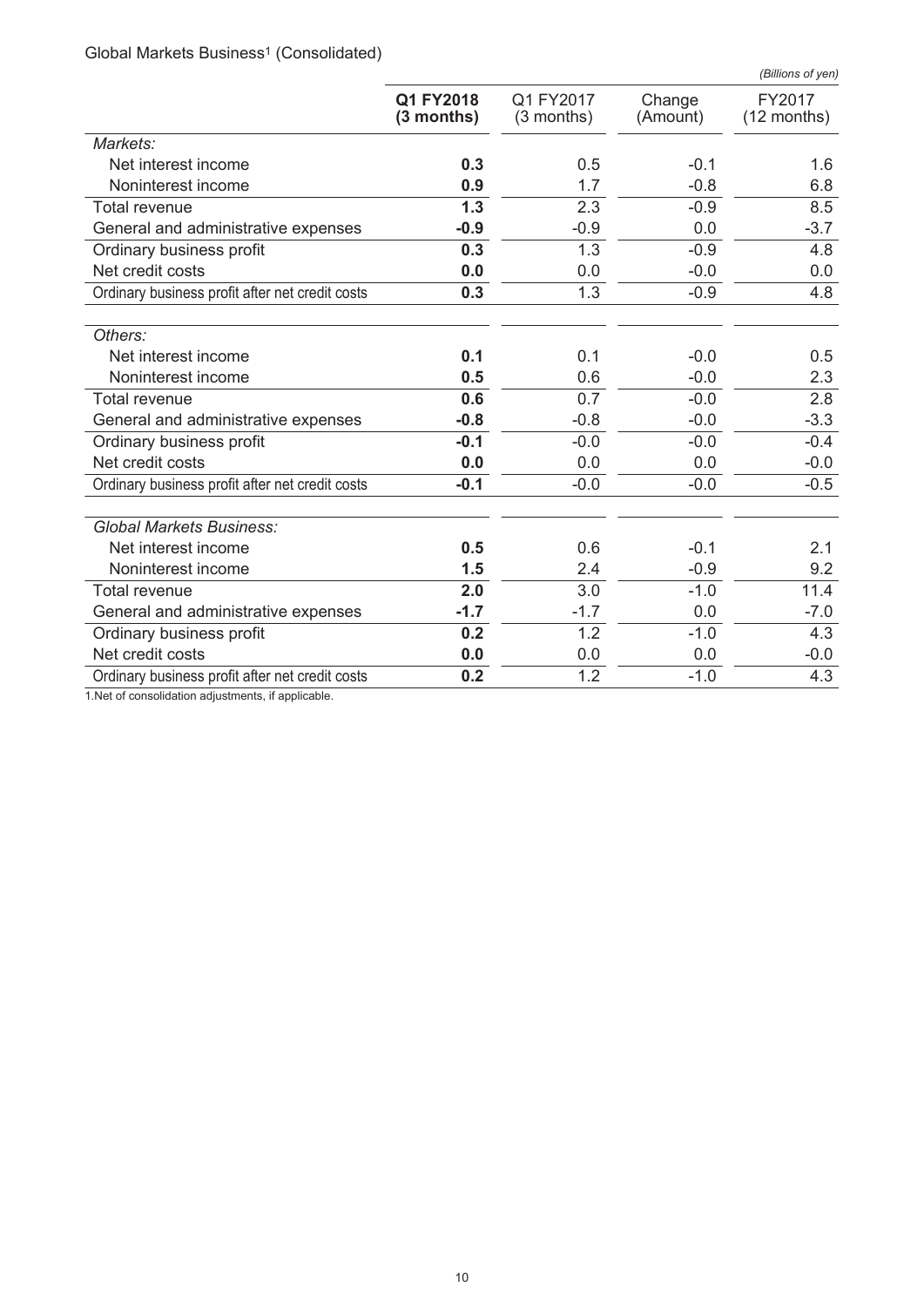Individual Business (Consolidated) <sup>1</sup>

|                                                      |                           |                         |                    | (Billions of yen)     |
|------------------------------------------------------|---------------------------|-------------------------|--------------------|-----------------------|
|                                                      | Q1 FY2018<br>$(3$ months) | Q1 FY2017<br>(3 months) | Change<br>(Amount) | FY2017<br>(12 months) |
| Retail banking:                                      |                           |                         |                    |                       |
| Net interest income                                  | 5.8                       | 5.6                     | 0.2                | 22.4                  |
| Loans                                                | 2.5                       | 2.6                     | $-0.1$             | 10.5                  |
| Deposits                                             | 3.3                       | 3.0                     | 0.3                | 11.9                  |
| Noninterest income                                   | 0.4                       | 0.0                     | 0.4                | 1.0                   |
| <b>Asset Management Products</b>                     | 1.7                       | 1.5                     | 0.2                | 6.5                   |
| Other Fees (ATM, Fund Transfer, FX etc.)             | $-1.2$                    | $-1.4$                  | 0.1                | $-5.4$                |
| <b>Total revenue</b>                                 | 6.3                       | $\overline{5.7}$        | 0.6                | 23.5                  |
| General and administrative expenses                  | $-6.9$                    | $-7.4$                  | 0.5                | $-29.2$               |
| Ordinary business profit                             | $-0.5$                    | $-1.6$                  | 1.1                | $-5.7$                |
| Net credit costs                                     | 0.0                       | $-0.0$                  | 0.0                | $-0.1$                |
| Ordinary business profit after net credit costs      | $-0.5$                    | $-1.7$                  | 1.1                | $-5.8$                |
| Shinsei Financial <sup>2</sup> :                     |                           |                         |                    |                       |
| Net interest income                                  | 17.5                      | 16.8                    | 0.6                | 69.0                  |
| <b>Lake Business</b>                                 | 16.0                      | 15.2                    | 0.7                | 62.9                  |
| Noninterest income                                   | 0.0                       | $-0.1$                  | 0.1                | $-0.1$                |
| <b>Total revenue</b>                                 | 17.5                      | 16.7                    | 0.8                | 68.9                  |
| General and administrative expenses                  | $-8.2$                    | $-8.3$                  | 0.1                | $-32.4$               |
| Ordinary business profit                             | 9.2                       | 8.3                     | 0.9                | 36.4                  |
| Net credit costs                                     | $-4.6$<br>4.6             | $-6.6$<br>1.7           | 1.9<br>2.9         | $-22.7$<br>13.7       |
| Ordinary business profit after net credit costs      |                           |                         |                    |                       |
| <b>APLUS FINANCIAL:</b>                              |                           |                         |                    |                       |
| Net interest income                                  | 2.8                       | 2.7                     | 0.1                | 11.3                  |
| Noninterest income                                   | 11.4                      | 11.1                    | 0.2                | 45.0                  |
| <b>Total revenue</b>                                 | 14.2                      | 13.8                    | 0.3                | 56.4                  |
| General and administrative expenses                  | $-8.9$                    | $-9.2$                  | 0.3                | $-36.6$               |
| Ordinary business profit                             | $\overline{5.2}$          | 4.5                     | 0.7                | 19.7                  |
| Net credit costs                                     | $-4.8$                    | $-2.6$                  | $-2.1$             | $-10.6$               |
| Ordinary business profit after net credit costs      | 0.4                       | 1.9                     | $-1.4$             | 9.1                   |
| Others:                                              |                           |                         |                    |                       |
| Net interest income                                  | 0.1                       | 0.1                     | 0.0                | 0.6                   |
| Noninterest income                                   | 0.3                       | 0.5                     | $-0.1$             | 2.7                   |
| Total revenue                                        | 0.5                       | 0.6<br>$-0.3$           | $-0.1$             | 3.4                   |
| General and administrative expenses                  | $-0.4$<br>0.1             | 0.3                     | $-0.0$<br>$-0.2$   | $-1.3$<br>2.0         |
| Ordinary business profit<br>Net credit costs         | $-0.0$                    | $-0.0$                  | $-0.0$             | $-0.0$                |
| Ordinary business profit after net credit costs      | 0.0                       | 0.3                     | $-0.2$             | 2.0                   |
|                                                      |                           |                         |                    |                       |
| <b>Individual Business:</b>                          |                           |                         |                    |                       |
| Net interest income                                  | 26.4                      | 25.4                    | 0.9                | 103.4                 |
| Noninterest income                                   | 12.2                      | 11.5                    | 0.6                | 48.8                  |
| Total revenue<br>General and administrative expenses | 38.6<br>$-24.6$           | 37.0<br>$-25.5$         | 1.6<br>0.9         | 152.3<br>$-99.6$      |
| Ordinary business profit                             | 14.0                      | 11.5                    | 2.5                | 52.6                  |
| Net credit costs                                     | $-9.5$                    | $-9.3$                  | $-0.2$             | $-33.6$               |
| Ordinary business profit after net credit costs      | 4.5                       | 2.1                     | 2.3                | 19.0                  |
|                                                      |                           |                         |                    |                       |

1.Net of consolidation adjustments, if applicable.

2.Income of Shinsei Financial, "Shinsei Bank Card Loan - Lake", and "Shinsei Bank Smart Card Loan Plus" are combined on a management accounting basis.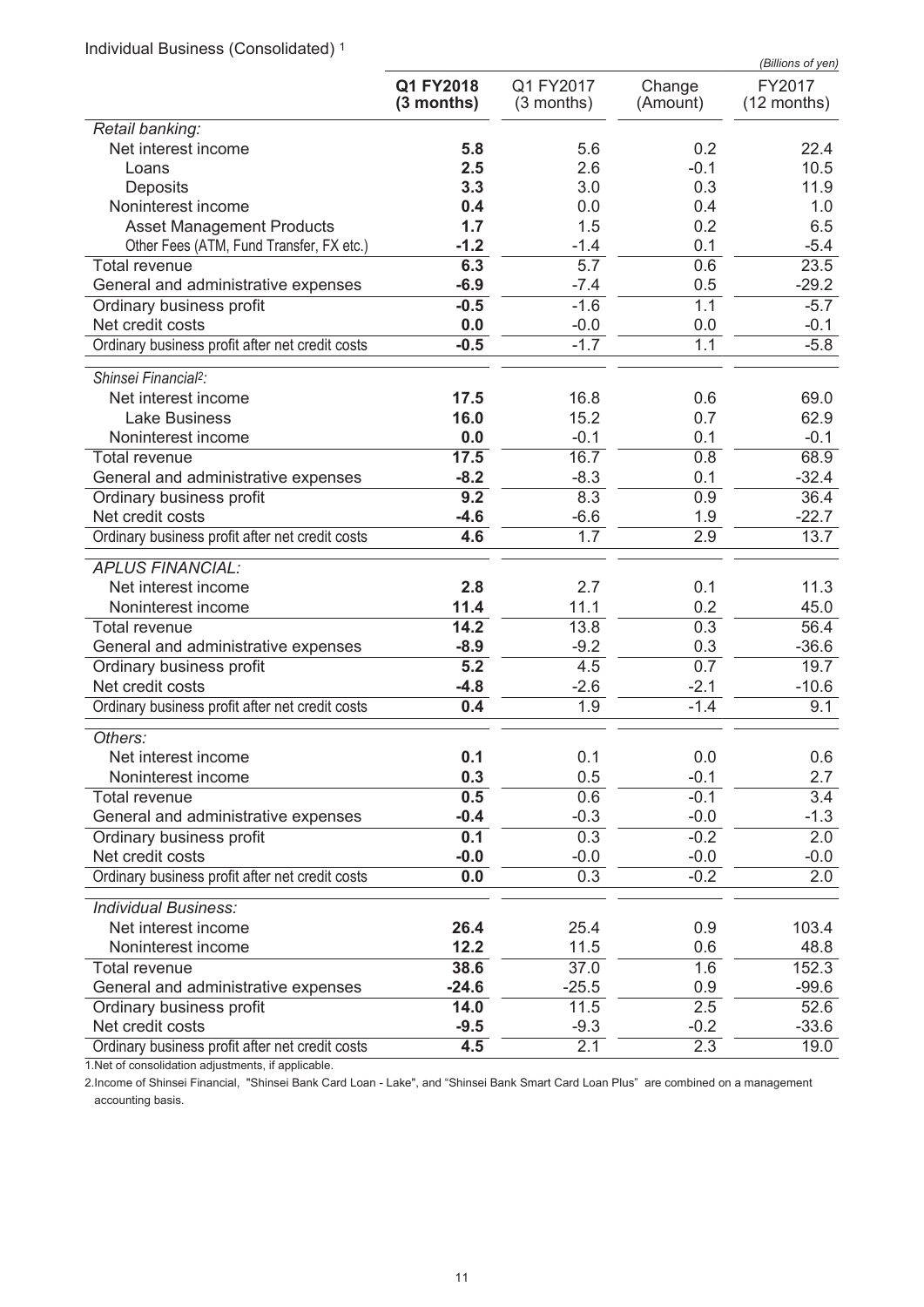| Corporate/Other (Consolidated) <sup>1</sup> |  |
|---------------------------------------------|--|

|                                                 |                         |                           |                    | (Billions of yen)     |
|-------------------------------------------------|-------------------------|---------------------------|--------------------|-----------------------|
|                                                 | Q1 FY2018<br>(3 months) | Q1 FY2017<br>$(3$ months) | Change<br>(Amount) | FY2017<br>(12 months) |
| Treasury:                                       |                         |                           |                    |                       |
| Net interest income                             | 0.3                     | $-0.5$                    | 0.9                | $-1.3$                |
| Noninterest income                              | 1.0                     | 1.7                       | $-0.7$             | 4.2                   |
| <b>Total revenue</b>                            | 1.4                     | 1.2                       | 0.2                | 2.8                   |
| General and administrative expenses             | -0.4                    | $-0.4$                    | 0.0                | $-1.7$                |
| Ordinary business profit                        | 1.0                     | 0.7                       | 0.2                | 1.0                   |
| Net credit costs                                |                         |                           |                    |                       |
| Ordinary business profit after net credit costs | 1.0                     | 0.7                       | 0.2                | 1.0                   |
| Corporate/Other (excluding Treasury)1:          |                         |                           |                    |                       |
| Net interest income                             | $-0.0$                  | $-0.0$                    | 0.0                | $-0.0$                |
| Noninterest income                              | 0.1                     | 0.1                       | 0.0                | 0.7                   |
| <b>Total revenue</b>                            | 0.1                     | 0.1                       | 0.0                | 0.7                   |
| General and administrative expenses             | 0.2                     | $-0.3$                    | 0.6                | $-1.6$                |
| Ordinary business profit                        | 0.4                     | $-0.2$                    | 0.6                | $-0.8$                |
| Net credit costs                                | $-0.0$                  | 0.0                       | $-0.0$             | 0.0                   |
| Ordinary business profit after net credit costs | 0.4                     | $-0.1$                    | 0.6                | $-0.8$                |
| Corporate/Other <sup>1</sup> :                  |                         |                           |                    |                       |
| Net interest income                             | 0.3                     | $-0.5$                    | 0.9                | $-1.3$                |
| Noninterest income                              | 1.2                     | 1.9                       | $-0.7$             | 4.9                   |
| <b>Total revenue</b>                            | 1.6                     | 1.3                       | 0.2                | 3.6                   |
| General and administrative expenses             | $-0.1$                  | $-0.8$                    | 0.6                | $-3.4$                |
| Ordinary business profit                        | 1.4                     | 0.5                       | 0.8                | 0.2                   |
| Net credit costs                                | $-0.0$                  | 0.0                       | $-0.0$             | 0.0                   |
| Ordinary business profit after net credit costs | 1.4                     | 0.5                       | 0.8                | 0.2                   |

1."Corporate/Other" includes company-wide accounts which are not included in our reportable segments, allocation variance of indirect expense and elimination amount of inter-segment transactions.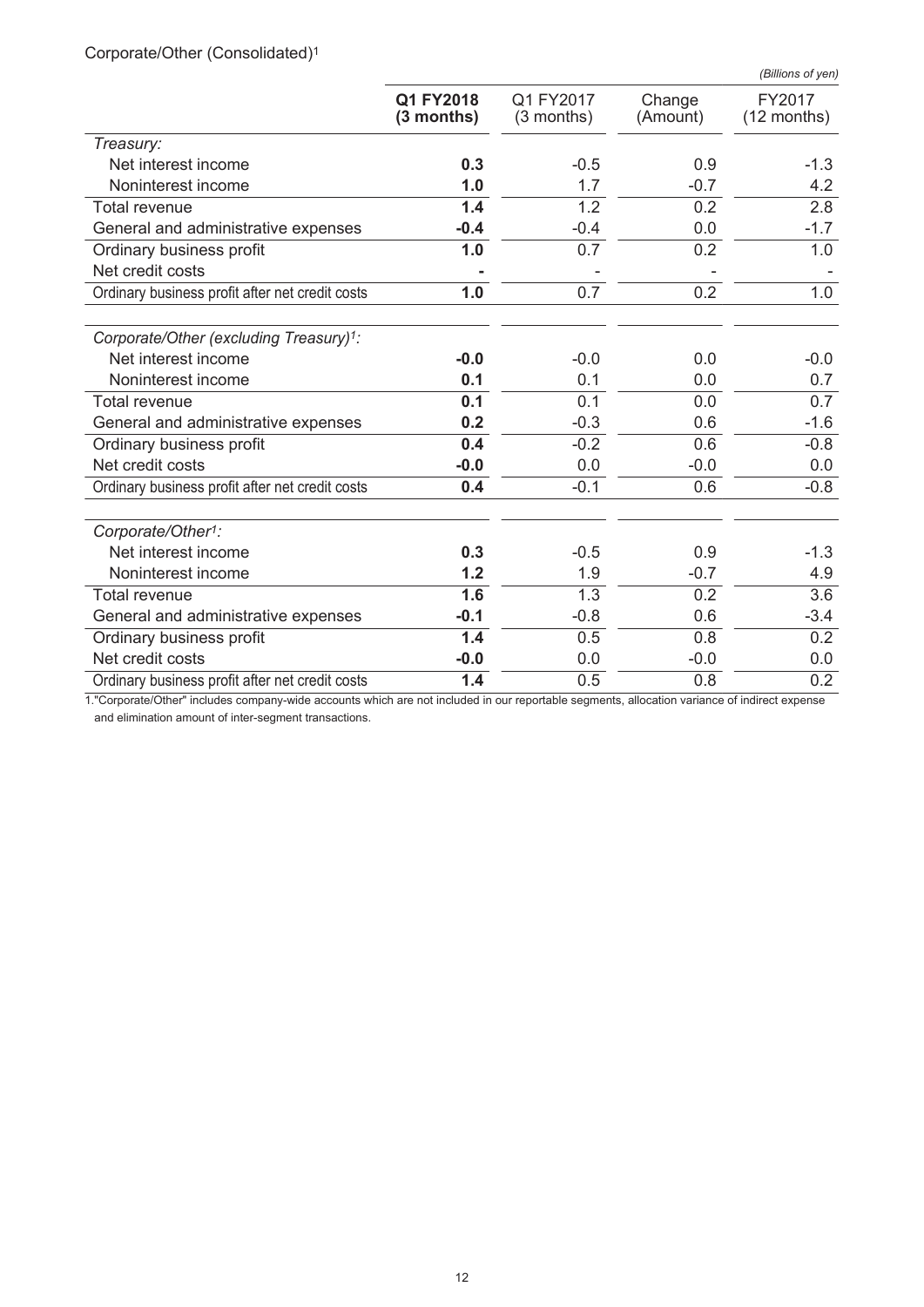|                                                   |                       |                | (Billions of yen)  |
|---------------------------------------------------|-----------------------|----------------|--------------------|
|                                                   | <b>Jun 30</b><br>2018 | Mar 31<br>2018 | Change<br>(Amount) |
| Domestic offices (excluding Japan                 |                       |                |                    |
| offshore market accounts):                        |                       |                |                    |
| Manufacturing                                     | 191.9                 | 189.6          | 2.3                |
| Agriculture and forestry                          | 0.0                   | 0.0            | $-0.0$             |
| Fishery                                           |                       |                |                    |
| Mining, quarrying and gravel extraction           | 0.6                   | 0.4            | 0.2                |
| Construction                                      | 7.4                   | 7.6            | $-0.2$             |
| Electric power, gas, heat supply and water supply | 252.0                 | 250.1          | 1.9                |
| Information and communications                    | 69.6                  | 70.5           | $-0.9$             |
| Transportation and postal service                 | 195.4                 | 197.9          | $-2.5$             |
| Wholesale and retail                              | 108.0                 | 114.5          | $-6.5$             |
| Finance and insurance                             | 491.0                 | 509.1          | $-18.1$            |
| Real estate                                       | 556.3                 | 565.9          | $-9.5$             |
| <b>Services</b>                                   | 345.0                 | 344.6          | 0.4                |
| Local government                                  | 57.2                  | 68.4           | $-11.1$            |
| <b>Others</b>                                     | 2,430.4               | 2,437.3        | $-6.9$             |
| Loans to individual customers                     |                       |                |                    |
| (retail banking, Shinsei                          | 1,984.9               | 1,998.2        | $-13.3$            |
| BankLake, Shinsei Financial,                      |                       |                |                    |
| and APLUS FINANCIAL)                              |                       |                |                    |
| Total domestic (A)                                | 4,705.3               | 4,756.4        | $-51.0$            |
| Overseas offices (including Japan                 |                       |                |                    |
| offshore market accounts):                        |                       |                |                    |
| Governments                                       | 0.3                   | 0.3            |                    |
| <b>Financial institutions</b>                     | 30.4                  | 30.8           | $-0.3$             |
| <b>Others</b>                                     | 110.5                 | 108.3          | 2.2                |
| Total overseas (B)                                | 141.3                 | 139.5          | $\overline{1.8}$   |
| Total (A+B)                                       | 4,846.7               | 4,895.9        | $-49.2$            |

Securities Being Held to Maturity (Consolidated)

|                                            | Jun 30, 2018       |               |                                  | Mar 31, 2018       |               |                           |
|--------------------------------------------|--------------------|---------------|----------------------------------|--------------------|---------------|---------------------------|
|                                            | Carrying<br>amount | Fair<br>value | <b>Unrealized</b><br>gain (loss) | Carrying<br>amount | Fair<br>value | Unrealized<br>gain (loss) |
| Fair value exceeds carrying amount         |                    |               |                                  |                    |               |                           |
| Japanese national government bonds         | 450.7              | 453.7         | 2.9                              | 481.3              | 484.6         | 3.3                       |
| Subtotal                                   | 450.7              | 453.7         | 2.9                              | 481.3              | 484.6         | 3.3                       |
| Fair value does not exceed carrying amount |                    |               |                                  |                    |               |                           |
| Japanese national government bonds         |                    |               |                                  |                    |               |                           |
| Subtotal                                   | ۰                  |               |                                  |                    |               |                           |
| Total                                      | 450.7              | 453.7         | 2.9                              | 481.3              | 484.6         | 3.3                       |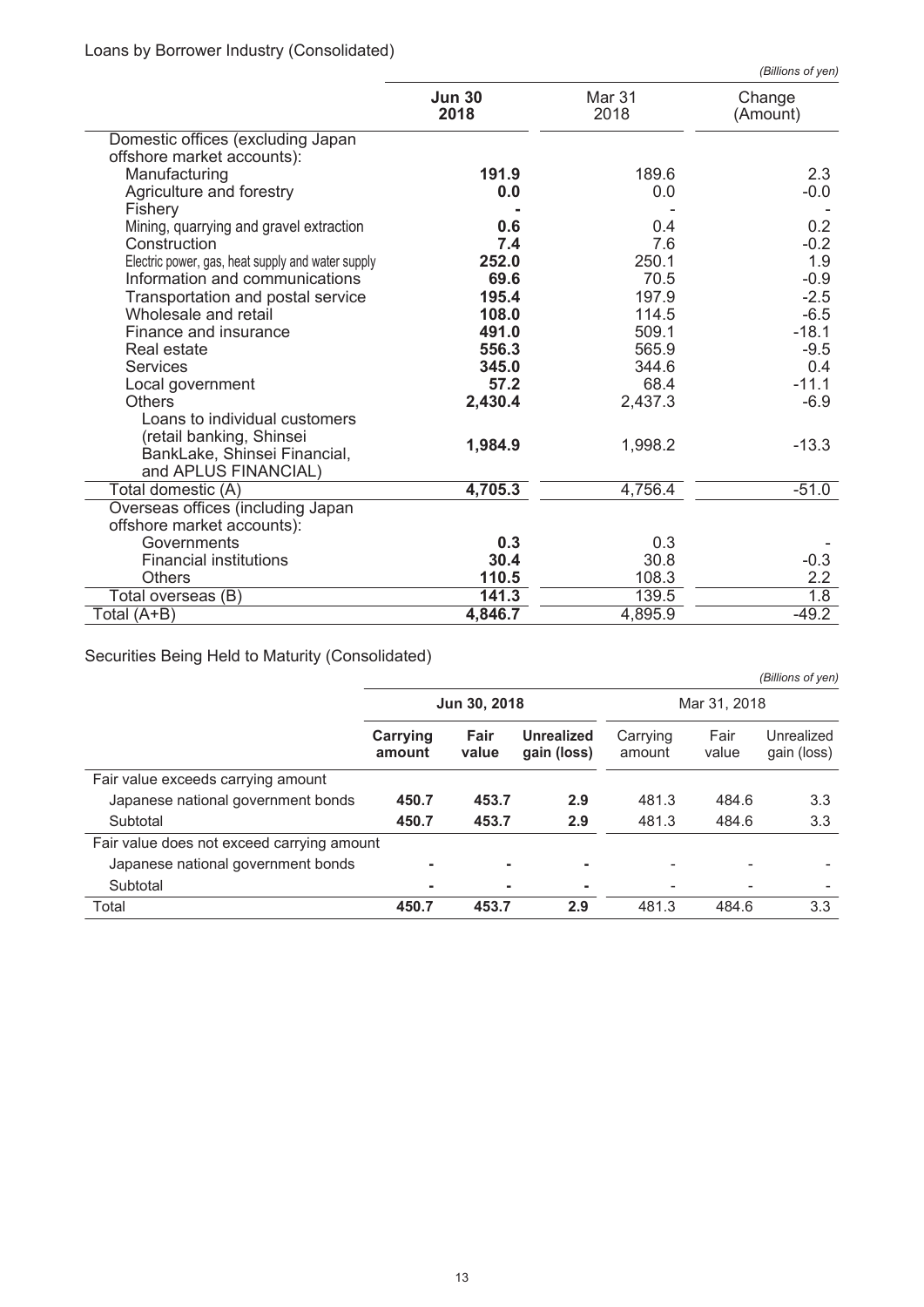*(Billions of yen)*

|                                                                        | Jun 30, 2018                       |                                          |                                  | Mar 31, 2018                       |                                   |                           |
|------------------------------------------------------------------------|------------------------------------|------------------------------------------|----------------------------------|------------------------------------|-----------------------------------|---------------------------|
|                                                                        | Carrying<br>amount<br>(Fair value) | Amortized/<br><b>Acquisition</b><br>cost | <b>Unrealized</b><br>gain (loss) | Carrying<br>amount<br>(Fair value) | Amortized/<br>Acquisition<br>cost | Unrealized<br>gain (loss) |
| Carrying amount exceeds amortized/acquisition cost                     |                                    |                                          |                                  |                                    |                                   |                           |
| <b>Equity securities</b>                                               | 18.4                               | 7.9                                      | 10.5                             | 19.9                               | 9.0                               | 10.8                      |
| Domestic bonds                                                         | 119.7                              | 119.3                                    | 0.3                              | 70.1                               | 69.9                              | 0.2                       |
| Japanese national government bonds                                     | 61.2                               | 61.1                                     | 0.0                              | 23.2                               | 23.2                              | 0.0                       |
| Japanese local government bonds                                        | 2.4                                | 2.4                                      | 0.0                              | 2.3                                | 2.3                               | 0.0                       |
| Japanese corporate bonds                                               | 56.0                               | 55.7                                     | 0.2                              | 44.6                               | 44.3                              | 0.2                       |
| Other                                                                  | 106.8                              | 105.1                                    | 1.6                              | 155.5                              | 153.4                             | 2.0                       |
| Foreign securities                                                     | 102.4                              | 101.4                                    | 1.0                              | 151.2                              | 149.7                             | 1.4                       |
| Foreign currency denominated foreign<br>corporate and government bonds | 97.4                               | 96.8                                     | 0.6                              | 125.7                              | 124.5                             | 1.2                       |
| Yen-denominated foreign corporate and<br>government bonds              | 4.5                                | 4.5                                      | 0.0                              | 25.1                               | 25.1                              | 0.0                       |
| Foreign equity securities and others                                   | 0.4                                | 0.0                                      | 0.3                              | 0.2                                | 0.0                               | 0.1                       |
| Other securities                                                       | 4.3                                | 3.7                                      | 0.6                              | 4.3                                | 3.7                               | 0.5                       |
| Other monetary claims purchased                                        | 0.0                                | 0.0                                      | 0.0                              | 0.0                                | 0.0                               | 0.0                       |
| Subtotal                                                               | 245.0                              | 232.4                                    | 12.5                             | 245.6                              | 232.4                             | 13.1                      |
| Carrying amount does not exceed amortized/acquisition cost             |                                    |                                          |                                  |                                    |                                   |                           |
| <b>Equity securities</b>                                               | 2.1                                | 2.4                                      | $-0.3$                           | 1.2                                | 1.4                               | $-0.2$                    |
| Domestic bonds                                                         | 94.3                               | 96.0                                     | $-1.6$                           | 112.8                              | 114.7                             | $-1.9$                    |
| Japanese national government bonds                                     |                                    |                                          | $\blacksquare$                   |                                    |                                   |                           |
| Japanese local government bonds                                        |                                    |                                          |                                  |                                    |                                   |                           |
| Japanese corporate bonds                                               | 94.3                               | 96.0                                     | $-1.6$                           | 112.8                              | 114.7                             | $-1.9$                    |
| Other                                                                  | 222.8                              | 226.8                                    | $-3.9$                           | 175.0                              | 178.8                             | $-3.7$                    |
| Foreign securities                                                     | 221.8                              | 225.8                                    | $-3.9$                           | 174.9                              | 178.7                             | $-3.7$                    |
| Foreign currency denominated foreign<br>corporate and government bonds | 152.9                              | 156.1                                    | $-3.1$                           | 123.9                              | 126.9                             | $-3.0$                    |
| Yen-denominated foreign corporate and<br>government bonds              | 64.4                               | 65.0                                     | $-0.5$                           | 47.3                               | 47.9                              | $-0.5$                    |
| Foreign equity securities and others                                   | 4.4                                | 4.6                                      | $-0.1$                           | 3.7                                | 3.8                               | $-0.0$                    |
| Other securities                                                       | 0.9                                | 1.0                                      | $-0.0$                           | 0.1                                | 0.1                               | $-0.0$                    |
| Other monetary claims purchased                                        | $\blacksquare$                     |                                          |                                  |                                    |                                   |                           |
| Subtotal                                                               | 319.3                              | 325.3                                    | $-5.9$                           | 289.1                              | 295.0                             | $-5.9$                    |
| Total <sup>1, 2</sup>                                                  | 564.3                              | 557.7                                    | 6.5                              | 534.7                              | 527.5                             | 7.1                       |

1.Includes a part of other monetary claims purchased in addition to securities available for sale.Total amounts of securities available for sale excluding such other monetary claims purchased as of Jun 30, 2018 and March 31, 2018 were ¥564.3 billion and ¥534.7 billion, respectively.

2.Securities whose fair value cannot be reliably determined are not included.

## Unrealized Gain (Loss) on Available-for-Sale Securities (Consolidated)

|                                                                                                                                                                              | (Billions of yen) |              |
|------------------------------------------------------------------------------------------------------------------------------------------------------------------------------|-------------------|--------------|
|                                                                                                                                                                              | Jun 30, 2018      | Mar 31, 2018 |
| Unrealized gain (loss) before deferred tax on:                                                                                                                               |                   |              |
| Available-for-sale securities                                                                                                                                                | 6.5               | 7.1          |
| The Bank's interests in available-for-sale securities held by partnerships<br>recorded as securities whose fair value cannot be reliably determined and<br>other adjustments | $-1.5$            | 0.2          |
| Other monetary assets held in trust                                                                                                                                          | $-0.8$            | $-0.5$       |
| (-) Deferred tax liabilities                                                                                                                                                 | 1.1               | 1.3          |
| Unrealized gain (loss) on available-for-sale securities before interest adjustments                                                                                          | 2.9               | 5.5          |
| (-) Noncontrolling interests                                                                                                                                                 | 0.0               | 0.0          |
| (+) The Bank's interests in unrealized gain (loss) on available-for-sale securities<br>held by affiliates to which the equity method is applied                              | 4.0               | $-0.3$       |
| Unrealized gain (loss) on available-for-sale securities                                                                                                                      | 6.9               | 5.1          |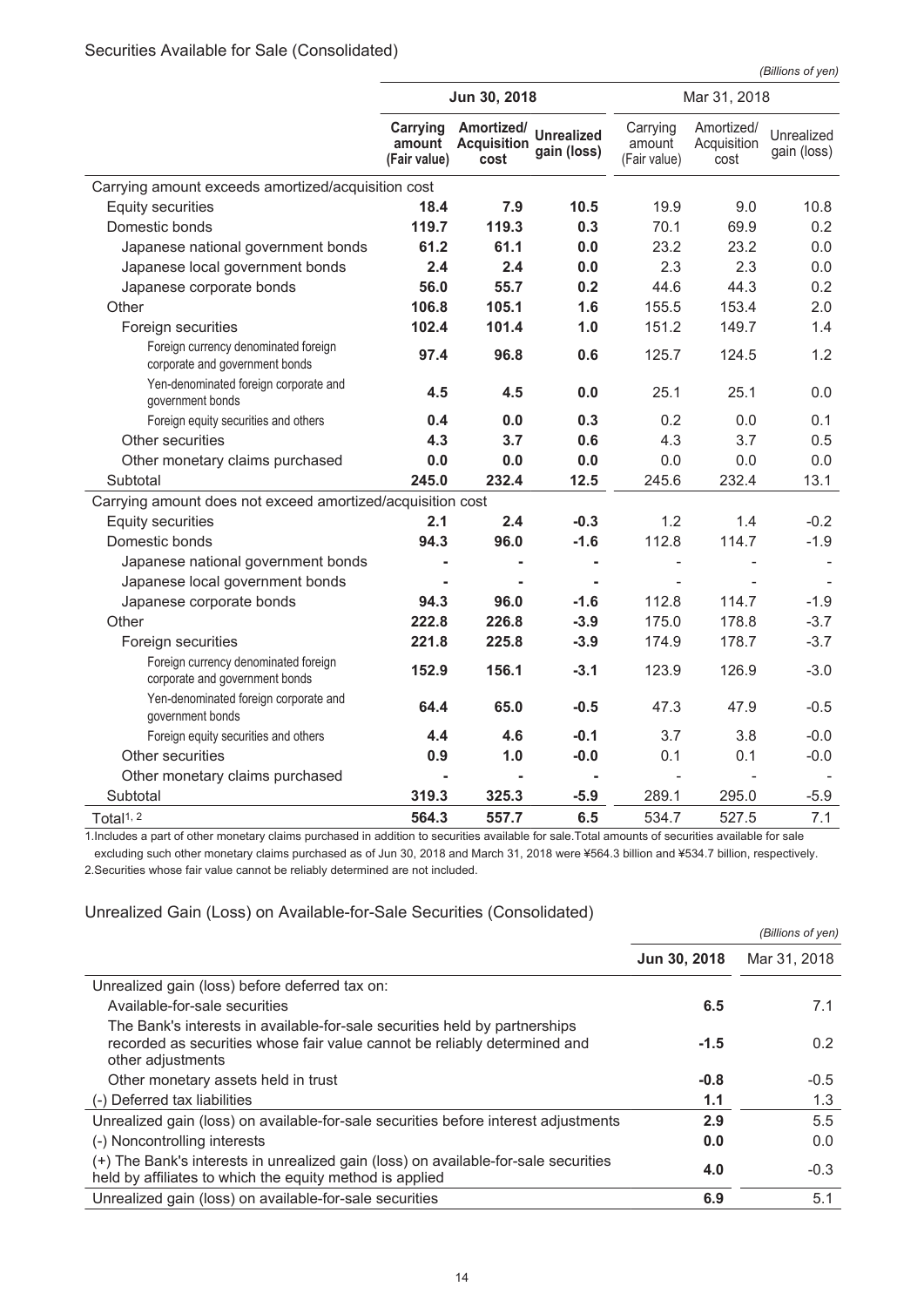## Deposits (Consolidated)

*(Billions of yen)*

|                                             | <b>Jun 30</b><br>2018 | Mar 31<br>2018 | Change<br>(Amount) |
|---------------------------------------------|-----------------------|----------------|--------------------|
| <b>Deposits</b>                             | 5,617.4               | 5,628.1        | $-10.6$            |
| Liquid (current, ordinary, notice) deposits | 2,477.6               | 2,423.0        | 54.5               |
| Time deposits <sup>1</sup>                  | 2,650.3               | 2,691.0        | $-40.7$            |
| Other                                       | 489.4                 | 514.0          | $-24.5$            |
| Negotiable certificates of deposits (NCDs)  | 442.2                 | 438.9          | 3.3                |
| Total                                       | 6,059.7               | 6,067.0        | $-7.3$             |

1.Includes two-week maturity deposits

#### Financial Ratios (Consolidated)

|                                          | Q1 FY2018<br>$(3$ months) | Q1 FY2017<br>$(3$ months) | FY2017<br>(12 months) |
|------------------------------------------|---------------------------|---------------------------|-----------------------|
| Return on assets <sup>1</sup>            | $0.4\%$ <sup>5</sup>      | $0.5\%$ <sup>5</sup>      | 0.5%                  |
| Return on equity <sup>2</sup>            | 4.3%                      | 5.3%5                     | 6.1%                  |
| Return on equity (fully diluted) 3       | $4.3\%$ <sup>5</sup>      | 5.3%5                     | 6.1%                  |
| Return on risk asset <sup>4</sup>        | $0.6\%$ <sup>5</sup>      | $0.7\%$ <sup>5</sup>      | 0.8%                  |
| Expense-to-revenue ratio <sup>6, 7</sup> | 61.2%                     | 62.1%                     | 61.5%                 |

1.Return on assets:

Profit (Losses) Attributable to Owners of the Parent BOP: beginning of period

(Total assets at the BOP + Total assets at the EOP)/2 EOP: end of period

2.Return on equity:

Profit (Losses) Attributable to Owners of the Parent

(Total equity eligible for common shareholders at the BOP + Total equity eligible for common shareholders at the EOP)/2 3.Return on equity (fully diluted):

#### Profit (Losses) Attributable to Owners of the Parent

((Total equity at the BOP - Share warrants at the BOP - Noncontrolling interests at the BOP) + (Total equity at the EOP - Share warrants at the EOP - Noncontrolling interests at the EOP))/2 4.Return on risk asset:

Profit (Losses) Attributable to Owners of the Parent

Risk-weighted assets at the EOP (Basel 3, international standard fully loaded basis)

5.Annualized basis.

6.Management accounting basis.

7.Expense denotes general and administrative expenses.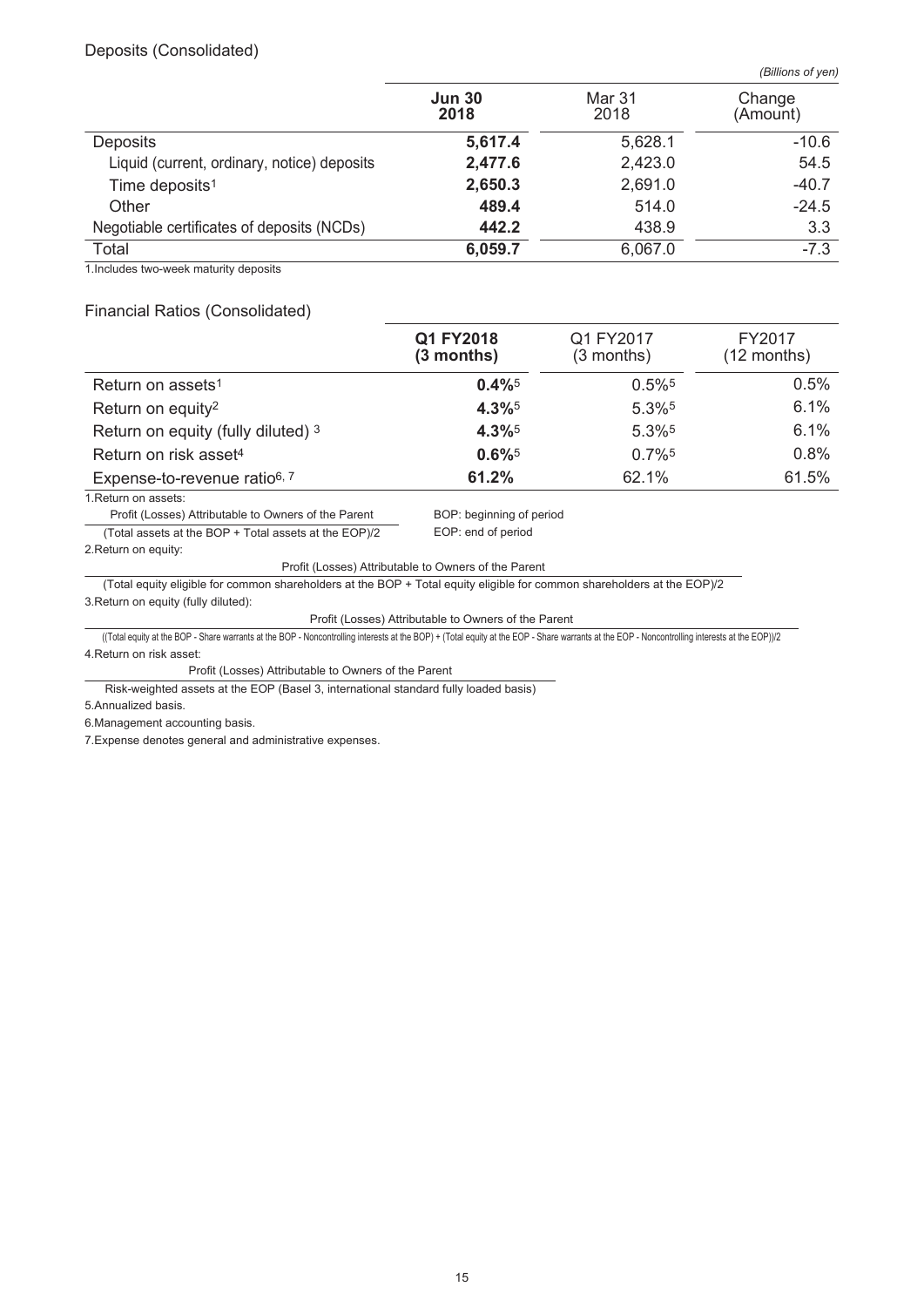## Capital Adequacy Related Information (Consolidated)

<Basel 3, Domestic Standard 1>

|                                          |                       |                | (Billions of yen, except percentages) |
|------------------------------------------|-----------------------|----------------|---------------------------------------|
|                                          | <b>Jun 30</b><br>2018 | Mar 31<br>2018 | Change<br>(Amount)                    |
| Core capital:instruments and reserves    | 893.8                 | 899.9          | $-6.0$                                |
| Core capital: regulatory adjustments     | $-91.7$               | $-85.8$        | $-5.9$                                |
| Capital                                  | 802.1                 | 814.1          | $-11.9$                               |
| Total amount of Risk-weighted assets     | 6,302.0               | 6,342.7        | $-40.6$                               |
| Consolidated core capital adequacy ratio | 12.72%                | 12.83%         |                                       |

1.Calculated according to F-IRB.

Consolidated total required capital is ¥595.4billion as at Jun 30, 2018, ¥592.7billion as at March 31, 2018.

#### Per Share Data (Consolidated)<sup>1</sup>

|                    |                                     |                         |                         |                    | (Yen)                   |
|--------------------|-------------------------------------|-------------------------|-------------------------|--------------------|-------------------------|
|                    |                                     | Q1 FY2018<br>(3 months) | Q1 FY2017<br>(3 months) | Change<br>(Amount) | FY2017<br>$(12$ months) |
|                    | Common equity                       | 3,419.64                | 3,193.92                | 225.72             | 3,376.39                |
|                    | Fully diluted equity                | 3,419.25                | 3,193.55                | 225.70             | 3,375.99                |
| <b>Basic EPS</b>   |                                     | 35.99                   | 42.29                   | $-6.29$            | 199.01                  |
| <b>Diluted EPS</b> |                                     | 35.98                   | 42.28                   | $-6.30$            | 198.98                  |
|                    | For calculation of per share data   |                         |                         |                    |                         |
|                    | (Does not include treasury shares): |                         |                         |                    |                         |
| Equity:            | Number of common shares             | 251,392,684             | 258,838,977             |                    | 252,868,614             |
|                    | Fully diluted number of shares      | 251,421,575             | 258,869,121             |                    | 252,898,756             |
| <b>EPS</b>         | Number of common shares             | 252,605,416             | 258,839,021             |                    | 258,349,136             |
|                    | Fully diluted number of shares      | 252,639,539             | 258,859,243             |                    | 258,376,805             |

1.Shinsei Bank consolidated its shares with a rate of ten shares of common stock into one share on October 1, 2017. Per Share Data is calculated as if the consolidation of shares had occurred at the beginning of the FY2017.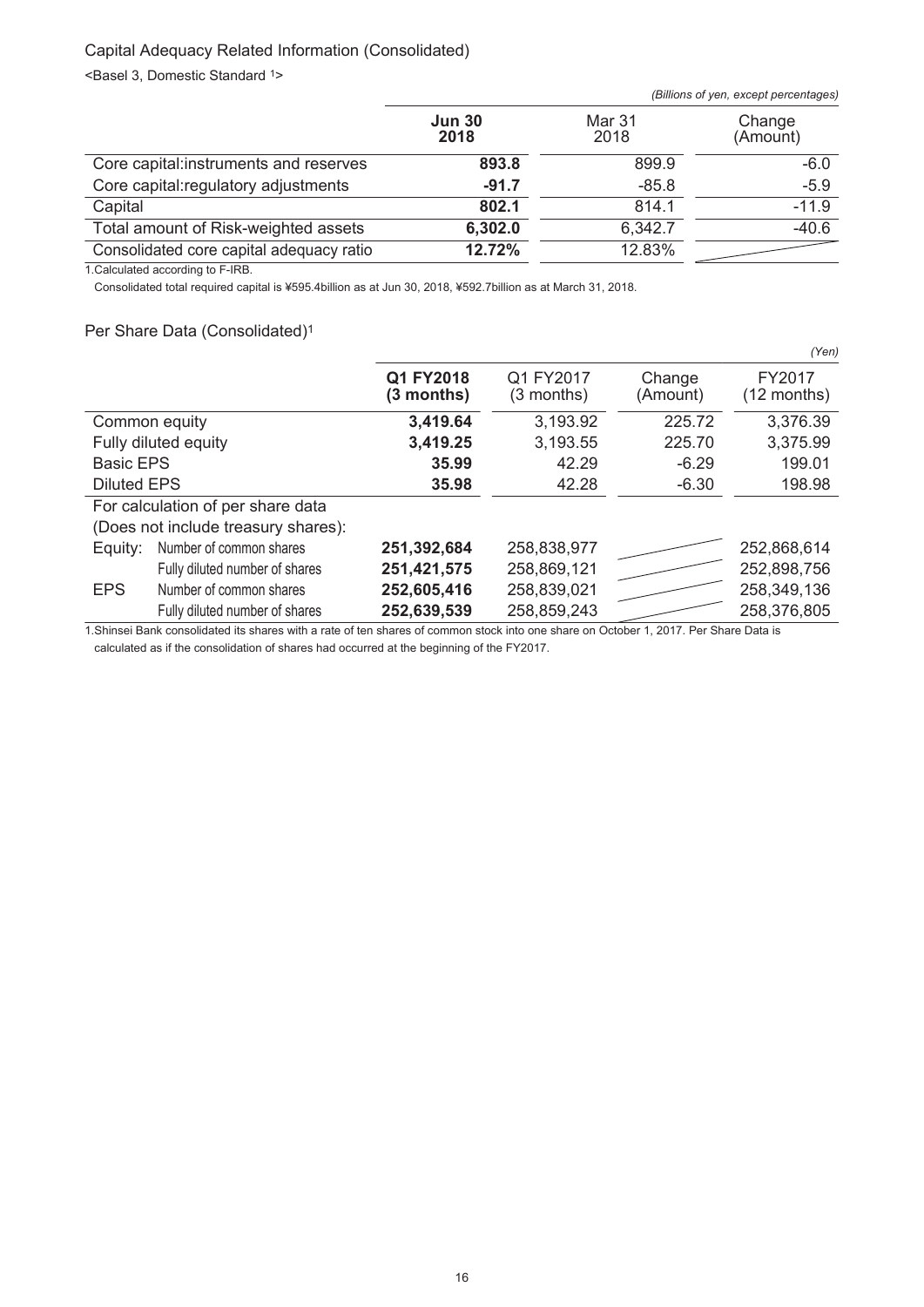# Consolidated Balance Sheets (Unaudited)

*(Millions of yen)*

|                                                            | <b>Jun 30</b><br>2018 | Mar 31<br>2018       | Change<br>(Amount) |
|------------------------------------------------------------|-----------------------|----------------------|--------------------|
| < <assets>&gt;</assets>                                    |                       |                      |                    |
| Cash and due from banks                                    | 1,505,772             | 1,465,663            | 40,108             |
| Call loans and bills bought                                |                       |                      |                    |
| Receivables under securities                               | 2,694                 | 2,629                | 64                 |
| borrowing transactions                                     |                       |                      |                    |
| Other monetary claims purchased                            | 32,445                | 36,332               | (3,887)            |
| <b>Trading assets</b>                                      | 202,825               | 205,295              | (2,470)            |
| Monetary assets held in trust<br><b>Securities</b>         | 255,213<br>1,121,611  | 234,924<br>1,123,522 | 20,289<br>(1, 911) |
| Loans and bills discounted                                 | 4,846,735             | 4,895,963            | (49, 228)          |
| Foreign exchanges                                          | 22,595                | 32,511               | (9,916)            |
| Lease receivables and leased                               |                       |                      |                    |
| investment assets                                          | 164,658               | 171,429              | (6, 771)           |
| Other assets                                               | 849,810               | 856,213              | (6, 402)           |
| Premises and equipment                                     | 47,394                | 50,261               | (2,867)            |
| Intangible assets                                          | 68,294                | 59,484               | 8,809              |
| Goodwill                                                   | 11,299                | 11,910               | (610)              |
| Assets for retirement benefits                             | 14,010                | 13,261               | 748                |
| Deferred tax assets                                        | 15,046                | 14,705               | 340                |
| Customers' liabilities for                                 | 408,257               | 395,301              | 12,956             |
| acceptances and guarantees                                 |                       |                      |                    |
| Reserve for credit losses                                  | (103, 550)            | (100, 840)           | (2,710)            |
| Total assets                                               | 9,453,813             | 9,456,660            | (2,846)            |
| < <liabilities>&gt;</liabilities>                          |                       |                      |                    |
| Deposits                                                   | 5,617,469             | 5,628,169            | (10, 699)          |
| Negotiable certificates of deposit                         | 442,294               | 438,927              | 3,366              |
| <b>Debentures</b>                                          |                       | 423                  | (423)              |
| Call money and bills sold                                  |                       |                      |                    |
| Payables under repurchase agreements                       | 51,812                | 55,919               | (4, 106)           |
| Payables under securities lending<br>transactions          | 463,139               | 433,462              | 29,677             |
| <b>Trading liabilities</b>                                 | 179,904               | 184,582              | (4,678)            |
| Borrowed money                                             | 712,994               | 739,578              | (26, 583)          |
| Foreign exchanges                                          | 68                    | 102                  | (33)               |
| Short-term corporate bonds                                 | 193,400               | 175,700              | 17,700             |
| Corporate bonds                                            | 75,500                | 85,000               | (9,500)            |
| <b>Other liabilities</b>                                   | 361,116               | 367,734              | (6,618)            |
| Accrued employees' bonuses                                 | 2,592                 | 8,489                | (5,897)            |
| Accrued directors' bonuses                                 | 16                    | 51                   | (35)               |
| Liabilities for retirement benefits                        | 8,378                 | 8,366                | 12                 |
| Reserve for reimbursement of debentures                    | 4,079                 | 4,130                | (50)               |
| Reserve for losses on interest repayments                  | 70,975                | 74,687               | (3,711)            |
| Deferred tax liabilities                                   |                       |                      |                    |
| Acceptances and guarantees                                 | 408,257               | 395,301              | 12,956             |
| Total liabilities                                          | 8,592,000             | 8,600,625            | (8,625)            |
| < <equity>&gt;</equity>                                    |                       |                      |                    |
| Common stock                                               | 512,204               | 512,204              |                    |
| Capital surplus                                            | 78,506                | 78,506               |                    |
| Retained earnings                                          | 303,583               | 361,368              | (57, 785)          |
| Treasury stock, at cost                                    | (27, 441)             | (89, 540)            | 62,098             |
| Total shareholders' equity                                 | 866,852               | 862,538              | 4,313              |
| Unrealized gain (loss) on<br>available-for-sale securities | 6,992                 | 5,187                | 1,805              |
| Deferred gain (loss) on                                    |                       |                      |                    |
| derivatives under hedge                                    | (14, 421)             | (14, 457)            | 36                 |
| accounting                                                 |                       |                      |                    |
| Foreign currency translation adjustments                   | (1, 945)              | (1, 573)             | (372)              |
| Defined retirement benefit plans                           | 2,196                 | 2,089                | 107                |
| Total accumulated other                                    |                       |                      |                    |
| comprehensive income                                       | (7, 177)              | (8, 754)             | 1,576              |
| Stock acquisition rights                                   | 101                   | 318                  | (217)              |
| Noncontrolling interests                                   | 2,037                 | 1,930                | 106                |
| Total equity                                               | 861,813               | 856,034              | 5,778              |
| Total liabilities and equity                               | 9,453,813             | 9,456,660            | (2,846)            |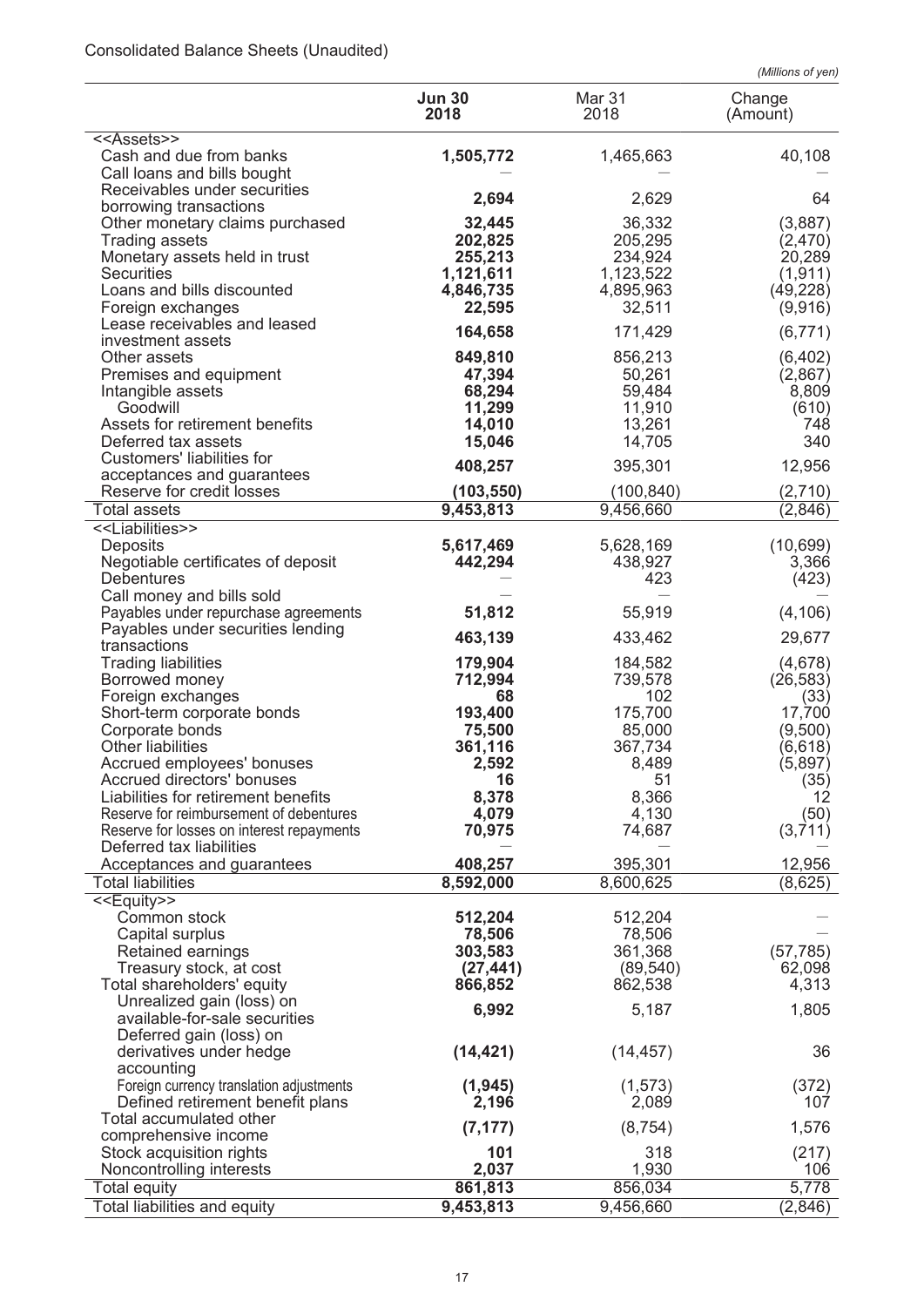# Consolidated Statements of Income (Unaudited)

|                                                |                           |                         |                    | (Millions of yen)     |
|------------------------------------------------|---------------------------|-------------------------|--------------------|-----------------------|
|                                                | Q1 FY2018<br>$(3$ months) | Q1 FY2017<br>(3 months) | Change<br>(Amount) | FY2017<br>(12 months) |
| Ordinary income                                | 91,791                    | 92,427                  | (635)              | 383,869               |
| Interest income                                | 38,577                    | 36,646                  | 1,930              | 148,504               |
| Interest on loans and bills<br>discounted      | 34,624                    | 32,925                  | 1,699              | 134,857               |
| Interest and dividends on<br>securities        | 3,411                     | 3,256                   | 155                | 11,705                |
| Other interest income                          | 541                       | 464                     | 76                 | 1,941                 |
| Fees and commissions income                    | 12,743                    | 12,029                  | 713                | 50,129                |
| Trading income                                 | 991                       | 1,946                   | (954)              | 8,542                 |
| Other business income                          | 34,991                    | 36,239                  | (1, 248)           | 141,370               |
| Other ordinary income                          | 4,488                     | 5,564                   | (1,076)            | 35,321                |
| Ordinary expenses                              | 81,191                    | 80,392                  | 799                | 327,057               |
| Interest expenses                              | 5,116                     | 4,711                   | 405                | 19,728                |
| Interest on deposits                           | 2,108                     | 2,056                   | 51                 | 8,998                 |
| Interest on borrowings                         | 896                       | 855                     | 40                 | 3,471                 |
| Interest on corporate bonds                    | 172                       | 272                     | (99)               | 952                   |
| Other interest expenses                        | 1,939                     | 1,526                   | 413                | 6,306                 |
| Fees and commissions expenses                  | 6,163                     | 6,301                   | (138)              | 25,059                |
| <b>Trading losses</b>                          | 292                       |                         | 292                |                       |
| Other business expenses                        | 20,366                    | 20,896                  | (529)              | 87,820                |
| General and administrative                     |                           |                         |                    |                       |
| expenses                                       | 35,802                    | 37,219                  | (1, 416)           | 146,969               |
| Amortization of goodwill                       | 610                       | 774                     | (164)              | 2,773                 |
| Amortization of intangible assets              |                           |                         |                    |                       |
| acquired in business<br>combinations           | 239                       | 357                     | (117)              | 1,213                 |
| Other general and administrative<br>expenses   | 34,952                    | 36,087                  | (1, 134)           | 142,981               |
| Other ordinary expenses                        | 13,449                    | 11,263                  | 2,186              | 47,480                |
| Provision of reserve for credit<br>losses      | 12,244                    | 10,437                  | 1,807              | 43,030                |
| Other                                          | 1,204                     | 826                     | 378                | 4,450                 |
| Ordinary profit                                | 10,600                    | 12,035                  | (1, 434)           | 56,811                |
| Extraordinary gains                            | 216                       | 293                     | (77)               | 917                   |
| <b>Extraordinary losses</b>                    | 227                       | 61                      | 166                | 2,317                 |
| Income before income taxes                     | 10,588                    | 12,267                  | (1,678)            | 55,411                |
| Income taxes (benefit)                         | 1,560                     | 1,257                   | 302                | 3,841                 |
| Profit                                         | 9,028                     | 11,010                  | (1,981)            | 51,570                |
| Profit (loss) attributable to                  |                           |                         |                    |                       |
| noncontrolling interests                       | (63)                      | 63                      | (126)              | 156                   |
| Profit attributable to owners of the<br>parent | 9,091                     | 10,946                  | (1,854)            | 51,414                |
|                                                |                           |                         |                    |                       |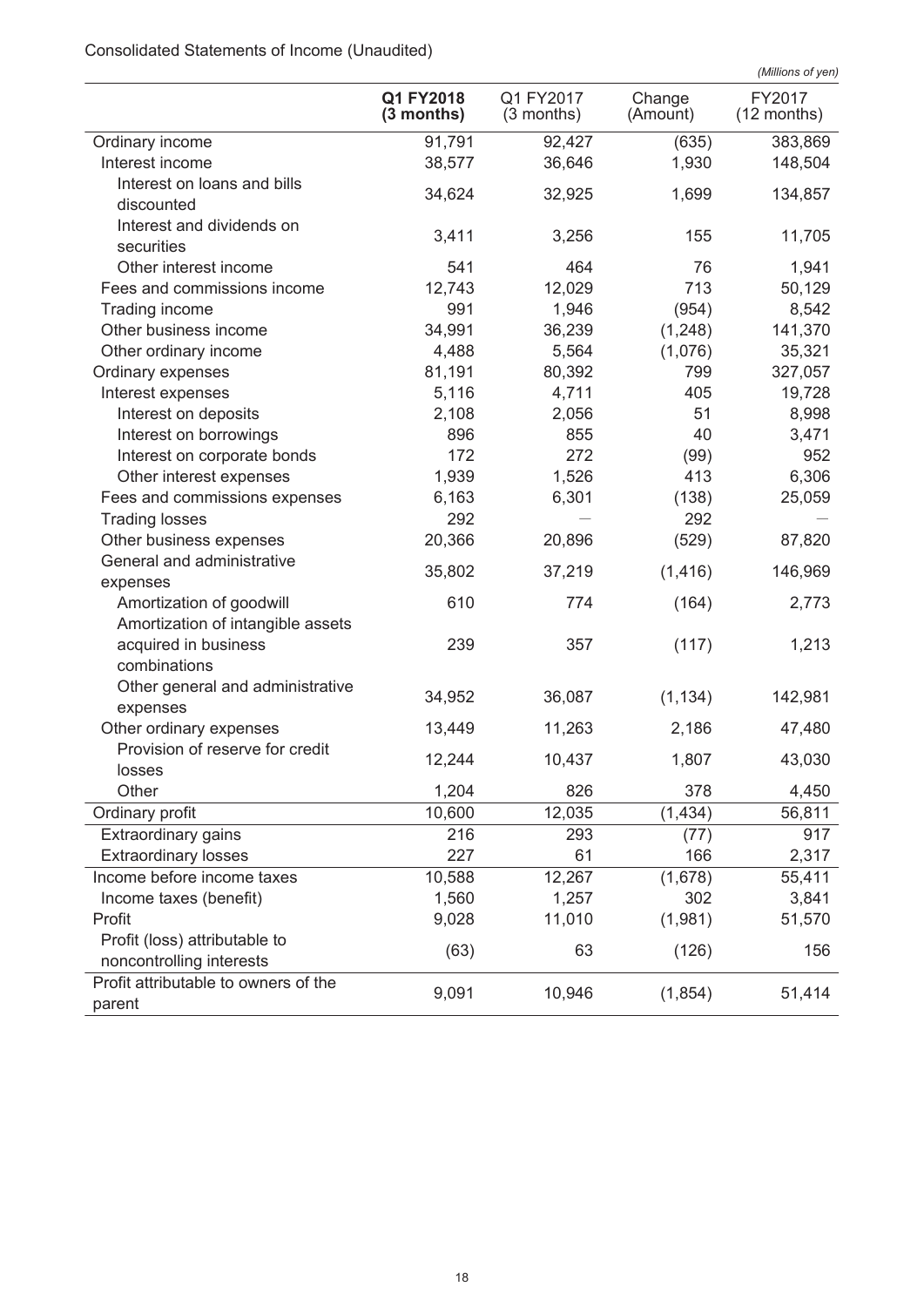# Composition of Capital Disclosure(Consolidated)

Shinsei Bank and subsidiaries

*Millions of yen (except percentages)*

| Items<br>Core capital:instruments and reserves (1)                                                                                                                                                                                                                                                                                                                                                                                                                                                                                                                                                                                                                                                                                                                                                                                                               |   | (Domestic<br>Standard)                                         | excluded under<br>transitional |
|------------------------------------------------------------------------------------------------------------------------------------------------------------------------------------------------------------------------------------------------------------------------------------------------------------------------------------------------------------------------------------------------------------------------------------------------------------------------------------------------------------------------------------------------------------------------------------------------------------------------------------------------------------------------------------------------------------------------------------------------------------------------------------------------------------------------------------------------------------------|---|----------------------------------------------------------------|--------------------------------|
|                                                                                                                                                                                                                                                                                                                                                                                                                                                                                                                                                                                                                                                                                                                                                                                                                                                                  |   |                                                                |                                |
| Directly issued qualifying common share capital or preferred share capital<br>with a compulsory conversion clause plus related capital surplus and retained earnings<br>of which: capital and capital surplus<br>of which:retained earnings<br>of which:treasury stock (-)<br>of which: earning to be distributed (-)                                                                                                                                                                                                                                                                                                                                                                                                                                                                                                                                            | ¥ | 866,852<br>590,710<br>303,583<br>27,441                        |                                |
| of which: other than above<br>Accumulated other comprehensive income (amount allowed to be included in Core capital)<br>of which: foreign currency translation adjustment<br>of which: amount related defined benefit<br>Stock acquisition right to common shares and preferred shares with a compulsory conversion clause<br>Adjusted noncontrolling interests (amount allowed to be included in Core capital)<br>Total of reserves included in Core capital:instruments and reserves<br>of which: general reserve for loan losses included in Core capital<br>of which: eligible provision included in Core capital<br>Eligible noncumulative perpetual preferred shares subject to transitional arrangements<br>(amount allowed to be included in Core capital:instruments and reserves)<br>Eligible capital instruments subject to transitional arrangements |   | (188)<br>(1, 945)<br>1,757<br>101<br>9<br>417<br>417<br>25,000 | 439<br>439                     |
| (amount allowed to be included in Core capital: instruments and reserves)<br>Capital instruments issued through measures for capital enhancement by public institutions<br>(amount allowed to be included in Core capital: instruments and reserves)<br>Land revaluation excess after 55% discount<br>(amount allowed to be included in Core capital:instruments and reserves)<br>Noncontrolling interests subject to transitional arrangements<br>(amount allowed to be included in Core capital:instruments and reserves)                                                                                                                                                                                                                                                                                                                                      |   | 1,694                                                          |                                |
| Core capital:instruments and reserves (A)<br>Core capital: regulatory adjustments (2)                                                                                                                                                                                                                                                                                                                                                                                                                                                                                                                                                                                                                                                                                                                                                                            | ¥ | 893,886                                                        |                                |
| Total amount of intangible assets (excluding those relating to mortgage servicing rights)<br>of which:goodwill (including those equivalent)<br>of which: other intangibles other than goodwill and mortgage servicing rights<br>Deferred tax assets that rely on future profitability excluding those arising                                                                                                                                                                                                                                                                                                                                                                                                                                                                                                                                                    | ¥ | 43,079<br>11,299<br>31,780                                     | 7,762<br>¥<br>7,762            |
| from temporary differences (net of related tax liability)<br>Shortfall of eligible provisions to expected losses<br>Gain on sale of securitization<br>Gains and losses due to changes in own credit risk on fair valued liabilities                                                                                                                                                                                                                                                                                                                                                                                                                                                                                                                                                                                                                              |   | 5,664<br>29,861<br>5,370                                       | 1,416                          |
| Net defined benefit asset<br>Investments in own shares (excluding those reported in the net assets section)<br>Reciprocal cross-holdings in common equity<br>Investments in the capital banking, financial and insurance entities that are outside the scope of<br>regulatory consolidation ("Other Financial Institutions"), net of eligible short positions, where the bank<br>does not own more than 10% of the issued share capital (amount above the 10% threshold)                                                                                                                                                                                                                                                                                                                                                                                         |   | 7,776                                                          | 1,944<br>0                     |
| Amount exceeding the 10% threshold on specific items<br>of which: significant investments in the common stock of<br>Other Financial Institutions, net of eligible short positions<br>of which: mortgage servicing rights<br>of which: deferred tax assets arising from temporary differences (net of related tax liability)                                                                                                                                                                                                                                                                                                                                                                                                                                                                                                                                      |   |                                                                |                                |
| Amount exceeding the 15% threshold on specific items<br>of which: significant investments in the common stock of<br>Other Financial Institutions, net of eligible short positions<br>of which: mortgage servicing rights<br>of which: deferred tax assets arising from temporary differences (net of related tax liability)                                                                                                                                                                                                                                                                                                                                                                                                                                                                                                                                      |   |                                                                |                                |
| Core capital: regulatory adjustments (B)                                                                                                                                                                                                                                                                                                                                                                                                                                                                                                                                                                                                                                                                                                                                                                                                                         | ¥ | 91,751                                                         |                                |
| <b>Capital (consolidated)</b><br>Capital (consolidated)((A)-(B))(C)                                                                                                                                                                                                                                                                                                                                                                                                                                                                                                                                                                                                                                                                                                                                                                                              | ¥ | 802,134                                                        |                                |
| Risk-weighted assets, etc.<br>Total amount of credit risk-weighted assets<br>of which:total amount included in risk-weighted assets by transitional arrangements<br>of which:intangible assets (excluding those relating to goodwill and mortgage servicing rights)<br>of which: deferred tax assets that rely on future profitability excluding those arising from<br>temporary differences (net of related tax liability)                                                                                                                                                                                                                                                                                                                                                                                                                                      | ¥ | 5,777,200<br>9,444<br>7,762<br>1,416                           |                                |
| of which:net defined benefit asset<br>of which: significant investments in the common stock of<br>Other Financial Institutions (net of eligible short positions)<br>of which: other than above<br>Market risk (derived by multiplying the capital requirement by 12.5)                                                                                                                                                                                                                                                                                                                                                                                                                                                                                                                                                                                           |   | 1,944<br>(1,678)<br>152,869                                    |                                |
| Operational risk (derived by multiplying the capital requirement by 12.5)<br>Credit risk-weighted assets adjustments<br>Operational risk adjustments<br>Total amount of Risk-weighted assets (D)<br><b>Capital ratio (consolidated)</b><br>Capital ratio (consolidated)((C)/(D))                                                                                                                                                                                                                                                                                                                                                                                                                                                                                                                                                                                 | ¥ | 371,960<br>6,302,030<br>12.72%                                 |                                |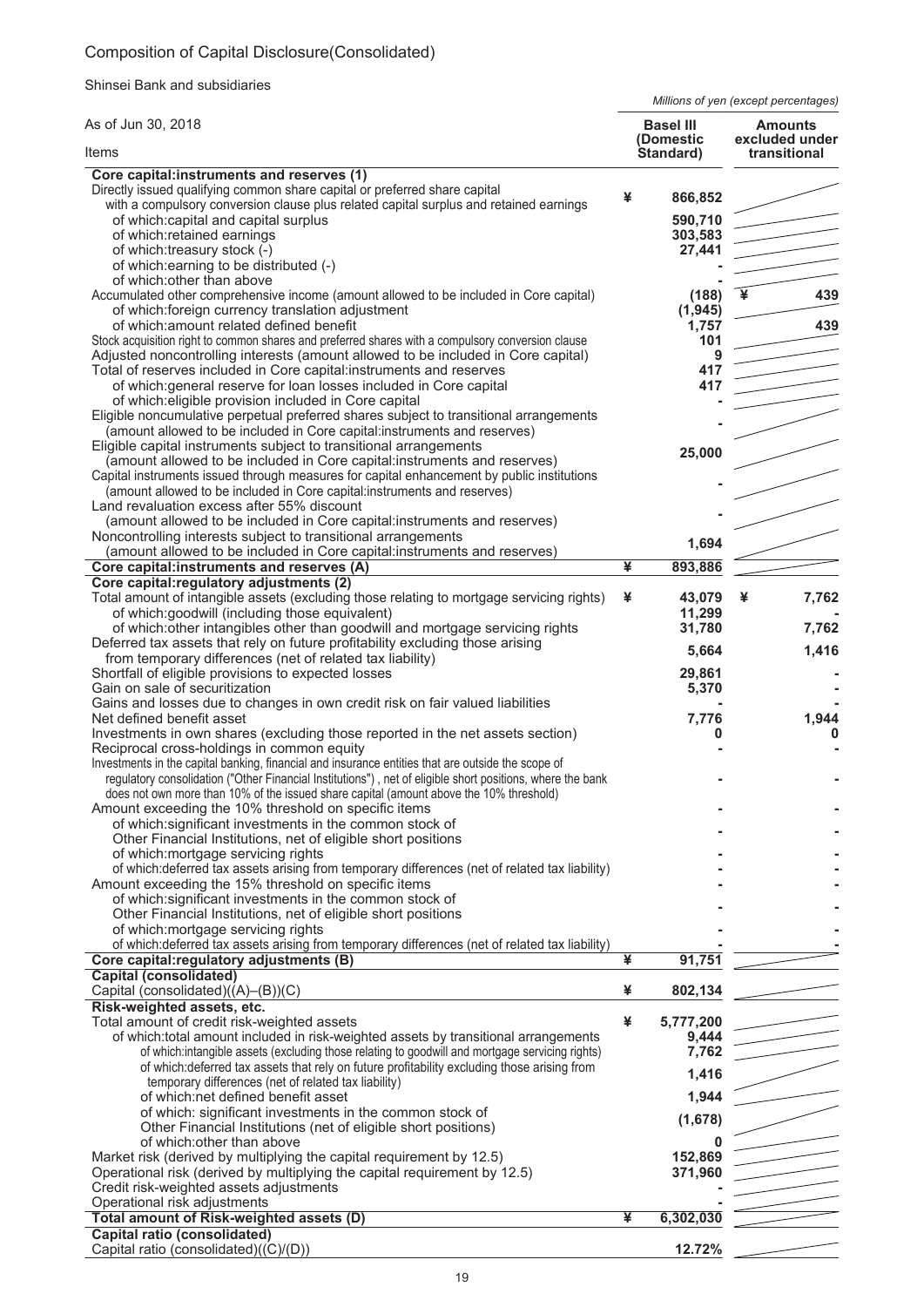# Composition of Capital Disclosure(Consolidated)

Shinsei Bank and subsidiaries

*Millions of yen (except percentages)*

| As of March 31, 2018                                                                                                                                                                   |   | <b>Basel III</b><br>(Domestic | <b>Amounts</b><br>excluded under |
|----------------------------------------------------------------------------------------------------------------------------------------------------------------------------------------|---|-------------------------------|----------------------------------|
| Items                                                                                                                                                                                  |   | Standard)                     | transitional                     |
| Core capital:instruments and reserves (1)                                                                                                                                              |   |                               |                                  |
| Directly issued qualifying common share capital or preferred share capital                                                                                                             | ¥ | 860,010                       |                                  |
| with a compulsory conversion clause plus related capital surplus and retained earnings<br>of which:capital and capital surplus                                                         |   | 590,710                       |                                  |
| of which:retained earnings                                                                                                                                                             |   | 361,368                       |                                  |
| of which:treasury stock (-)                                                                                                                                                            |   | 89,540                        |                                  |
| of which: earning to be distributed (-)                                                                                                                                                |   | 2,528                         |                                  |
| of which: other than above                                                                                                                                                             |   |                               |                                  |
| Accumulated other comprehensive income (amount allowed to be included in Core capital)                                                                                                 |   | 98                            | 417                              |
| of which: foreign currency translation adjustment                                                                                                                                      |   | (1, 573)                      |                                  |
| of which: amount related defined benefit<br>Stock acquisition right to common shares and preferred shares with a compulsory conversion clause                                          |   | 1,671                         | 417                              |
| Adjusted noncontrolling interests (amount allowed to be included in Core capital)                                                                                                      |   | 318<br>10                     |                                  |
| Total of reserves included in Core capital:instruments and reserves                                                                                                                    |   | 431                           |                                  |
| of which: general reserve for loan losses included in Core capital                                                                                                                     |   | 431                           |                                  |
| of which: eligible provision included in Core capital                                                                                                                                  |   |                               |                                  |
| Eligible noncumulative perpetual preferred shares subject to transitional arrangements                                                                                                 |   |                               |                                  |
| (amount allowed to be included in Core capital:instruments and reserves)                                                                                                               |   |                               |                                  |
| Eligible capital instruments subject to transitional arrangements                                                                                                                      |   | 37,400                        |                                  |
| (amount allowed to be included in Core capital: instruments and reserves)<br>Capital instruments issued through measures for capital enhancement by public institutions                |   |                               |                                  |
| (amount allowed to be included in Core capital: instruments and reserves)                                                                                                              |   |                               |                                  |
| Land revaluation excess after 55% discount                                                                                                                                             |   |                               |                                  |
| (amount allowed to be included in Core capital:instruments and reserves)                                                                                                               |   |                               |                                  |
| Noncontrolling interests subject to transitional arrangements                                                                                                                          |   | 1,647                         |                                  |
| (amount allowed to be included in Core capital:instruments and reserves)                                                                                                               |   |                               |                                  |
| Core capital:instruments and reserves (A)                                                                                                                                              | ¥ | 899,917                       |                                  |
| Core capital: regulatory adjustments (2)                                                                                                                                               |   |                               |                                  |
| Total amount of intangible assets (excluding those relating to mortgage servicing rights)                                                                                              | ¥ | 38,495                        | 6,422<br>¥                       |
| of which:goodwill (including those equivalent)<br>of which: other intangibles other than goodwill and mortgage servicing rights                                                        |   | 11,910<br>26,585              | 6,422                            |
| Deferred tax assets that rely on future profitability excluding those arising                                                                                                          |   |                               |                                  |
| from temporary differences (net of related tax liability)                                                                                                                              |   | 5,599                         | 1,399                            |
| Shortfall of eligible provisions to expected losses                                                                                                                                    |   | 28,976                        |                                  |
| Gain on sale of securitization                                                                                                                                                         |   | 5,370                         |                                  |
| Gains and losses due to changes in own credit risk on fair valued liabilities                                                                                                          |   |                               |                                  |
| Net defined benefit asset                                                                                                                                                              |   | 7,360                         | 1,840                            |
| Investments in own shares (excluding those reported in the net assets section)                                                                                                         |   |                               |                                  |
| Reciprocal cross-holdings in common equity<br>Investments in the capital banking, financial and insurance entities that are outside the scope of                                       |   |                               |                                  |
| regulatory consolidation ("Other Financial Institutions"), net of eligible short positions, where the bank                                                                             |   |                               |                                  |
| does not own more than 10% of the issued share capital (amount above the 10% threshold)                                                                                                |   |                               |                                  |
| Amount exceeding the 10% threshold on specific items                                                                                                                                   |   |                               |                                  |
| of which: significant investments in the common stock of                                                                                                                               |   |                               |                                  |
| Other Financial Institutions, net of eligible short positions                                                                                                                          |   |                               |                                  |
| of which:mortgage servicing rights                                                                                                                                                     |   |                               |                                  |
| of which: deferred tax assets arising from temporary differences (net of related tax liability)                                                                                        |   |                               |                                  |
| Amount exceeding the 15% threshold on specific items<br>of which: significant investments in the common stock of                                                                       |   |                               |                                  |
| Other Financial Institutions, net of eligible short positions                                                                                                                          |   |                               |                                  |
| of which: mortgage servicing rights                                                                                                                                                    |   |                               |                                  |
| of which: deferred tax assets arising from temporary differences (net of related tax liability)                                                                                        |   |                               |                                  |
| Core capital: regulatory adjustments (B)                                                                                                                                               | ¥ | 85,801                        |                                  |
| <b>Capital (consolidated)</b>                                                                                                                                                          |   |                               |                                  |
| Capital (consolidated) $((A)$ – $(B)$ ) $(C)$                                                                                                                                          | ¥ | 814,115                       |                                  |
| Risk-weighted assets, etc.                                                                                                                                                             |   |                               |                                  |
| Total amount of credit risk-weighted assets                                                                                                                                            | ¥ | 5,809,201                     |                                  |
| of which:total amount included in risk-weighted assets by transitional arrangements<br>of which:intangible assets (excluding those relating to goodwill and mortgage servicing rights) |   | 6,964<br>6,422                |                                  |
| of which: deferred tax assets that rely on future profitability excluding those arising from                                                                                           |   |                               |                                  |
| temporary differences (net of related tax liability)                                                                                                                                   |   | 1,399                         |                                  |
| of which:net defined benefit asset                                                                                                                                                     |   | 1,840                         |                                  |
| of which: significant investments in the common stock of                                                                                                                               |   | (2,697)                       |                                  |
| Other Financial Institutions (net of eligible short positions)                                                                                                                         |   |                               |                                  |
| of which: other than above                                                                                                                                                             |   |                               |                                  |
| Market risk (derived by multiplying the capital requirement by 12.5)                                                                                                                   |   | 161,545                       |                                  |
| Operational risk (derived by multiplying the capital requirement by 12.5)                                                                                                              |   | 371,960                       |                                  |
| Credit risk-weighted assets adjustments<br>Operational risk adjustments                                                                                                                |   |                               |                                  |
| Total amount of Risk-weighted assets (D)                                                                                                                                               | ¥ | 6,342,708                     |                                  |
| <b>Capital ratio (consolidated)</b>                                                                                                                                                    |   |                               |                                  |
| Capital ratio (consolidated)((C)/(D))                                                                                                                                                  |   | $12.83\%$                     |                                  |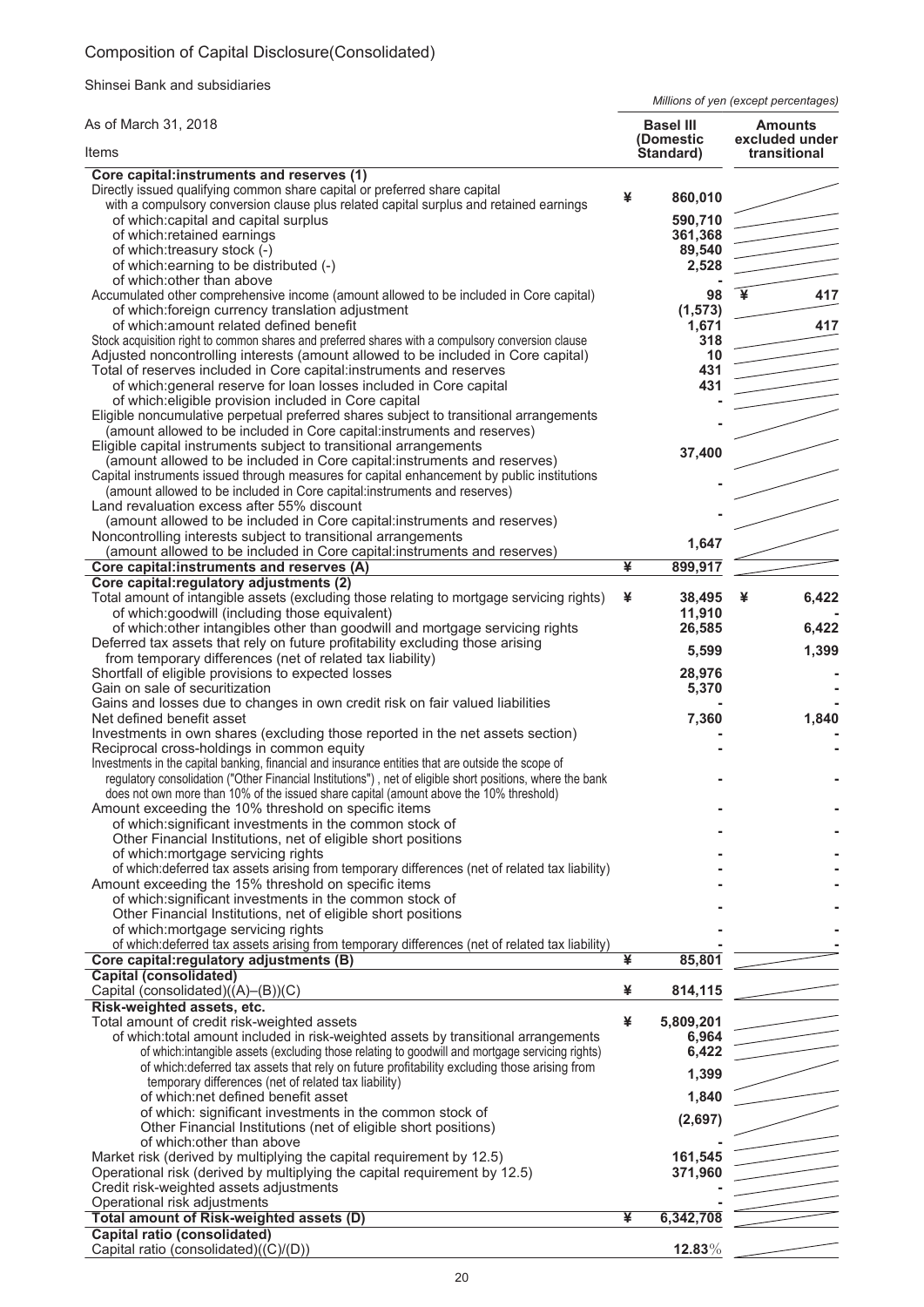|                                                 | Q1 FY2018<br>(3 months)<br>(A) | Q1 FY2017<br>(3 months)<br>(B) | Change<br>$(A)-(B)$ |
|-------------------------------------------------|--------------------------------|--------------------------------|---------------------|
| <b>Gross Business Profit</b>                    | 55,899                         | 55,930                         | (30)                |
| (excluding Gains on Monetary Assets Held        | 55,329                         | 55,166                         | 162                 |
| in Trust)                                       |                                |                                |                     |
| Net Interest Income                             | 33,460                         | 31,935                         | 1,525               |
| Net Fees and Commissions                        | 6,584                          | 5,731                          | 853                 |
| Net Trading Income                              | 698                            | 1,946                          | (1, 247)            |
| Net Other Business Income                       | 15,155                         | 16,317                         | (1, 161)            |
| Gains on Monetary Assets Held in Trust          | 570                            | 763                            | (193)               |
| Gains related to Bonds                          | 842                            | 940                            | (97)                |
| <b>General and Administrative Expenses</b>      | 35,660                         | 37,063                         | (1, 403)            |
| <b>Personnel Expenses</b>                       | 13,712                         | 13,964                         | (251)               |
| Nonpersonnel Expenses                           | 19,718                         | 20,788                         | (1,069)             |
| Amortization of Goodwill and Intangible         | 850                            |                                |                     |
| <b>Assets</b>                                   |                                | 1,132                          | (282)               |
| <b>Taxes</b>                                    | 2,228                          | 2,311                          | (82)                |
| <b>Net Business Profit</b>                      | 20,238                         | 18,866                         | 1,372               |
| <b>Credit Costs</b>                             | 10,787                         | 9,155                          | 1,632               |
| <b>Gains on Stock Transactions</b>              | (587)                          | 508                            | (1,096)             |
| Equity in Net Income (Loss) of Affiliates       | 1,593                          | 1,432                          | 160                 |
| Other                                           | 143                            | 382                            | (239)               |
| <b>Ordinary Profit</b>                          | 10,600                         | 12,035                         | (1, 434)            |
| <b>Extraordinary Gains</b>                      | (11)                           | 232                            | (244)               |
| Gains from Sales of Fixed Assets and            |                                |                                |                     |
| Impairment losses                               | (221)                          | (57)                           | (164)               |
| Income before Income Taxes                      | 10,588                         | 12,267                         | (1,678)             |
| Income Taxes - Current                          | 1,607                          | 1,191                          | 415                 |
| Income Taxes - Deferred                         | (47)                           | 65                             | (112)               |
| Profit Attributable to Noncontrolling Interests | (63)                           | 63                             | (126)               |
| Profit Attributable to Owners of the Parents    | 9,091                          | 10,946                         | (1, 854)            |

Note

1.Net Business Profit = Gross Business Profit - General and Administrative Expenses.

2.Details of credit cost is available at "Net Credit Cost (Consolidated)" of Financial Summary.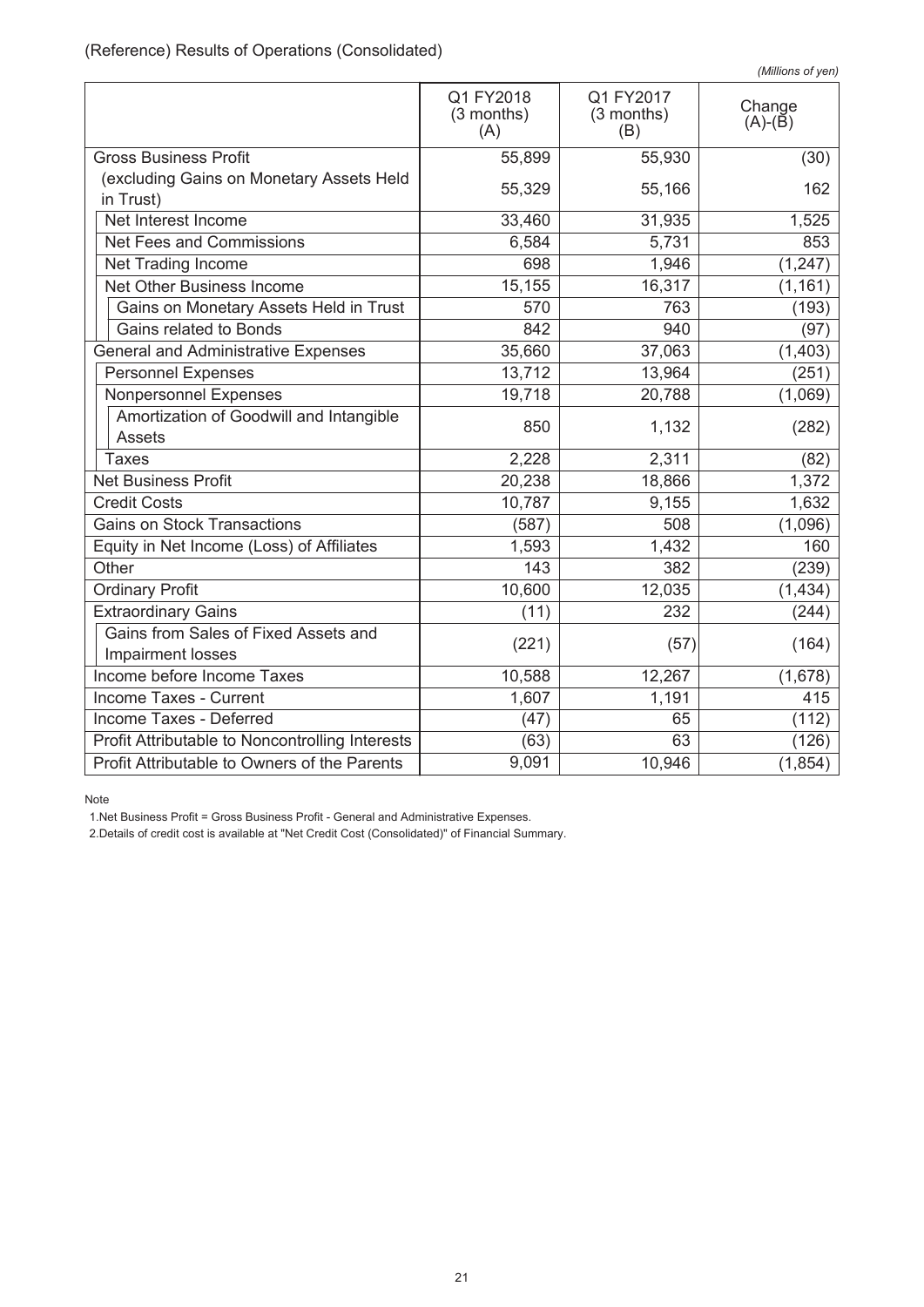| (Billions of yen) |  |
|-------------------|--|
|                   |  |

|                                                | Q1 FY2018<br>(3 months) | Q1 FY2017<br>$(3$ months) | Change<br>(Amount) | FY2017<br>$(12$ months) |
|------------------------------------------------|-------------------------|---------------------------|--------------------|-------------------------|
| Net interest income                            | 26.5                    | 28.6                      | $-2.1$             | 105.4                   |
| Noninterest income                             | $-1.1$                  | 2.1                       | $-3.3$             | 5.3                     |
| Net fees and commissions <sup>1</sup>          | $-3.3$                  | $-2.3$                    | $-0.9$             | $-10.4$                 |
| Net trading income                             | $-0.1$                  | 1.0                       | $-1.2$             | 4.5                     |
| Net other business income                      | 2.3                     | 3.4                       | $-1.1$             | 11.2                    |
| Total revenue <sup>1</sup>                     | 25.4                    | 30.8                      | $-5.4$             | 110.8                   |
| Personnel expenses                             | $-6.6$                  | $-6.9$                    | $\overline{0.2}$   | $-27.4$                 |
| Nonpersonnel expenses                          | $-9.4$                  | $-11.8$                   | 2.3                | $-45.9$                 |
| <b>Taxes</b>                                   | $-1.2$                  | $-1.5$                    | 0.2                | $-5.6$                  |
| General and administrative expenses            | $-17.4$                 | $-20.2$                   | 2.8                | $-79.0$                 |
| Net business profit <sup>1</sup>               | 8.0                     | 10.6                      | $-2.6$             | 31.8                    |
| Other gains                                    |                         |                           |                    |                         |
| Gains on the sales of equities                 | 0.0                     | 0.5                       | $-0.4$             | 4.3                     |
| Net provision of reserve for credit losses     | $-2.0$                  | 0.1                       | $-2.2$             | $-2.5$                  |
| Losses on write-off of loans                   | $-0.0$                  | $-0.0$                    | 0.0                | $-0.1$                  |
| Recoveries of written-off claims               | 0.0                     | 0.2                       | $-0.2$             | 1.3                     |
| Expenses for employees' retirement<br>benefits | $-0.1$                  | $-0.1$                    | $-0.0$             | $-0.4$                  |
| <b>Others</b>                                  | 0.1                     | 0.2                       | $-0.0$             | 2.1                     |
| Net ordinary income                            | 5.9                     | 11.6                      | $-5.6$             | 36.5                    |
| Extra ordinary profit                          |                         |                           |                    |                         |
| Gains from sales of fixed assets and           | $-0.2$                  | $-0.0$                    | $-0.1$             | $-1.1$                  |
| impairment losses                              |                         |                           |                    |                         |
| <b>Others</b>                                  | $-0.7$                  | 0.2                       | $-1.0$             | 5.5                     |
| Income before income taxes                     | 4.9                     | 11.9                      | $-6.9$             | 40.9                    |
| Income taxes - Current                         | $-0.5$                  | $-1.2$                    | 0.7                | 2.6                     |
| Income taxes - Deferred                        |                         |                           |                    | $-3.1$                  |
| Net income                                     | 4.4                     | 10.6                      | $-6.2$             | 40.5                    |

1.Includes income from monetary assets held in trust of ¥0.3 billion in Q1FY2018, ¥0.7 billion in Q1FY2017 and ¥2.0 billion in FY2017.

The difference between nonconsolidated and consolidated basis net income arises from profits or losses at consolidated subsidiaries including Showa Leasing Co., Ltd., Shinsei Financial Co., Ltd., APLUS FINANCIAL Co., Ltd.

and Shinsei Personal Loan Co., Ltd., gains or losses on our investment in our equity method affiliate, Jih Sun Financial Holding Co., Ltd., and whether or not dividends are received from our consolidated subsidiaries.Reflecting their nature, gains and losses on the sale of equities and impairments related to equities are recorded as other business income (loss) in the consolidated financial statements. However, in the above-mentioned explanation of nonconsolidated financial results, they are included in other gains (losses) in according to the reporting format of the Revitalization Plan.

Nonconsolidated total revenue totaled 25.4 billion yen in the first quarter of fiscal year 2018, 5.4 billion yen decrease from the first quarter of fiscal year 2017. Of this amount, net interest income totaled 26.5 billion yen, 2.1 billion yen decrease from the first quarter of fiscal year 2017. This resulted from decrease in dividend income received from subsidiaries while interest income from consumer finance business increased. It should be noted that dividend income received from subsidiaries totaled 1.5 billion yen (1.5 billion yen from Showa Leasing), 4.7 billion yen decrease from the dividend income received in the first quarter of fiscal year 2017. Noninterest income totaled 1.1 billion yen (loss), 3.3 billion yen decrease from the first quarter of fiscal year 2017. This resulted from decrease in fee income related to derivative transactions in Corporate Business.

General and administrative expenses totaled 17.4 billion yen, 2.8 billion yen decrease from the first quarter of fiscal year 2017. This was due mainly to transferring a part of overhead expenses to Shinsei Financial as Lake ALSA started from April 2018.

Nonconsolidated net business profit totaled 8.0 billion yen, 2.6 billion yen decrease from the same period of fiscal year 2017.

Other gains included of 2.1 billion yen (expense) net credit cost due to provisioning of new business transactions in Structured Finance Business.

As a result, net income totaled 4.4 billion yen, 6.2 billion yen decrease from the first quarter of fiscal year 2017.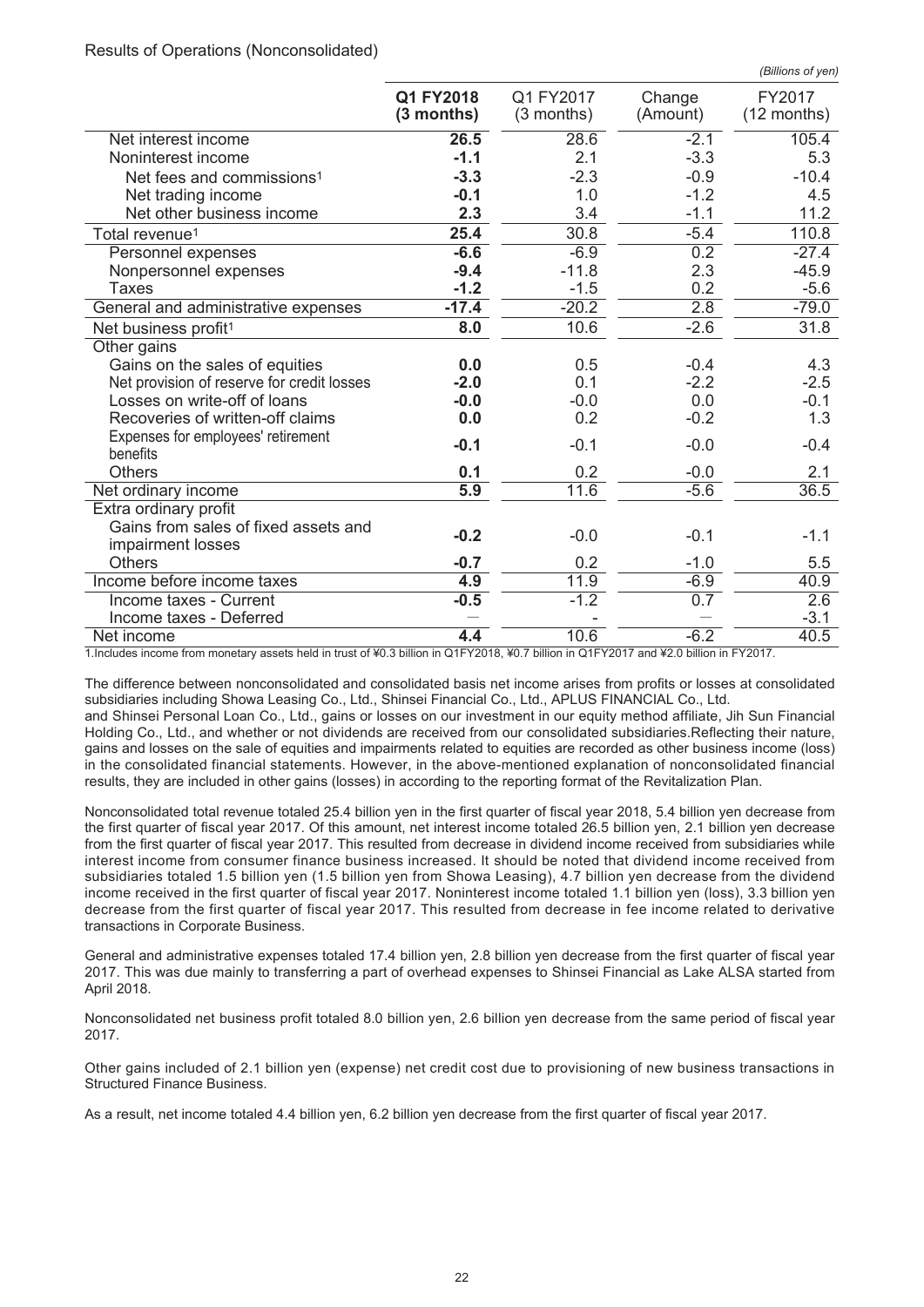# Interest-Earning Assets and Interest-Bearing Liabilities (Nonconsolidated)

*(Billions of yen, except percentages)*

|                                                        | Q1 FY2018<br>$(3$ months) |          |                                    | Q1 FY2017<br>$(3$ months) |          |                                | FY2017<br>(12 months) |          |                                    |
|--------------------------------------------------------|---------------------------|----------|------------------------------------|---------------------------|----------|--------------------------------|-----------------------|----------|------------------------------------|
|                                                        | Average<br>balance        | Interest | Yield/rate <sup>1</sup><br>$(\% )$ | Average<br>balance        | Interest | Yield/rate <sup>1</sup><br>(%) | Average<br>balance    | Interest | Yield/rate <sup>1</sup><br>$(\% )$ |
| Interest-earning assets:                               |                           |          |                                    |                           |          |                                |                       |          |                                    |
| Loans and bills discounted                             | 4,638.0                   | 25.0     | 2.16                               | 4,515.6                   | 22.6     | 2.01                           | 4,581.5               | 94.3     | 2.05                               |
| <b>Securities</b>                                      | 1,477.6                   | 5.3      | 1.45                               | 1,396.3                   | 9.3      | 2.67                           | 1,457.6               | 25.4     | 1.74                               |
| Other interest-earning assets <sup>2, 3</sup>          | 175.8                     | 0.4      | $***$                              | 198.1                     | 0.5      | $***$                          | 192.1                 | 2.0      | $***$                              |
| Total interest-earning assets                          | 6,291.5                   | 30.8     | 1.96                               | 6,110.1                   | 32.5     | 2.13                           | 6,231.4               | 121.8    | 1.95                               |
| Interest-bearing liabilities:                          |                           |          |                                    |                           |          |                                |                       |          |                                    |
| Deposits, including negotiable certificates of deposit | 6,146.1                   | 2.1      | 0.13                               | 5,966.2                   | 2.0      | 0.13                           | 6,055.4               | 9.0      | 0.14                               |
| Borrowed money                                         | 258.2                     | 0.1      | 0.30                               | 327.9                     | 0.1      | 0.17                           | 293.7                 | 0.5      | 0.19                               |
| Subordinated debt                                      | 12.3                      | 0.0      | 2.37                               | 12.4                      | 0.0      | 2.36                           | 12.4                  | 0.2      | 2.36                               |
| Other borrowed money                                   | 245.9                     | 0.1      | 0.19                               | 315.5                     | 0.0      | 0.08                           | 281.3                 | 0.2      | 0.10                               |
| Corporate bonds                                        | 42.4                      | 0.1      | 1.26                               | 57.6                      | 0.2      | 1.51                           | 50.5                  | 0.7      | 1.50                               |
| Subordinated bonds                                     | 22.3                      | 0.1      | 2.14                               | 31.4                      | 0.1      | 2.53                           | 28.6                  | 0.6      | 2.43                               |
| Other corporate bonds                                  | 20.0                      | 0.0      | 0.29                               | 26.2                      | 0.0      | 0.30                           | 21.9                  | 0.0      | 0.29                               |
| Other interest-bearing liabilities <sup>2</sup>        | 655.0                     | 1.9      | $***$                              | 498.6                     | 1.4      | $***$                          | 572.5                 | 6.1      | $***$                              |
| Total interest-bearing liabilities                     | 7,101.9                   | 4.3      | 0.24                               | 6,850.4                   | 3.8      | 0.22                           | 6,972.2               | 16.4     | 0.23                               |
| Net interest income/vield on interest-earning assets   | 6,291.5                   | 26.5     | 1.69                               | 6,110.1                   | 28.6     | 1.87                           | 6,231.4               | 105.3    | 1.69                               |

1.Percentages have been truncated from the third decimal place.

2.Other interest-earning assets and other interest-bearing liabilities include interest rate swaps.

3.Excludes average balance of noninterest-earning assets.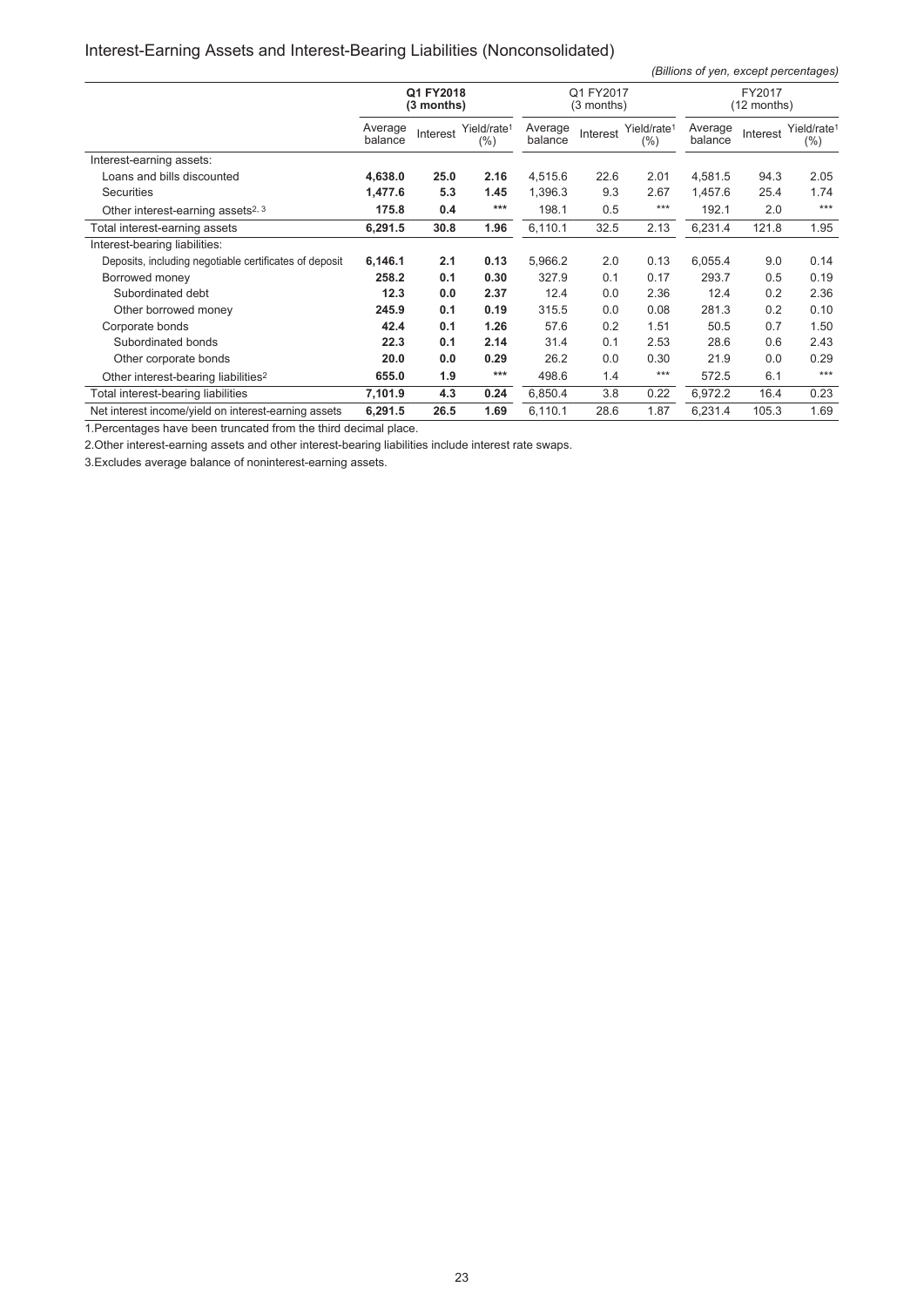## Margins (All, Domestic) (Nonconsolidated) (All)

|                                          |                           |                           |         | (Percentages)           |
|------------------------------------------|---------------------------|---------------------------|---------|-------------------------|
|                                          | Q1 FY2018<br>$(3$ months) | Q1 FY2017<br>$(3$ months) | Change  | FY2017<br>$(12$ months) |
| Yield on interest earning assets (A)     | 1.96                      | 2.13                      | $-0.17$ | 1.95                    |
| Total cost of funding (B)                | 1.22                      | 1.40                      | $-0.18$ | 1.36                    |
| Cost of interest bearing liabilities (C) | 0.24                      | 0.22                      | 0.02    | 0.23                    |
| Overall interest margin (A)-(B)          | 0.74                      | 0.73                      | 0.01    | 0.59                    |
| Net interest margin $(A)-(C)$            | 1.72                      | 1.91                      | $-0.19$ | 1.72                    |

Total cost of funding includes expenses as a part of funding costs

(Domestic)<sup>1</sup>

|                                                  |                         |                         |         | (Percentages)           |
|--------------------------------------------------|-------------------------|-------------------------|---------|-------------------------|
|                                                  | Q1 FY2018<br>(3 months) | Q1 FY2017<br>(3 months) | Change  | FY2017<br>$(12$ months) |
| Yield on interest earning assets (A)             | 1.74                    | 2.01                    | $-0.27$ | 1.80                    |
| Interest earned on loans<br>and bills discounted | 2.07                    | 1.99                    | 0.08    | 2.03                    |
| Interest earned on securities                    | 1.32                    | 2.93                    | $-1.61$ | 1.78                    |
| Total cost of funding $(B)^2$                    | 1.13                    | 1.34                    | $-0.21$ | 1.29                    |
| Cost of interest bearing liabilities (C)         | 0.09                    | 0.10                    | $-0.01$ | 0.10                    |
| Interest paid on deposits <sup>3</sup>           | 0.07                    | 0.08                    | $-0.01$ | 0.09                    |
| Overall interest margin (A)-(B)                  | 0.61                    | 0.67                    | $-0.06$ | 0.51                    |
| Net interest margin (A)-(C)                      | 1.65                    | 1.91                    | $-0.26$ | 1.70                    |

1.Domestic includes transactions denominated in Japanese yen for residents in Japan (excluding Japan offshore market accounts).

2.Total cost of funding includes expenses as a part of funding costs.

3.Deposits include Negotiable certificates of deposits (NCDs).

Gains (Losses) on Securities (Nonconsolidated)

(All)

|                          |                         |                           |        | (Billions of yen)       |
|--------------------------|-------------------------|---------------------------|--------|-------------------------|
|                          | Q1 FY2018<br>(3 months) | Q1 FY2017<br>$(3$ months) | Change | FY2017<br>$(12$ months) |
| Gains (losses) on bonds  | 0.8                     | 0.9                       | $-0.0$ | 2.6                     |
| Gains on sales           | 1.0                     | 1.1                       | $-0.1$ | 3.7                     |
| Gains on redemption      |                         |                           |        | 0.0                     |
| Losses on sales          | $-0.1$                  | $-0.2$                    | 0.0    | $-1.1$                  |
| Losses on redemption     |                         |                           |        |                         |
| Losses on devaluation    |                         |                           |        |                         |
| Gains (losses) on stocks | 0.0                     | 0.5                       | $-0.4$ | 4.3                     |
| Gains on sales           | 0.0                     | 0.8                       | $-0.7$ | 4.9                     |
| Losses on sales          | $-0.0$                  | $-0.0$                    | 0.0    | $-0.4$                  |
| Losses on devaluation    |                         | $-0.1$                    | 0.1    | $-0.1$                  |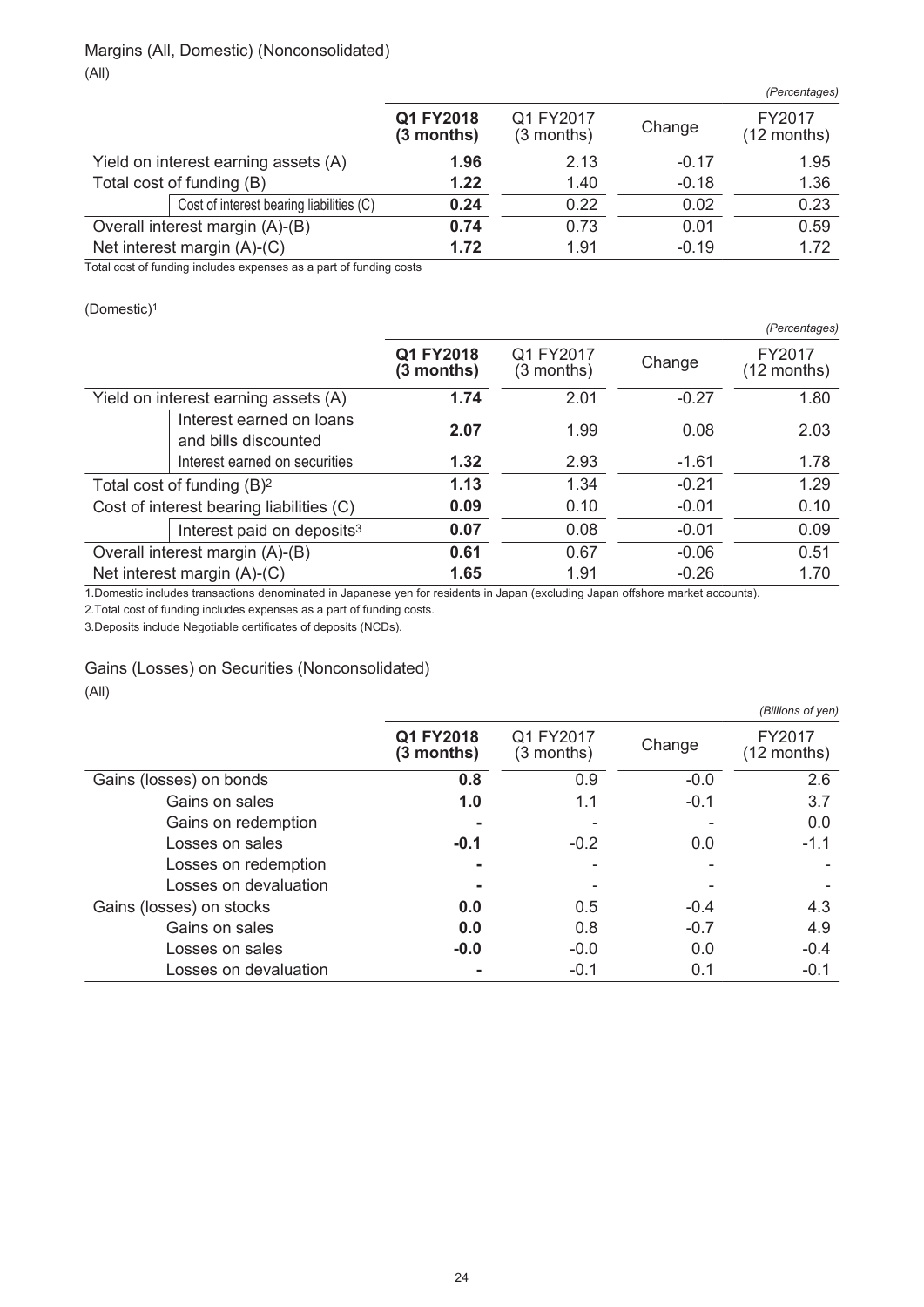# Net Credit Costs (Nonconsolidated) <sup>1</sup>

|                                                                               |                           |                           |                    | (Billions of yen)     |
|-------------------------------------------------------------------------------|---------------------------|---------------------------|--------------------|-----------------------|
|                                                                               | Q1 FY2018<br>$(3$ months) | Q1 FY2017<br>$(3$ months) | Change<br>(Amount) | FY2017<br>(12 months) |
| Losses on write-off of loans/Losses<br>on sale of loans                       | $-0.0$                    | $-0.0$                    | 0.0                | $-0.1$                |
| Net provision of reserve for loan losses                                      | $-2.0$                    | 0.1                       | $-2.2$             | $-2.5$                |
| Net provision of general reserve for loan losses                              | $-1.5$                    | 0.2                       | $-1.7$             | $-2.2$                |
| Net provision of specific reserve for loan losses                             | $-0.5$                    | $-0.0$                    | $-0.5$             | $-0.3$                |
| Net Provision of Reserve for Loan Losses to<br><b>Restructuring Countries</b> |                           |                           |                    | 0.0                   |
| Recoveries of written-off claims                                              | 0.0                       | 0.2                       | $-0.2$             | 1.3                   |
| Net credit costs                                                              | $-2.1$                    | 0.4                       | $-2.5$             | $-1.2$                |

1.Amounts of losses, net provision and costs are shown in minus. Amounts of recoveries and reversals are shown in plus.

# Loans by Borrower Industry (Nonconsolidated)

|                                                              |                       |                | (Billions of yen)  |
|--------------------------------------------------------------|-----------------------|----------------|--------------------|
|                                                              | <b>Jun 30</b><br>2018 | Mar 31<br>2018 | Change<br>(Amount) |
| Domestic (excluding Japan offshore                           |                       |                |                    |
| market accounts):                                            |                       |                |                    |
| Manufacturing                                                | 189.1                 | 185.3          | 3.8                |
| Agriculture and forestry                                     |                       |                |                    |
| Fishery                                                      |                       |                |                    |
| Mining, quarrying and gravel extraction                      | 0.6                   | 0.4            | 0.2                |
| Construction                                                 | 5.5                   | 5.9            | $-0.3$             |
| Electric power, gas, heat supply and water supply            | 247.9                 | 246.1          | 1.7                |
| Information and communications                               | 69.4                  | 70.3           | $-0.9$             |
| Transportation and postal service                            | 172.4                 | 174.8          | $-2.4$             |
| Wholesale and retail                                         | 105.0                 | 110.0          | $-4.9$             |
| Finance and insurance                                        | 831.3                 | 705.5          | 125.8              |
| Real estate                                                  | 542.3                 | 553.5          | $-11.2$            |
| <b>Services</b>                                              | 368.0                 | 393.7          | $-25.7$            |
| Local government                                             | 57.2                  | 68.4           | $-11.1$            |
| Individuals                                                  | 1,537.6               | 1,564.0        | $-26.3$            |
| Overseas yen loans and overseas<br>loans booked domestically | 425.8                 | 419.9          | 5.8                |
| <b>Total domestic</b>                                        | 4,552.7               | 4,498.4        | 54.3               |
| Overseas (including Japan offshore                           |                       |                |                    |
| market accounts):                                            |                       |                |                    |
| Governments                                                  | 0.3                   | 0.3            |                    |
| <b>Financial institutions</b>                                | 30.4                  | 30.8           | $-0.3$             |
| <b>Others</b>                                                | 110.5                 | 108.3          | 2.2                |
| <b>Total overseas</b>                                        | 141.3                 | 139.5          | 1.8                |
| Total                                                        | 4.694.1               | 4,637.9        | 56.2               |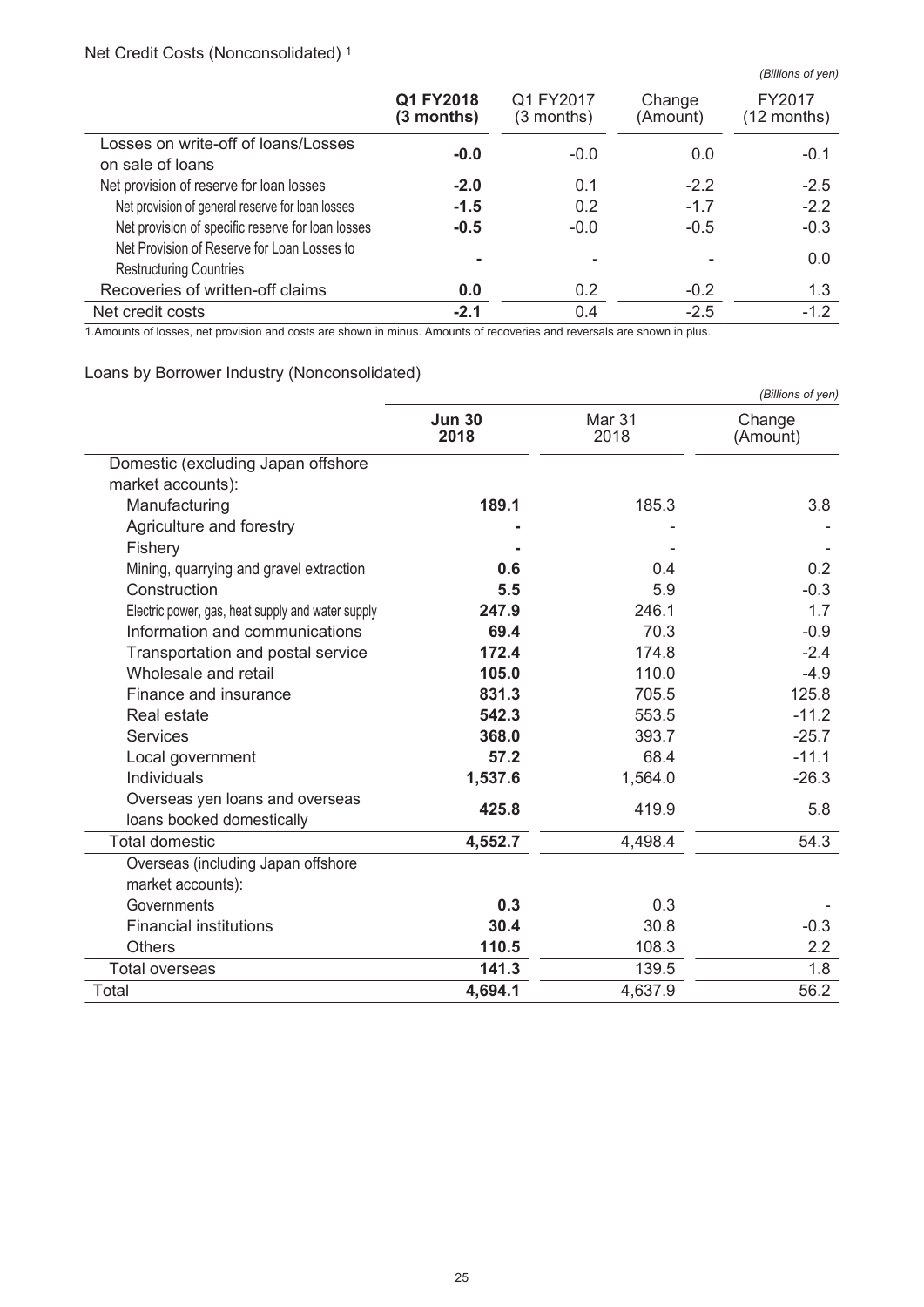## Claims Classified under the Financial Revitalization Law (Nonconsolidated)

*(Billions of yen, except percentages)*

|                                                         | <b>Jun 30</b><br>2018 | Mar 31<br>2018 | Change<br>(Amount) |  |
|---------------------------------------------------------|-----------------------|----------------|--------------------|--|
| Claims against bankrupt and quasi-<br>bankrupt obligors | 1.9                   | 1.8            | 0.0                |  |
| Doubtful claims                                         | 3.5                   | 3.6            | $-0.0$             |  |
| Substandard claims                                      | 2.9                   | 3.0            | $-0.1$             |  |
| Total (A)                                               | 8.3                   | 8.4            | $-0.0$             |  |
| Coverage ratio                                          | 70.5%                 | 65.8%          |                    |  |
| Total claims (B)                                        | 4,771.9               | 4,724.1        | 47.8               |  |
| Loans and bills discounted                              | 4,694.1               | 4,637.9        | 56.2               |  |
| <b>Others</b>                                           | 77.7                  | 86.1           | $-8.3$             |  |
| Ratio to total claims (A/B $X$ 100) (%) <sup>1</sup>    | 0.17%                 | 0.17%          |                    |  |
| (Ref. 1) Amount of write-off                            | 5.9                   | 5.9            | 0.0                |  |
| (Ref. 2) Below need caution level                       | 58.0                  | 52.0           | 5.9                |  |

Coverage Ratios for Nonperforming Claims Disclosed under the Financial Revitalization Law (Nonconsolidated)

|                                               |                             |                                            |                                                 |                          |                   |                      |       | (Billions of yen, except percentages)    |                   |                   |
|-----------------------------------------------|-----------------------------|--------------------------------------------|-------------------------------------------------|--------------------------|-------------------|----------------------|-------|------------------------------------------|-------------------|-------------------|
|                                               |                             | Jun 30, 2018<br><b>Amounts of coverage</b> |                                                 |                          |                   | Mar 31, 2018         |       |                                          |                   |                   |
|                                               |                             |                                            |                                                 |                          |                   | Amounts of coverage  |       |                                          |                   |                   |
|                                               | <b>Amounts</b><br>of claims | <b>Total</b>                               | <b>Reserve</b><br>for<br>loan losses quarantees | <b>Collateral</b><br>and | Coverage<br>ratio | Amounts<br>of claims | Total | Reserve<br>for<br>loan losses guarantees | Collateral<br>and | Coverage<br>ratio |
|                                               | (a)                         | (b)                                        |                                                 |                          | (b)/(a)           | (a)                  | (b)   |                                          |                   | (b)/(a)           |
| Claims against bankrupt<br>and quasi-bankrupt | 1.9                         | 1.9                                        | 0.5                                             |                          | 1.4 100.0%        | 1.8                  | 1.8   | 0.4                                      | 1.4               | 100.0%            |
| Doubtful claims                               | 3.5                         | 2.5                                        | 2.3                                             | 0.1                      | 69.8%             | 3.6                  | 2.0   | 1.9                                      | 0.1               | 57.4%             |
| Substandard claims                            | 2.9                         | 1.5                                        | 0.7                                             | 0.9                      | $52.2\%$          | 3.0                  | 1.7   | 0.7                                      | 1.0               | 55.3%             |
| Total                                         | 8.3                         | 5.9                                        | 3.5                                             | 2.4                      | $70.5\%$          | 8.4                  | 5.5   | 3.0                                      | 2.5               | 65.8%             |

Securities Being Held to Maturity (Nonconsolidated)

|                                            |                    |               |                                  |                    |               | (Billions of yen)         |  |
|--------------------------------------------|--------------------|---------------|----------------------------------|--------------------|---------------|---------------------------|--|
|                                            |                    | Jun 30, 2018  |                                  | Mar 31, 2018       |               |                           |  |
|                                            | Carrying<br>amount | Fair<br>value | <b>Unrealized</b><br>gain (loss) | Carrying<br>amount | Fair<br>value | Unrealized<br>gain (loss) |  |
| Fair value exceeds carrying amount         |                    |               |                                  |                    |               |                           |  |
| Japanese national government bonds         | 450.7              | 453.7         | 2.9                              | 481.3              | 484.6         | 3.3                       |  |
| Subtotal                                   | 450.7              | 453.7         | 2.9                              | 481.3              | 484.6         | 3.3                       |  |
| Fair value does not exceed carrying amount |                    |               |                                  |                    |               |                           |  |
| Japanese national government bonds         |                    |               | $\overline{a}$                   |                    |               |                           |  |
| Subtotal                                   |                    |               |                                  |                    |               |                           |  |
| Total                                      | 450.7              | 453.7         | 2.9                              | 481.3              | 484.6         | 3.3                       |  |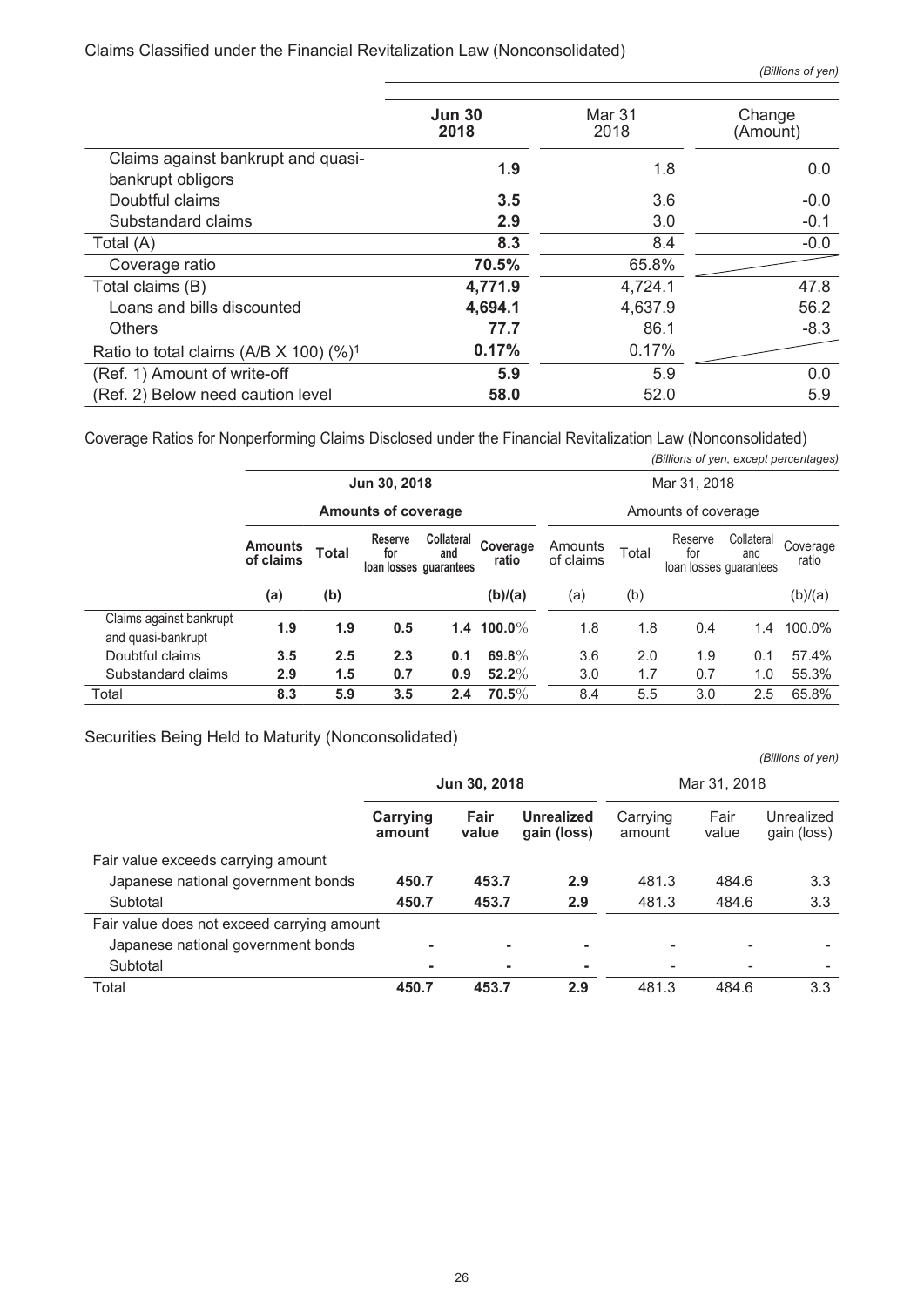*(Billions of yen)*

|                                                                        |                                    | Jun 30, 2018                             |                                  |                                    | Mar 31, 2018                      |                           |
|------------------------------------------------------------------------|------------------------------------|------------------------------------------|----------------------------------|------------------------------------|-----------------------------------|---------------------------|
|                                                                        | Carrying<br>amount<br>(Fair value) | Amortized/<br><b>Acquisition</b><br>cost | <b>Unrealized</b><br>gain (loss) | Carrying<br>amount<br>(Fair value) | Amortized/<br>Acquisition<br>cost | Unrealized<br>gain (loss) |
| Carrying amount exceeds amortized/acquisition cost                     |                                    |                                          |                                  |                                    |                                   |                           |
| <b>Equity securities</b>                                               | 15.0                               | 6.5                                      | 8.4                              | 16.6                               | 7.6                               | 9.0                       |
| Domestic bonds                                                         | 117.6                              | 117.3                                    | 0.3                              | 68.1                               | 67.8                              | 0.2                       |
| Japanese national government bonds                                     | 59.2                               | 59.1                                     | 0.0                              | 21.2                               | 21.2                              | 0.0                       |
| Japanese local government bonds                                        | 2.4                                | 2.4                                      | 0.0                              | 2.3                                | 2.3                               | 0.0                       |
| Japanese corporate bonds                                               | 56.0                               | 55.7                                     | 0.2                              | 44.6                               | 44.3                              | 0.2                       |
| Other                                                                  | 104.2                              | 102.5                                    | 1.6                              | 152.9                              | 150.8                             | 2.0                       |
| Foreign securities                                                     | 99.8                               | 98.8                                     | 1.0                              | 148.5                              | 147.1                             | 1.4                       |
| Foreign currency denominated foreign<br>corporate and government bonds | 94.8                               | 94.2                                     | 0.6                              | 123.1                              | 121.9                             | 1.2                       |
| Yen-denominated foreign corporate and<br>government bonds              | 4.5                                | 4.5                                      | 0.0                              | 25.1                               | 25.1                              | 0.0                       |
| Foreign equity securities and others                                   | 0.4                                | 0.0                                      | 0.3                              | 0.2                                | 0.0                               | 0.1                       |
| Other securities                                                       | 4.3                                | 3.7                                      | 0.6                              | 4.3                                | 3.7                               | 0.5                       |
| Other monetary claims purchased                                        | 0.0                                | 0.0                                      | 0.0                              | 0.0                                | 0.0                               | 0.0                       |
| Subtotal                                                               | 236.9                              | 226.4                                    | 10.4                             | 237.7                              | 226.4                             | 11.3                      |
| Carrying amount does not exceed amortized/acquisition cost             |                                    |                                          |                                  |                                    |                                   |                           |
| <b>Equity securities</b>                                               | 1.9                                | 2.3                                      | $-0.3$                           | 1.0                                | 1.3                               | $-0.2$                    |
| Domestic bonds                                                         | 94.3                               | 96.0                                     | $-1.6$                           | 112.8                              | 114.7                             | $-1.9$                    |
| Japanese national government bonds                                     |                                    |                                          | ۰                                |                                    |                                   |                           |
| Japanese local government bonds                                        |                                    |                                          |                                  |                                    |                                   |                           |
| Japanese corporate bonds                                               | 94.3                               | 96.0                                     | $-1.6$                           | 112.8                              | 114.7                             | $-1.9$                    |
| Other                                                                  | 222.8                              | 226.8                                    | $-3.9$                           | 175.0                              | 178.8                             | $-3.7$                    |
| Foreign securities                                                     | 221.8                              | 225.8                                    | $-3.9$                           | 174.9                              | 178.7                             | $-3.7$                    |
| Foreign currency denominated foreign<br>corporate and government bonds | 152.9                              | 156.1                                    | $-3.1$                           | 123.9                              | 126.9                             | $-3.0$                    |
| Yen-denominated foreign corporate and<br>government bonds              | 64.4                               | 65.0                                     | $-0.5$                           | 47.3                               | 47.9                              | $-0.5$                    |
| Foreign equity securities and others                                   | 4.4                                | 4.6                                      | $-0.1$                           | 3.7                                | 3.8                               | $-0.0$                    |
| Other securities                                                       | 0.9                                | 1.0                                      | $-0.0$                           | 0.1                                | 0.1                               | $-0.0$                    |
| Other monetary claims purchased                                        | $\blacksquare$                     | ۰                                        | $\blacksquare$                   |                                    |                                   |                           |
| Subtotal                                                               | 319.2                              | 325.1                                    | $-5.9$                           | 288.9                              | 294.9                             | $-5.9$                    |
| Total <sup>1, 2</sup>                                                  | 556.1                              | 551.6                                    | 4.4                              | 526.7                              | 521.3                             | 5.3                       |

1.Includes a part of other monetary claims purchased in addition to securities available for sale.

2.Securities whose fair value cannot be reliably determined are not included.

## Unrealized Gain (Loss) on Available-for-Sale Securities (Nonconsolidated)

|                                                                                                                                          | (Billions of yen)   |              |  |
|------------------------------------------------------------------------------------------------------------------------------------------|---------------------|--------------|--|
|                                                                                                                                          | <b>Jun 30, 2018</b> | Mar 31, 2018 |  |
| Unrealized gain (loss) before deferred tax on:                                                                                           |                     |              |  |
| Available-for-sale securities                                                                                                            | 4.4                 | 5.3          |  |
| Interests in available-for-sale securities held by partnerships recorded as<br>securities whose fair value cannot be reliably determined | 0.5                 | 0.3          |  |
| Other monetary assets held in trust                                                                                                      | $-0.8$              | $-0.5$       |  |
| (-) Deferred tax liabilities                                                                                                             | 0.5                 | 0.8          |  |
| Unrealized gain (loss) on available-for-sale securities                                                                                  | 3.5                 | 4.2          |  |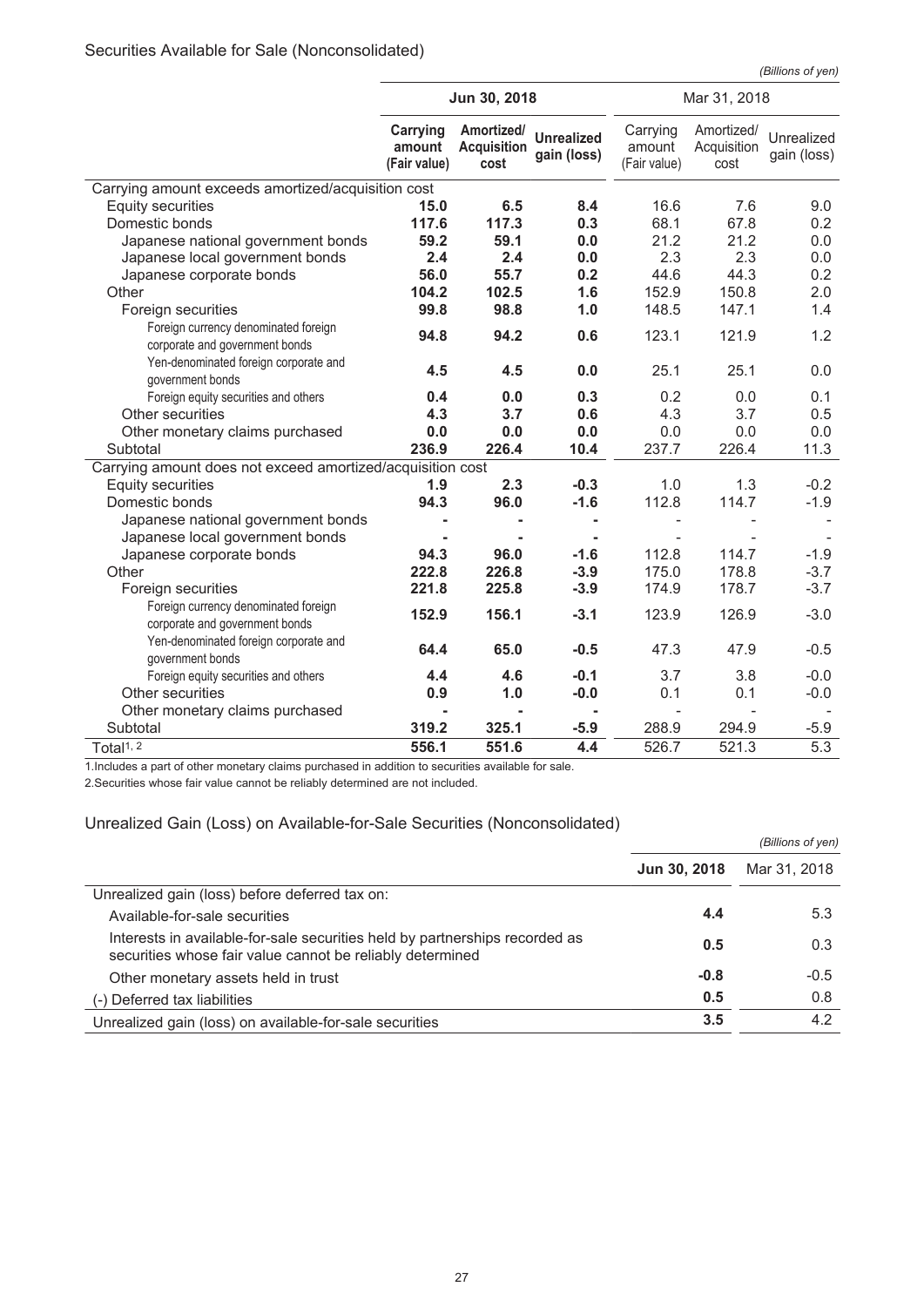# Capital Adequacy Related Information (Nonconsolidated)

<Basel 3, Domestic Standard<sup>1></sup>

|                                        |                       |                | (Billions of yen, except percentages) |
|----------------------------------------|-----------------------|----------------|---------------------------------------|
|                                        | <b>Jun 30</b><br>2018 | Mar 31<br>2018 | Change<br>(Amount)                    |
| Core capital: instruments and reserves | 866.2                 | 876.9          | $-10.7$                               |
| Core capital: regulatory adjustments   | $-43.8$               | $-45.1$        | 1.2                                   |
| Capital                                | 822.3                 | 831.8          | $-9.4$                                |
| Total amount of Risk-weighted assets   | 5,549.2               | 5,600.2        | $-51.0$                               |
| Core capital adequacy ratio            | 14.81%                | 14.85%         |                                       |
|                                        |                       |                |                                       |

1.Calculated according to F-IRB.

Nonconsolidated total required capital is ¥487.7 billion as at Jun 30, 2018 and ¥493.1 billion as at March 31, 2018.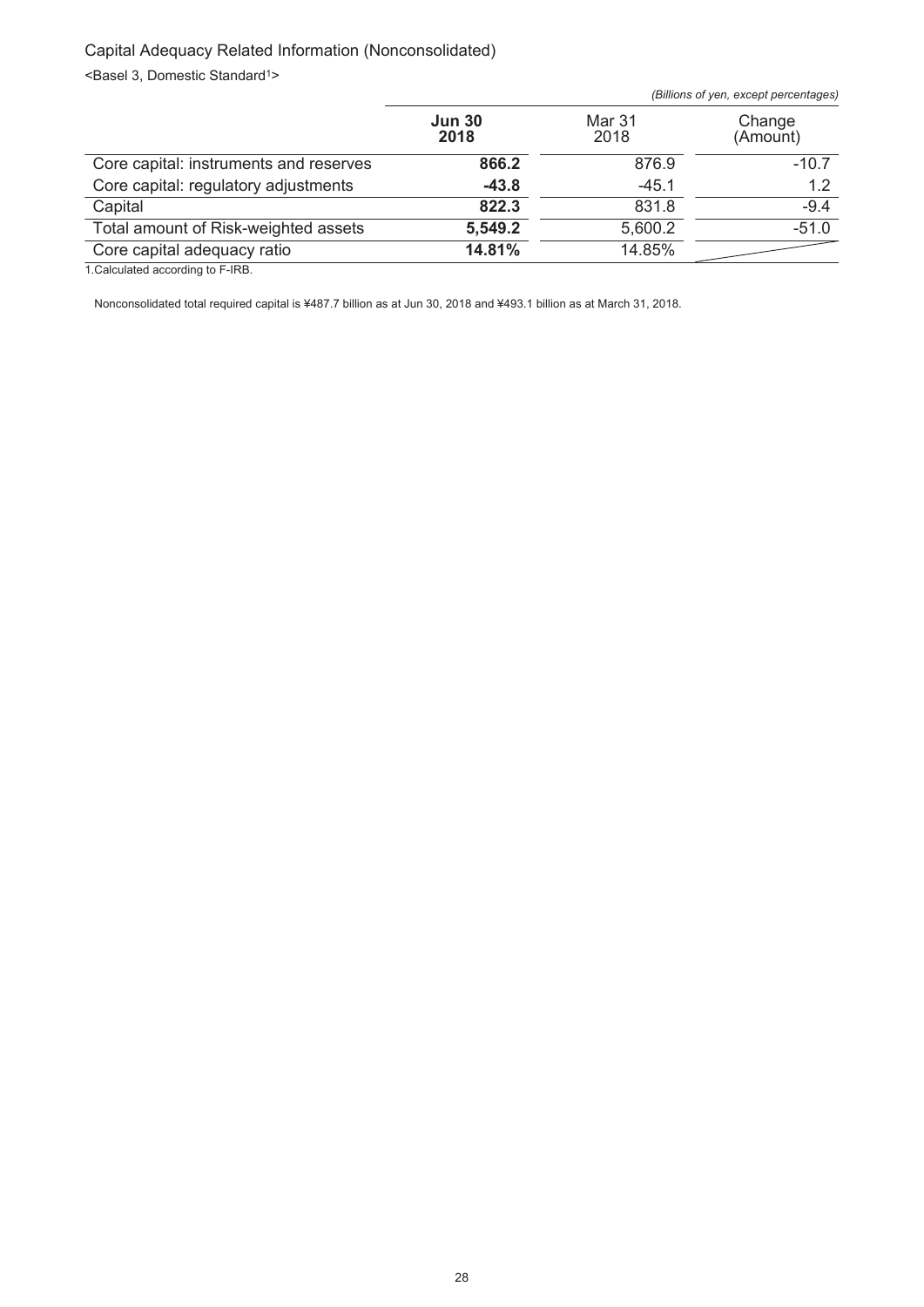# Nonconsolidated Balance Sheets (Unaudited)

| (Millions of yen) |  |
|-------------------|--|
|                   |  |

|                                         | <b>Jun 30</b><br>2018 | Mar 31<br>2018 | Change<br>(Amount) |
|-----------------------------------------|-----------------------|----------------|--------------------|
| < <assets>&gt;</assets>                 |                       |                |                    |
| Cash and due from banks                 | 1,439,673             | 1,391,303      | 48,370             |
| Other monetary claims purchased         | 15,155                | 115,458        | (100, 302)         |
| <b>Trading assets</b>                   | 194,975               | 199,866        | (4,891)            |
| Monetary assets held in trust           | 140,403               | 117,756        | 22,647             |
| <b>Securities</b>                       | 1,450,420             | 1,452,342      | (1,922)            |
| Loans and bills discounted              | 4,694,162             | 4,637,953      | 56,209             |
| Foreign exchanges                       | 22,595                | 32,511         | (9,916)            |
| Other assets                            | 209,404               | 223,082        | (13, 677)          |
| Other                                   | 209,404               | 223,082        | (13, 677)          |
| Premises and equipment                  | 13,198                | 14,031         | (833)              |
| Intangible assets                       | 25,270                | 23,139         | 2,131              |
| Prepaid pension cost                    | 6,958                 | 6,362          | 595                |
| Deferred tax assets                     | 924                   | 573            | 350                |
| Customers' liabilities for              |                       |                |                    |
| acceptances and guarantees              | 19,492                | 19,810         | (317)              |
| Reserve for credit losses               | (28, 769)             | (26, 721)      | (2,047)            |
| <b>Total assets</b>                     | 8,203,866             | 8,207,471      | (3,605)            |
| < <liabilities>&gt;</liabilities>       |                       |                |                    |
| Deposits                                | 5,810,331             | 5,789,256      | 21,075             |
| Negotiable certificates of deposit      | 442,294               | 438,927        | 3,366              |
| <b>Debentures</b>                       |                       | 423            | (423)              |
| Payables under repurchase agreements    | 51,812                | 55,919         | (4, 106)           |
| Payables under securities               |                       |                |                    |
| lending transactions                    | 463,139               | 433,462        | 29,677             |
| <b>Trading liabilities</b>              | 176,584               | 181,337        | (4, 753)           |
| Borrowed money                          | 229,887               | 263,114        | (33, 227)          |
| Foreign exchanges                       | 68                    | 102            | (33)               |
| Corporate bonds                         | 35,500                | 45,000         | (9,500)            |
| <b>Other liabilities</b>                | 141,190               | 140,685        | 504                |
| Income taxes payable                    | 991                   | 930            | 60                 |
| Lease obligations                       | 23                    | 24             | (1)                |
| Asset retirement obligations            | 7,500                 | 7,471          | 29                 |
| Other                                   | 132,675               | 132,258        | 416                |
| Accrued employees' bonuses              | 1,230                 | 4,740          | (3, 509)           |
| Reserve for reimbursement of debentures | 4,079                 | 4,130          | (50)               |
| Acceptances and guarantees              | 19,492                | 19,810         | (317)              |
| Total liabilities                       | 7,375,612             | 7,376,910      | (1, 298)           |
| $\overline{\leq}$ Equity>>              |                       |                |                    |
| Common stock                            | 512,204               | 512,204        |                    |
| Capital surplus                         | 79,465                | 79,465         |                    |
| Additional paid-in capital              | 79,465                | 79,465         |                    |
| Retained earnings                       | 276,909               | 339,650        | (62, 741)          |
| Legal reserve                           | 15,243                | 14,738         | 505                |
| Other retained earnings                 | 261,665               | 324,912        | (63, 247)          |
| Unappropriated retained earnings        | 261,665               | 324,912        | (63, 247)          |
| Treasury stock, at cost                 | (27, 441)             | (89, 540)      | 62,098             |
| Total shareholders' equity              | 841,137               | 841,780        | (642)              |
| Unrealized gain (loss) on               |                       | 4,268          |                    |
| available-for-sale securities           | 3,575                 |                | (693)              |
| Deferred gain (loss) on derivatives     |                       |                |                    |
| under hedge accounting                  | (16, 511)             | (15, 759)      | (752)              |
| Total net unrealized gain (loss)        | (12, 936)             | (11, 490)      | (1, 446)           |
| and translation adjustments             |                       |                |                    |
| Stock acquisition rights                | 52                    | 270            | (217)              |
| <b>Total equity</b>                     | 828,253               | 830,560        | (2,307)            |
| Total liabilities and equity            | 8,203,866             | 8,207,471      | (3,605)            |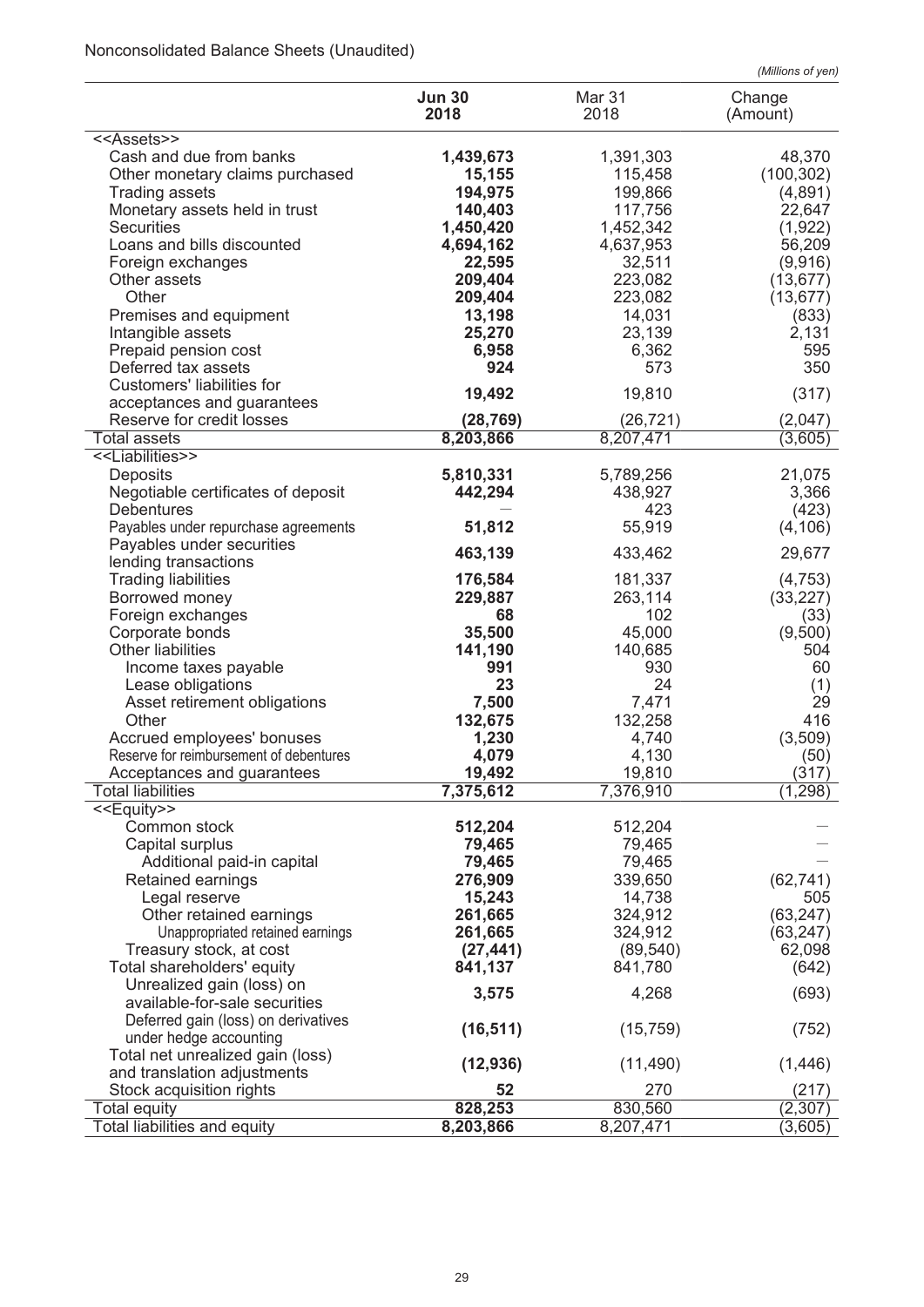Nonconsolidated Statements of Income (Unaudited)

|                                        |                           |                           |                    | (Millions of yen)     |
|----------------------------------------|---------------------------|---------------------------|--------------------|-----------------------|
|                                        | Q1 FY2018<br>$(3$ months) | Q1 FY2017<br>$(3$ months) | Change<br>(Amount) | FY2017<br>(12 months) |
| Ordinary income                        | 38,925                    | 44,059                    | (5, 134)           | 169,324               |
| Interest income                        | 30,862                    | 32,502                    | (1,639)            | 121,833               |
| Interest on loans and bills discounted | 25,010                    | 22,656                    | 2,353              | 94,303                |
| Interest and dividends on securities   | 5,363                     | 9,318                     | (3,955)            | 25,441                |
| Other interest income                  | 489                       | 526                       | (37)               | 2,088                 |
| Fees and commissions income            | 3,771                     | 3,923                     | (151)              | 17,227                |
| Trading income                         | 105                       | 1,037                     | (931)              | 4,575                 |
| Other business income                  | 3,327                     | 3,992                     | (665)              | 13,288                |
| Other ordinary income                  | 857                       | 2,603                     | (1,746)            | 12,398                |
| Ordinary expenses                      | 32,951                    | 32,399                    | 552                | 132,737               |
| Interest expenses                      | 4,347                     | 3,877                     | 470                | 16,483                |
| Interest on deposits                   | 2,109                     | 2,057                     | 51                 | 9,001                 |
| Interest on corporate bonds            | 134                       | 218                       | (83)               | 761                   |
| Other interest expenses                | 2,104                     | 1,602                     | 502                | 6,720                 |
| Fees and commissions expenses          | 7,456                     | 7,038                     | 417                | 29,698                |
| <b>Trading losses</b>                  | 291                       | $\Omega$                  | 291                |                       |
| Other business expenses                | 972                       | 513                       | 459                | 2,055                 |
| General and administrative expenses    | 17,550                    | 20,387                    | (2,836)            | 79,453                |
| Other ordinary expenses                | 2,331                     | 582                       | 1,749              | 5,047                 |
| Ordinary profit                        | 5,973                     | 11,660                    | (5,686)            | 36,586                |
| Extraordinary gains                    | 216                       | 293                       | (77)               | 6,581                 |
| <b>Extraordinary losses</b>            | 1,218                     | 23                        | 1,195              | 2,178                 |
| Income before income taxes             | 4,971                     | 11,931                    | (6,960)            | 40,989                |
| Income taxes (benefit)                 | 524                       | 1,237                     | (713)              | 479                   |
| Net income                             | 4,446                     | 10,693                    | (6, 246)           | 40,510                |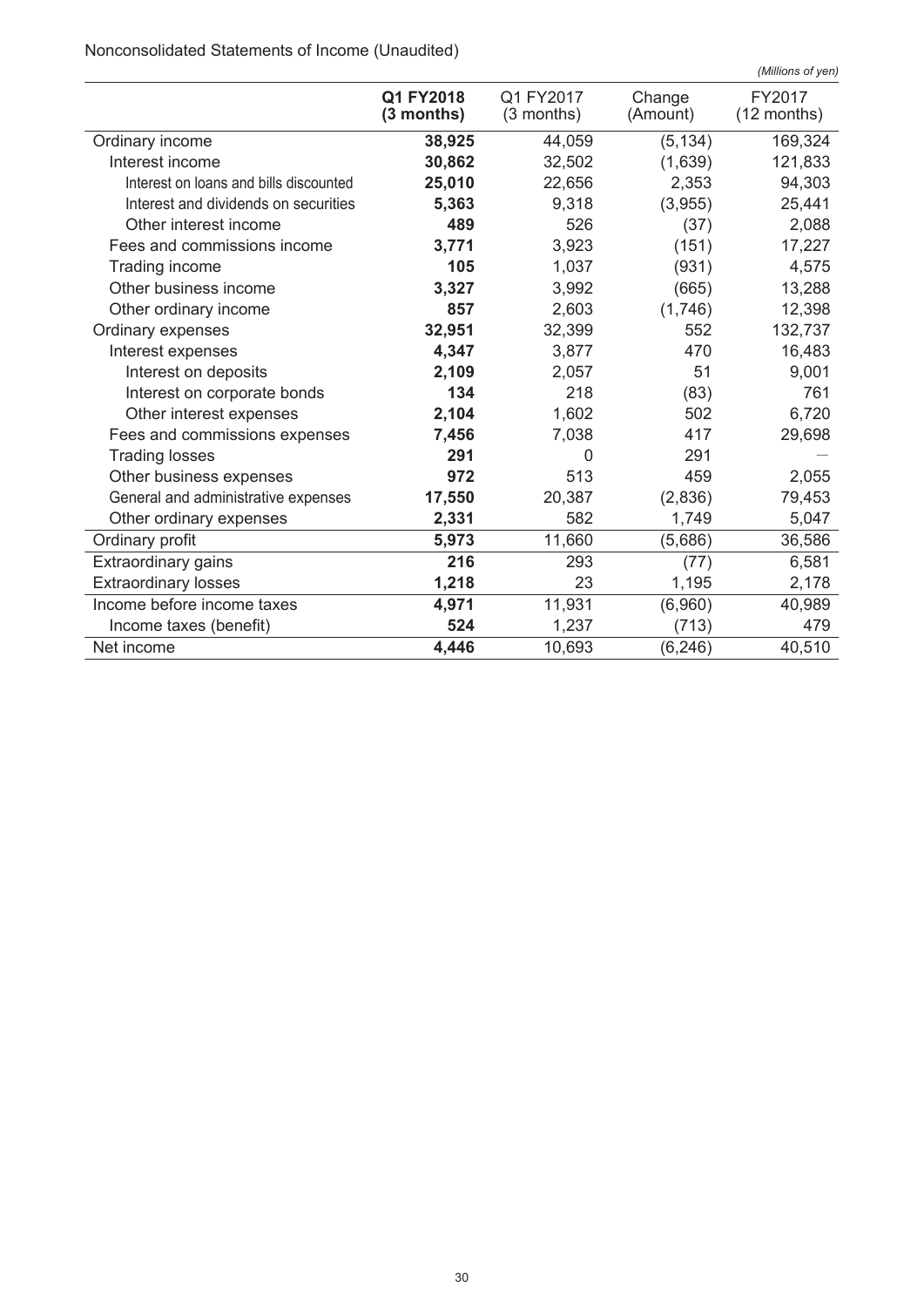# Composition of Capital Disclosure (Nonconsolidated)

Shinsei Bank and subsidiaries

*Millions of yen (except percentages)*

| As of Jun 30, 2018                                                                                                                                                                                                                                                                                                                                                                                                                                                                                                                                                                                                                                                                                                                                                                                                                                                                                                                                                                                                                                                                                                              |   | <b>Basel III</b><br>(Domestic                                       | <b>Amounts</b><br>excluded under |
|---------------------------------------------------------------------------------------------------------------------------------------------------------------------------------------------------------------------------------------------------------------------------------------------------------------------------------------------------------------------------------------------------------------------------------------------------------------------------------------------------------------------------------------------------------------------------------------------------------------------------------------------------------------------------------------------------------------------------------------------------------------------------------------------------------------------------------------------------------------------------------------------------------------------------------------------------------------------------------------------------------------------------------------------------------------------------------------------------------------------------------|---|---------------------------------------------------------------------|----------------------------------|
| Items                                                                                                                                                                                                                                                                                                                                                                                                                                                                                                                                                                                                                                                                                                                                                                                                                                                                                                                                                                                                                                                                                                                           |   | Standard)                                                           | transitional                     |
| Core capital:instruments and reserves (1)<br>Directly issued qualifying common share capital or preferred share capital<br>with a compulsory conversion clause plus related capital surplus and retained earnings<br>of which:capital and capital surplus<br>of which:retained earnings<br>of which:treasury stock (-)<br>of which: earning to be distributed (-)<br>of which: other than above<br>Stock acquisition right to common shares and preferred shares with a compulsory conversion clause<br>Total of reserves included in Core capital:instruments and reserves<br>of which: general reserve for loan losses included in Core capital<br>of which: eligible provision included in Core capital<br>Eligible noncumulative perpetual preferred shares subject to transitional arrangements<br>(amount allowed to be included in Core capital:instruments and reserves)<br>Eligible capital instruments subject to transitional arrangements<br>(amount allowed to be included in Core capital:instruments and reserves)<br>Capital instruments issued through measures for capital enhancement by public institutions | ¥ | 841,137<br>591,670<br>276,909<br>27,441<br>52<br>12<br>12<br>25,000 |                                  |
| (amount allowed to be included in Core capital:instruments and reserves)<br>Land revaluation excess after 55% discount (amount allowed to be included in                                                                                                                                                                                                                                                                                                                                                                                                                                                                                                                                                                                                                                                                                                                                                                                                                                                                                                                                                                        |   |                                                                     |                                  |
| Core capital:instruments and reserves)                                                                                                                                                                                                                                                                                                                                                                                                                                                                                                                                                                                                                                                                                                                                                                                                                                                                                                                                                                                                                                                                                          | ¥ | 866,202                                                             |                                  |
| Core capital:instruments and reserves (A)<br>Core capital: regulatory adjustments (2)                                                                                                                                                                                                                                                                                                                                                                                                                                                                                                                                                                                                                                                                                                                                                                                                                                                                                                                                                                                                                                           |   |                                                                     |                                  |
| Total amount of intangible assets (excluding those relating to mortgage servicing rights)<br>of which:goodwill (including those equivalent)                                                                                                                                                                                                                                                                                                                                                                                                                                                                                                                                                                                                                                                                                                                                                                                                                                                                                                                                                                                     | ¥ | 14,404<br>828                                                       | 3,382<br>¥                       |
| of which: other intangibles other than goodwill and mortgage servicing rights<br>Deferred tax assets that rely on future profitability excluding those arising                                                                                                                                                                                                                                                                                                                                                                                                                                                                                                                                                                                                                                                                                                                                                                                                                                                                                                                                                                  |   | 13,576<br>1,692                                                     | 3,382<br>423                     |
| from temporary differences (net of related tax liability)                                                                                                                                                                                                                                                                                                                                                                                                                                                                                                                                                                                                                                                                                                                                                                                                                                                                                                                                                                                                                                                                       |   |                                                                     |                                  |
| Shortfall of eligible provisions to expected losses<br>Gain on sale of securitization                                                                                                                                                                                                                                                                                                                                                                                                                                                                                                                                                                                                                                                                                                                                                                                                                                                                                                                                                                                                                                           |   | 18,481<br>5,370                                                     |                                  |
| Gains and losses due to changes in own credit risk on fair valued liabilities<br>Prepaid pension cost<br>Investments in own shares (excluding those reported in the net assets section)                                                                                                                                                                                                                                                                                                                                                                                                                                                                                                                                                                                                                                                                                                                                                                                                                                                                                                                                         |   | 3,862<br>0                                                          | 965<br>$\mathbf 0$               |
| Reciprocal cross-holdings in common equity<br>Investments in the capital banking, financial and insurance entities that are outside the scope of<br>regulatory consolidation ("Other Financial Institutions"), net of eligible short positions, where the bank<br>does not own more than 10% of the issued share capital (amount above the 10% threshold)                                                                                                                                                                                                                                                                                                                                                                                                                                                                                                                                                                                                                                                                                                                                                                       |   |                                                                     |                                  |
| Amount exceeding the 10% threshold on specific items                                                                                                                                                                                                                                                                                                                                                                                                                                                                                                                                                                                                                                                                                                                                                                                                                                                                                                                                                                                                                                                                            |   |                                                                     |                                  |
| of which:significant investments in the common stock of                                                                                                                                                                                                                                                                                                                                                                                                                                                                                                                                                                                                                                                                                                                                                                                                                                                                                                                                                                                                                                                                         |   |                                                                     |                                  |
| Other Financial Institutions, net of eligible short positions<br>of which: mortgage servicing rights                                                                                                                                                                                                                                                                                                                                                                                                                                                                                                                                                                                                                                                                                                                                                                                                                                                                                                                                                                                                                            |   |                                                                     |                                  |
| of which: deferred tax assets arising from temporary differences (net of related tax liability)                                                                                                                                                                                                                                                                                                                                                                                                                                                                                                                                                                                                                                                                                                                                                                                                                                                                                                                                                                                                                                 |   |                                                                     |                                  |
| Amount exceeding the 15% threshold on specific items<br>of which: significant investments in the common stock of                                                                                                                                                                                                                                                                                                                                                                                                                                                                                                                                                                                                                                                                                                                                                                                                                                                                                                                                                                                                                |   |                                                                     |                                  |
| Other Financial Institutions, net of eligible short positions                                                                                                                                                                                                                                                                                                                                                                                                                                                                                                                                                                                                                                                                                                                                                                                                                                                                                                                                                                                                                                                                   |   |                                                                     |                                  |
| of which: mortgage servicing rights                                                                                                                                                                                                                                                                                                                                                                                                                                                                                                                                                                                                                                                                                                                                                                                                                                                                                                                                                                                                                                                                                             |   |                                                                     |                                  |
| of which: deferred tax assets arising from temporary differences (net of related tax liability)<br>Core capital: regulatory adjustments (B)                                                                                                                                                                                                                                                                                                                                                                                                                                                                                                                                                                                                                                                                                                                                                                                                                                                                                                                                                                                     | ¥ | 43,809                                                              |                                  |
| <b>Capital (nonconsolidated)</b>                                                                                                                                                                                                                                                                                                                                                                                                                                                                                                                                                                                                                                                                                                                                                                                                                                                                                                                                                                                                                                                                                                |   |                                                                     |                                  |
| Capital (consolidated)((A)-(B))(C)                                                                                                                                                                                                                                                                                                                                                                                                                                                                                                                                                                                                                                                                                                                                                                                                                                                                                                                                                                                                                                                                                              | ¥ | 822,392                                                             |                                  |
| Risk-weighted assets, etc.<br>Total amount of credit risk-weighted assets                                                                                                                                                                                                                                                                                                                                                                                                                                                                                                                                                                                                                                                                                                                                                                                                                                                                                                                                                                                                                                                       | ¥ | 5,217,572                                                           |                                  |
| of which:total amount included in risk-weighted assets by transitional arrangements                                                                                                                                                                                                                                                                                                                                                                                                                                                                                                                                                                                                                                                                                                                                                                                                                                                                                                                                                                                                                                             |   | 3,091                                                               |                                  |
| of which:intangible assets (excluding those relating to goodwill and mortgage servicing rights)                                                                                                                                                                                                                                                                                                                                                                                                                                                                                                                                                                                                                                                                                                                                                                                                                                                                                                                                                                                                                                 |   | 3,382                                                               |                                  |
| of which: deferred tax assets that rely on future profitability excluding those arising from<br>temporary differences (net of related tax liability)                                                                                                                                                                                                                                                                                                                                                                                                                                                                                                                                                                                                                                                                                                                                                                                                                                                                                                                                                                            |   | 423                                                                 |                                  |
| of which: prepaid pension cost                                                                                                                                                                                                                                                                                                                                                                                                                                                                                                                                                                                                                                                                                                                                                                                                                                                                                                                                                                                                                                                                                                  |   | 965                                                                 |                                  |
| of which: significant investments in the common stock of<br>Other Financial Institutions (net of eligible short positions)                                                                                                                                                                                                                                                                                                                                                                                                                                                                                                                                                                                                                                                                                                                                                                                                                                                                                                                                                                                                      |   | (1,678)                                                             |                                  |
| of which: other than above                                                                                                                                                                                                                                                                                                                                                                                                                                                                                                                                                                                                                                                                                                                                                                                                                                                                                                                                                                                                                                                                                                      |   |                                                                     |                                  |
| Market risk (derived by multiplying the capital requirement by 12.5)<br>Operational risk (derived by multiplying the capital requirement by 12.5)                                                                                                                                                                                                                                                                                                                                                                                                                                                                                                                                                                                                                                                                                                                                                                                                                                                                                                                                                                               |   | 143,141<br>188,537                                                  |                                  |
| Credit risk-weighted assets adjustments                                                                                                                                                                                                                                                                                                                                                                                                                                                                                                                                                                                                                                                                                                                                                                                                                                                                                                                                                                                                                                                                                         |   |                                                                     |                                  |
| Operational risk adjustments                                                                                                                                                                                                                                                                                                                                                                                                                                                                                                                                                                                                                                                                                                                                                                                                                                                                                                                                                                                                                                                                                                    |   |                                                                     |                                  |
| Total amount of Risk-weighted assets (D)<br>Capital ratio (nonconsolidated)                                                                                                                                                                                                                                                                                                                                                                                                                                                                                                                                                                                                                                                                                                                                                                                                                                                                                                                                                                                                                                                     | ¥ | 5,549,251                                                           |                                  |
| Capital ratio (nonconsolidated)((C)/(D))                                                                                                                                                                                                                                                                                                                                                                                                                                                                                                                                                                                                                                                                                                                                                                                                                                                                                                                                                                                                                                                                                        |   | 14.81%                                                              |                                  |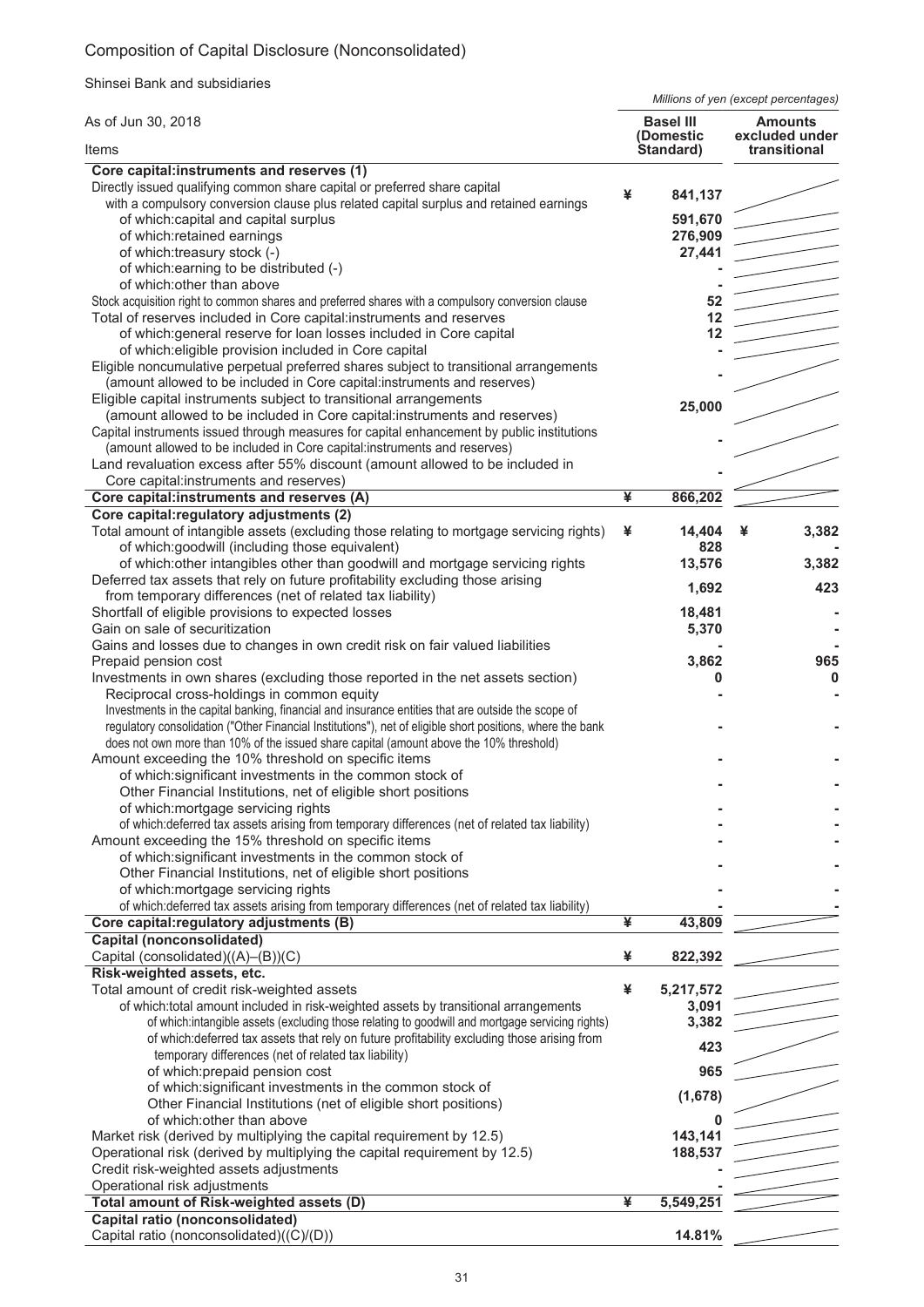# Composition of Capital Disclosure (Nonconsolidated)

Shinsei Bank and subsidiaries

*Millions of yen (except percentages)*

| As of March 31, 2018                                                                                                                                                                                              |   | <b>Basel III</b><br>(Domestic | <b>Amounts</b><br>excluded under |
|-------------------------------------------------------------------------------------------------------------------------------------------------------------------------------------------------------------------|---|-------------------------------|----------------------------------|
| Items                                                                                                                                                                                                             |   | Standard)                     | transitional                     |
| Core capital:instruments and reserves (1)<br>Directly issued qualifying common share capital or preferred share capital<br>with a compulsory conversion clause plus related capital surplus and retained earnings | ¥ | 839,251                       |                                  |
| of which:capital and capital surplus                                                                                                                                                                              |   | 591,670                       |                                  |
| of which:retained earnings                                                                                                                                                                                        |   | 339,650                       |                                  |
| of which:treasury stock (-)                                                                                                                                                                                       |   | 89,540                        |                                  |
| of which: earning to be distributed (-)                                                                                                                                                                           |   | 2,528                         |                                  |
| of which: other than above                                                                                                                                                                                        |   |                               |                                  |
| Stock acquisition right to common shares and preferred shares with a compulsory conversion clause                                                                                                                 |   | 270                           |                                  |
| Total of reserves included in Core capital:instruments and reserves                                                                                                                                               |   | 16                            |                                  |
| of which: general reserve for loan losses included in Core capital                                                                                                                                                |   | 16                            |                                  |
| of which: eligible provision included in Core capital                                                                                                                                                             |   |                               |                                  |
| Eligible noncumulative perpetual preferred shares subject to transitional arrangements                                                                                                                            |   |                               |                                  |
| (amount allowed to be included in Core capital:instruments and reserves)                                                                                                                                          |   |                               |                                  |
| Eligible capital instruments subject to transitional arrangements                                                                                                                                                 |   | 37,400                        |                                  |
| (amount allowed to be included in Core capital:instruments and reserves)                                                                                                                                          |   |                               |                                  |
| Capital instruments issued through measures for capital enhancement by public institutions                                                                                                                        |   |                               |                                  |
| (amount allowed to be included in Core capital:instruments and reserves)                                                                                                                                          |   |                               |                                  |
| Land revaluation excess after 55% discount (amount allowed to be included in                                                                                                                                      |   |                               |                                  |
| Core capital:instruments and reserves)                                                                                                                                                                            |   |                               |                                  |
| Core capital:instruments and reserves (A)<br>Core capital: regulatory adjustments (2)                                                                                                                             | ¥ | 876,938                       |                                  |
| Total amount of intangible assets (excluding those relating to mortgage servicing rights)<br>of which:goodwill (including those equivalent)                                                                       | ¥ | 13,249<br>869                 | 3,070<br>¥                       |
| of which: other intangibles other than goodwill and mortgage servicing rights<br>Deferred tax assets that rely on future profitability excluding those arising                                                    |   | 12,380                        | 3,070                            |
| from temporary differences (net of related tax liability)                                                                                                                                                         |   | 1,630                         | 407                              |
| Shortfall of eligible provisions to expected losses                                                                                                                                                               |   | 21,321                        |                                  |
| Gain on sale of securitization                                                                                                                                                                                    |   | 5,370                         |                                  |
| Gains and losses due to changes in own credit risk on fair valued liabilities                                                                                                                                     |   |                               |                                  |
| Prepaid pension cost                                                                                                                                                                                              |   | 3,531                         | 882                              |
| Investments in own shares (excluding those reported in the net assets section)                                                                                                                                    |   |                               |                                  |
| Reciprocal cross-holdings in common equity                                                                                                                                                                        |   |                               |                                  |
| Investments in the capital banking, financial and insurance entities that are outside the scope of                                                                                                                |   |                               |                                  |
| regulatory consolidation ("Other Financial Institutions"), net of eligible short positions, where the bank                                                                                                        |   |                               |                                  |
| does not own more than 10% of the issued share capital (amount above the 10% threshold)                                                                                                                           |   |                               |                                  |
| Amount exceeding the 10% threshold on specific items                                                                                                                                                              |   |                               |                                  |
| of which:significant investments in the common stock of                                                                                                                                                           |   |                               |                                  |
| Other Financial Institutions, net of eligible short positions                                                                                                                                                     |   |                               |                                  |
| of which: mortgage servicing rights                                                                                                                                                                               |   |                               |                                  |
| of which: deferred tax assets arising from temporary differences (net of related tax liability)                                                                                                                   |   |                               |                                  |
| Amount exceeding the 15% threshold on specific items                                                                                                                                                              |   |                               |                                  |
| of which: significant investments in the common stock of                                                                                                                                                          |   |                               |                                  |
| Other Financial Institutions, net of eligible short positions                                                                                                                                                     |   |                               |                                  |
| of which: mortgage servicing rights<br>of which: deferred tax assets arising from temporary differences (net of related tax liability)                                                                            |   |                               |                                  |
|                                                                                                                                                                                                                   | ¥ |                               |                                  |
| Core capital: regulatory adjustments (B)<br><b>Capital (nonconsolidated)</b>                                                                                                                                      |   | 45,103                        |                                  |
| Capital (consolidated)((A)-(B))(C)                                                                                                                                                                                | ¥ | 831,835                       |                                  |
| Risk-weighted assets, etc.                                                                                                                                                                                        |   |                               |                                  |
| Total amount of credit risk-weighted assets                                                                                                                                                                       | ¥ | 5,260,100                     |                                  |
| of which:total amount included in risk-weighted assets by transitional arrangements                                                                                                                               |   | 1,663                         |                                  |
| of which:intangible assets (excluding those relating to goodwill and mortgage servicing rights)                                                                                                                   |   | 3,070                         |                                  |
| of which: deferred tax assets that rely on future profitability excluding those arising from                                                                                                                      |   |                               |                                  |
| temporary differences (net of related tax liability)                                                                                                                                                              |   | 407                           |                                  |
| of which: prepaid pension cost                                                                                                                                                                                    |   | 882                           |                                  |
| of which: significant investments in the common stock of                                                                                                                                                          |   |                               |                                  |
| Other Financial Institutions (net of eligible short positions)                                                                                                                                                    |   | (2,697)                       |                                  |
| of which: other than above                                                                                                                                                                                        |   |                               |                                  |
| Market risk (derived by multiplying the capital requirement by 12.5)                                                                                                                                              |   | 151,634                       |                                  |
| Operational risk (derived by multiplying the capital requirement by 12.5)                                                                                                                                         |   | 188,537                       |                                  |
| Credit risk-weighted assets adjustments                                                                                                                                                                           |   |                               |                                  |
| Operational risk adjustments                                                                                                                                                                                      |   |                               |                                  |
| Total amount of Risk-weighted assets (D)                                                                                                                                                                          | ¥ | 5,600,271                     |                                  |
| Capital ratio (nonconsolidated)                                                                                                                                                                                   |   |                               |                                  |
| Capital ratio (nonconsolidated)((C)/(D))                                                                                                                                                                          |   | 14.85%                        |                                  |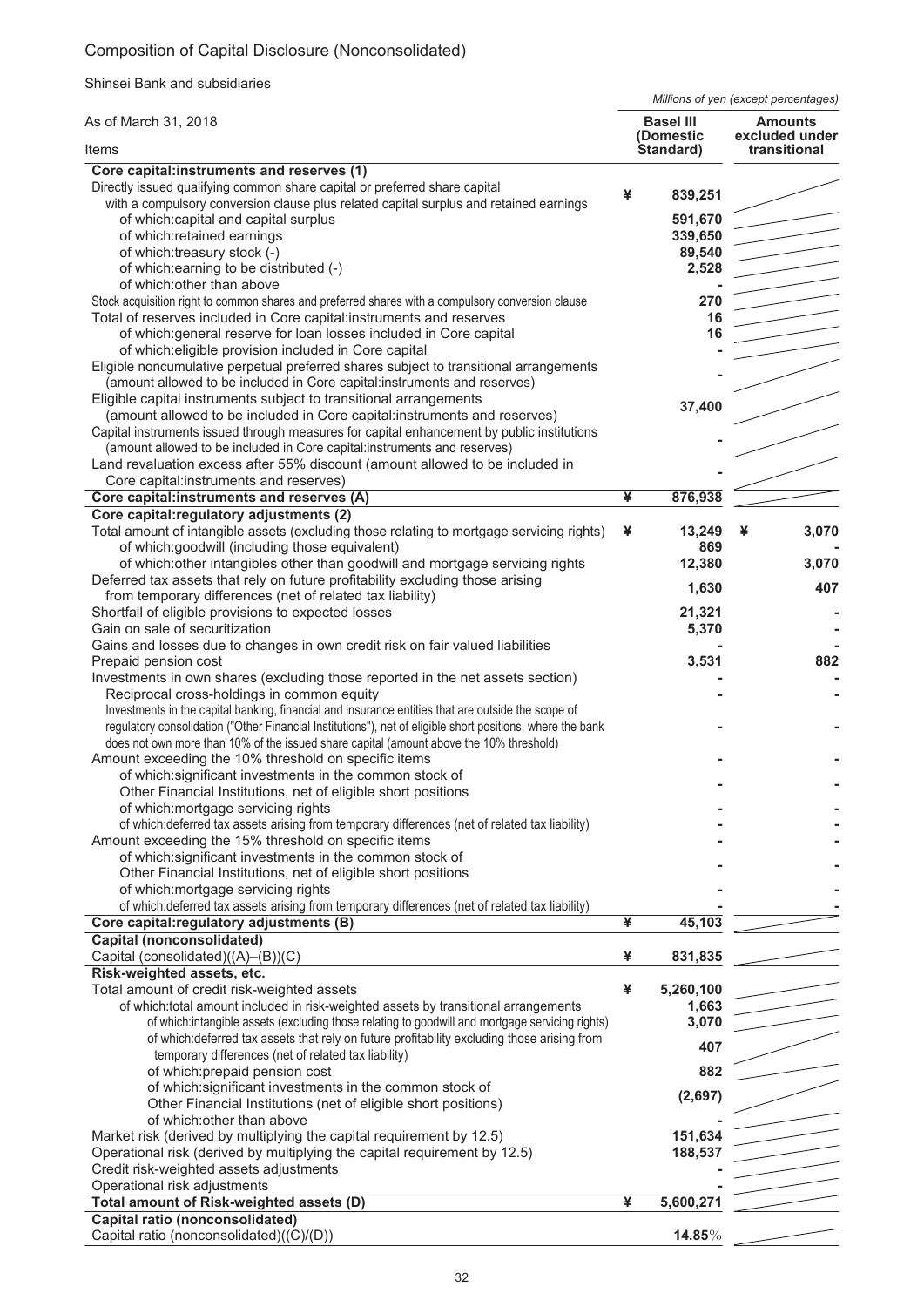| (Millions of yen) |  |
|-------------------|--|

|                                                                                    |                                |                                | (                   |
|------------------------------------------------------------------------------------|--------------------------------|--------------------------------|---------------------|
|                                                                                    | Q1 FY2018<br>(3 months)<br>(A) | Q1 FY2017<br>(3 months)<br>(B) | Change<br>$(A)-(B)$ |
| <b>Gross Business Profit</b>                                                       | 25,409                         | 30,841                         | (5, 432)            |
| (excluding Gains on Monetary Assets Held in Trust)                                 | 25,033                         | 30,058                         | (5,024)             |
| Net Interest Income                                                                | 26,549                         | 28,657                         | (2, 107)            |
| Net Fees and Commissions                                                           | (3, 304)                       | (2,328)                        | (975)               |
| Gains on Monetary Assets Held in Trust                                             | 375                            | 783                            | (407)               |
| Net Trading Income                                                                 | (186)                          | 1,037                          | (1, 223)            |
| Net Other Business Income                                                          | 2,350                          | 3,476                          | (1, 126)            |
| Gains related to Bonds                                                             | 842                            | 940                            | (97)                |
| <b>General and Administrative Expenses</b>                                         | 17,408                         | 20,231                         | (2,823)             |
| <b>Personnel Expenses</b>                                                          | 6,669                          | 6,903                          | (234)               |
| Nonpersonnel Expenses                                                              | 9,468                          | 11,820                         | (2, 352)            |
| Amortization of Goodwill                                                           | 41                             | 41                             |                     |
| <b>Taxes</b>                                                                       | 1,270                          | 1,507                          | (236)               |
| Net Operating Profit before Provision of<br><b>General Reserve for Loan Losses</b> | 7,625                          | 9,826                          | (2,201)             |
| Provision of General Reserve for Loan Losses (1)                                   | 1,535                          |                                | 1,535               |
| <b>Net Operating Profit</b>                                                        | 6,089                          | 9,826                          | (3,736)             |
| <b>Net Business Profit</b>                                                         | 8,000                          | 10,610                         | (2,609)             |
| <b>Non-Recurring Gains</b>                                                         | (456)                          | 1,082                          | (1, 539)            |
| Gains related to Stocks                                                            | 92                             | 551                            | (458)               |
| Credit Costs (2)                                                                   | 566                            | (421)                          | 988                 |
| Losses on Write-Off of Loans                                                       | 15                             | 61                             | (46)                |
| Provision of Specific Reserve for Loan Losses                                      | 552                            |                                | 552                 |
| Provision of Reserve for Loan Losses to                                            |                                |                                |                     |
| <b>Restructuring Countries</b>                                                     |                                |                                |                     |
| Recoveries of Written-off Claims                                                   | (1)                            | (291)                          | 289                 |
| Reversal of Reserve for Loan Losses                                                |                                | (191)                          | 191                 |
| Losses on Sale of Loans                                                            |                                |                                |                     |
| Other                                                                              | 17                             | 110                            | (93)                |
| <b>Ordinary Profit</b>                                                             | 5,973                          | 11,660                         | (5,686)             |
| <b>Extraordinary Gains</b>                                                         | (1,002)                        | 270                            | (1, 273)            |
| Gains from Sales of Fixed Assets and                                               | (220)                          | (21)                           | (199)               |
| Impairment losses                                                                  |                                |                                |                     |
| Income before Income Taxes                                                         | 4,971                          | 11,931                         | (6,960)             |
| Income Taxes - Current                                                             | 524                            | 1,237                          | (713)               |
| <b>Income Taxes - Deferred</b>                                                     |                                |                                |                     |
| Net Income                                                                         | 4,446                          | 10,693                         | (6, 246)            |

(Reference)

| Credit Costs<br>Net (<br>$\sqrt{2}$<br>$(1) +$<br>(Z ) | $\sim$<br>™ປ∠<br>–<br>$\cdot$ $\cdot$ $\cdot$ $\cdot$ | י י<br>$\Delta$<br>╌ |  |
|--------------------------------------------------------|-------------------------------------------------------|----------------------|--|
|                                                        |                                                       |                      |  |

Note

1.Net Operating Profit = Gross Business Profit (excluding Gains on Monetary Assets Held in Trust)- General and Administrative Expenses - Provision of General Reserve for loan losses.

2.Net Business Profit = Gross Business Profit - General and Administrative Expenses.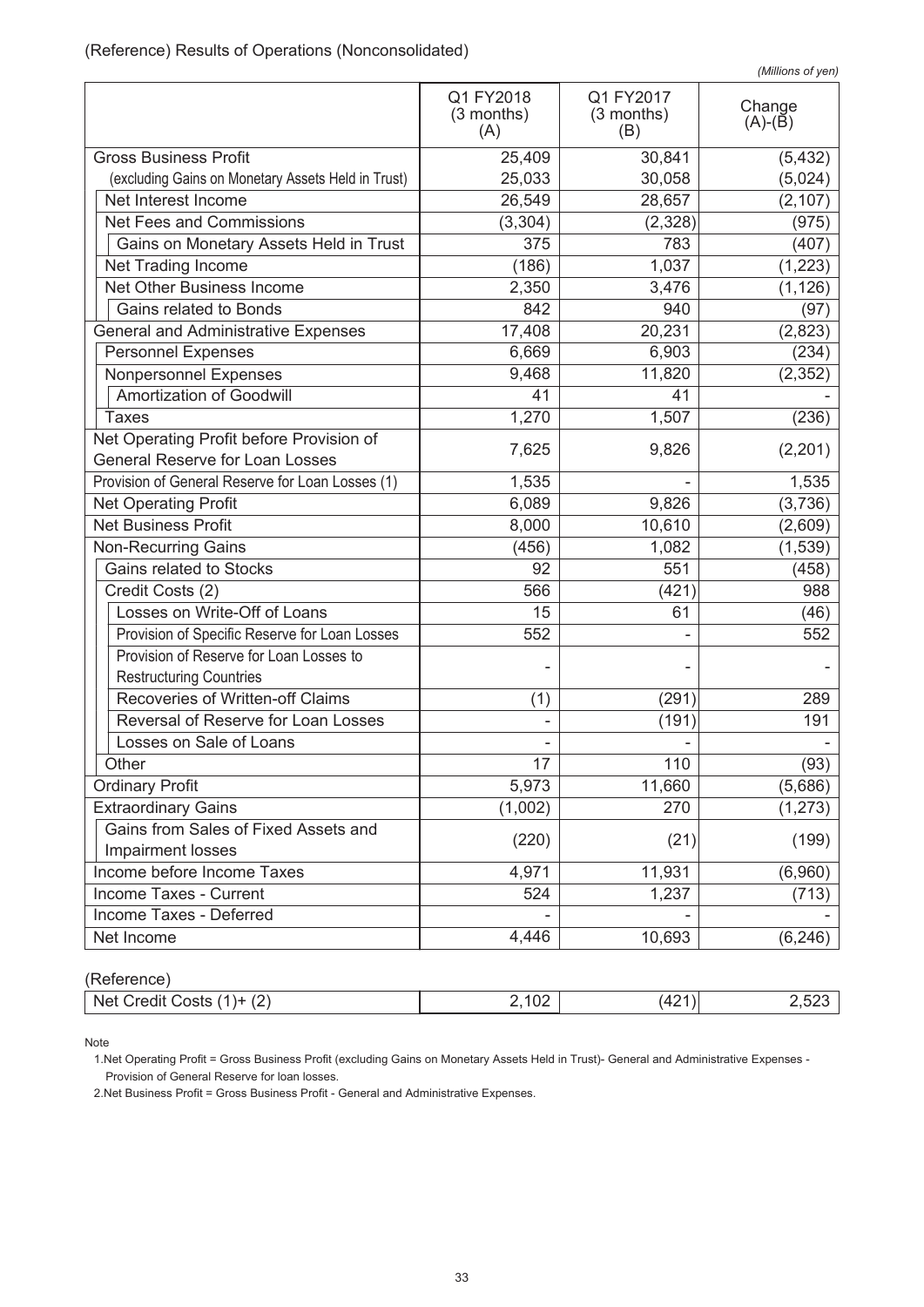# (Reference) Interest-Earning Assets and Interest-Bearing Liabilities (Nonconsolidated)

| (Millions of yen, %)                                    |                    |                         |                                |                         |          |                                |                    |          |                                |
|---------------------------------------------------------|--------------------|-------------------------|--------------------------------|-------------------------|----------|--------------------------------|--------------------|----------|--------------------------------|
|                                                         |                    | Q1 FY2018<br>(3 months) |                                | Q1 FY2017<br>(3 months) |          | FY2017<br>(12 months)          |                    |          |                                |
| [All]                                                   | Average<br>balance | Interest                | Yield/rate <sup>1</sup><br>(%) | Average<br>balance      | Interest | Yield/rate <sup>1</sup><br>(%) | Average<br>balance | Interest | Yield/rate <sup>1</sup><br>(%) |
| Interest-earning assets:                                | 6,291,512          | 30,862                  | 1.96                           | 6,110,108               | 32,502   | 2.13                           | 6,231,416          | 121,833  | 1.95                           |
| Loans and bills discounted                              | 4,638,009          | 25,010                  | 2.16                           | 4,515,615               | 22,656   | 2.01                           | 4,581,570          | 94,303   | 2.05                           |
| <b>Securities</b>                                       | 1,477,628          | 5,363                   | 1.45                           | 1,396,334               | 9,318    | 2.67                           | 1,457,686          | 25,441   | 1.74                           |
| Interest-bearing liabilities:                           | 7,101,973          | 4,347                   | 0.24                           | 6,850,444               | 3,877    | 0.22                           | 6,972,291          | 16,483   | 0.23                           |
| Deposits, including                                     |                    |                         |                                |                         |          |                                |                    |          |                                |
| negotiable certificates of                              | 6,146,194          | 2,116                   | 0.13                           | 5,966,228               | 2,062    | 0.13                           | 6,055,461          | 9,025    | 0.14                           |
| deposit                                                 |                    |                         |                                |                         |          |                                |                    |          |                                |
| Borrowed money                                          | 258,291            | 193                     | 0.30                           | 327,928                 | 141      | 0.17                           | 293,736            | 586      | 0.19                           |
| Subordinated debt                                       | 12,320             | 72                      | 2.37                           | 12,400                  | 73       | 2.36                           | 12,400             | 293      | 2.36                           |
| Corporate bonds                                         | 42,428             | 134                     | 1.26                           | 57,600                  | 218      | 1.51                           | 50,555             | 761      | 1.50                           |
| Subordinated bonds                                      | 22,362             | 119                     | 2.14                           | 31,400                  | 198      | 2.53                           | 28,647             | 696      | 2.43                           |
| Net interest income/yield on<br>interest-earning assets | 6,291,512          | 26,515                  | 1.69                           | 6,110,108               | 28,624   | 1.87                           | 6,231,416          | 105,350  | 1.69                           |

1.Percentages have been truncated from the third decimal place.